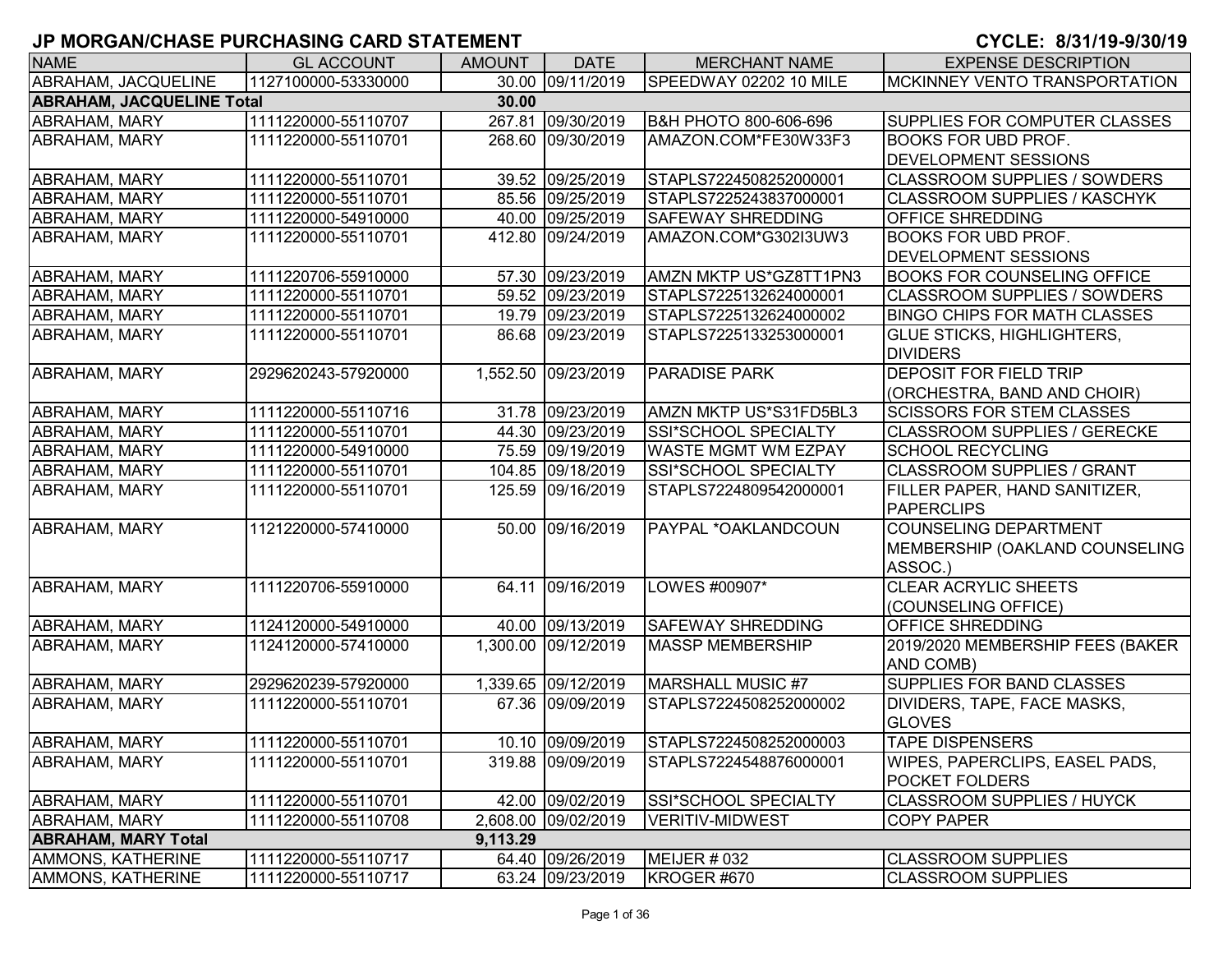| <b>NAME</b>                     | <b>GL ACCOUNT</b>   | <b>AMOUNT</b> | <b>DATE</b>       | <b>MERCHANT NAME</b>         | <b>EXPENSE DESCRIPTION</b>                                                                   |
|---------------------------------|---------------------|---------------|-------------------|------------------------------|----------------------------------------------------------------------------------------------|
| <b>AMMONS, KATHERINE</b>        | 1111220000-55110717 |               | 44.89 09/16/2019  | MEIJER #122                  | <b>CLASSROOM SUPPLIES</b>                                                                    |
| <b>AMMONS, KATHERINE Total</b>  |                     | 172.53        |                   |                              |                                                                                              |
| ANGUS, ALLISON                  | 2929641355-57920000 |               | 11.88 09/24/2019  | MEIJER #122                  | APPLES FOR APPLE SAMPLING                                                                    |
| ANGUS, ALLISON                  | 2929641355-57920000 |               | 16.43 09/02/2019  | 00014654<br><b>TARGET</b>    | <b>HALLOWEEN PARTY SUPPLIES</b>                                                              |
| <b>ANGUS, ALLISON Total</b>     |                     | 28.31         |                   |                              |                                                                                              |
| ASCHER, DAVID                   | 1111113000-55990000 |               | 22.99 09/02/2019  | AMZN MKTP US*MO9LC9QB1       | <b>SENSORY MATERIALS</b>                                                                     |
| <b>ASCHER, DAVID</b>            | 1111113000-55990000 |               | 183.92 09/02/2019 | AMZN MKTP US*MO2CL01Q0       | <b>SENSORY MATERIALS</b>                                                                     |
| <b>ASCHER, DAVID Total</b>      |                     | 206.91        |                   |                              |                                                                                              |
| <b>BEDFORD, JULIE</b>           | 1111115000-55110799 |               | 143.89 09/20/2019 | AMAZON.COM*J112V2NQ3         | DISTRICT WIDE 3RD AND 4TH GRADE<br><b>GUIDED READING BOOKS PURCHASED</b><br>FOR THE DISTRICT |
| <b>BEDFORD, JULIE</b>           | 1124115000-53450000 | 158.99        | 09/13/2019        | MICROSOFT*STORE              | MICROSOFT OFFICE INSTALLED ON<br>PRINCIPAL'S LAPTOP                                          |
| <b>BEDFORD, JULIE</b>           | 2929615275-57920000 |               | 3.99 09/13/2019   | 00014654<br><b>TARGET</b>    | <b>WATER FOR MEETINGS</b>                                                                    |
| <b>BEDFORD, JULIE</b>           | 2929615275-57920000 |               | 32.83 09/13/2019  | 00014654<br><b>TARGET</b>    | <b>SNACKS AND DRINKS FOR MEETING</b><br><b>DAYS</b>                                          |
| <b>BEDFORD, JULIE</b>           | 1111115000-55110799 |               | 384.54 09/06/2019 | AMAZON.COM*SN4QM43T3         | DISTRICT WIDE 3RD AND 4TH GRADE<br><b>GUIDED READING BOOKS PURCHASED</b><br>FOR THE DISTRICT |
| <b>BEDFORD, JULIE Total</b>     |                     | 724.24        |                   |                              |                                                                                              |
| <b>BELANGER, KIMBERLY</b>       | 1311800000-55110551 |               | 4.88 09/26/2019   | <b>OTC BRANDS, INC.</b>      | <b>MATERIALS</b>                                                                             |
| <b>BELANGER, KIMBERLY</b>       | 1311800000-55110551 |               | 4.61 09/02/2019   | <b>TARGET</b><br>00002816    | <b>MATERIALS</b>                                                                             |
| <b>BELANGER, KIMBERLY Total</b> |                     | 9.49          |                   |                              |                                                                                              |
| <b>BENGLE, HOLLY</b>            | 1335100000-55110553 |               | 92.04 09/16/2019  | AMAZON.COM*J28V42S83         | <b>REPLACED TOYS</b>                                                                         |
| <b>BENGLE, HOLLY Total</b>      |                     | 92.04         |                   |                              |                                                                                              |
| <b>BLESSED, KATE</b>            | 1335100000-55110553 |               | 13.00 09/30/2019  | <b>DOLLAR TREE</b>           | <b>BINGO PRIZES/PLAYGROUND</b><br><b>EQUIPMENT</b>                                           |
| <b>BLESSED, KATE</b>            | 1335100000-55110553 |               | 173.16 09/25/2019 | OTC BRANDS, INC.             | <b>CRAFT SUPPLIES</b>                                                                        |
| <b>BLESSED, KATE</b>            | 1335100000-55110553 |               | 17.49 09/23/2019  | AMZN MKTP US*GP1356C63       | <b>ICE PACKS</b>                                                                             |
| <b>BLESSED, KATE</b>            | 1335100000-55110553 |               | 17.97 09/16/2019  | OTC BRANDS, INC.             | <b>CRAFT SUPPLIES</b>                                                                        |
| <b>BLESSED, KATE Total</b>      |                     | 221.62        |                   |                              |                                                                                              |
| <b>BOEDEKER, ERIN</b>           | 1111322000-55990189 |               | 25.00 09/24/2019  | STARBUCKS STORE 02278        | GIFT CARDS FOR COLLEGE FINANCIAL<br><b>AID PRESENTER</b>                                     |
| <b>BOEDEKER, ERIN</b>           | 1111322000-55990189 |               | 125.00 09/10/2019 | <b>STARBUCKS STORE 23001</b> | <b>GIFT CARDS FOR COLLEGE</b><br>ADMISSIONS REPRESENTATIVES                                  |
| <b>BOEDEKER, ERIN Total</b>     |                     | 150.00        |                   |                              |                                                                                              |
| <b>BOOTZ, ASHLEY</b>            | 2929661104-57920000 |               | 23.11 09/25/2019  | WALGREENS #4454              | <b>HOMECOMING PARADE DECORATIONS</b>                                                         |
| <b>BOOTZ, ASHLEY</b>            | 2929661104-57920000 |               | 4.44 09/20/2019   | MEIJER #122                  | HOMECOMING PARADE DECORATIONS                                                                |
| <b>BOOTZ, ASHLEY</b>            | 2929661116-57920000 |               | 354.95 09/20/2019 | AMZN MKTP US*177E34253       | <b>CHEER MATS</b>                                                                            |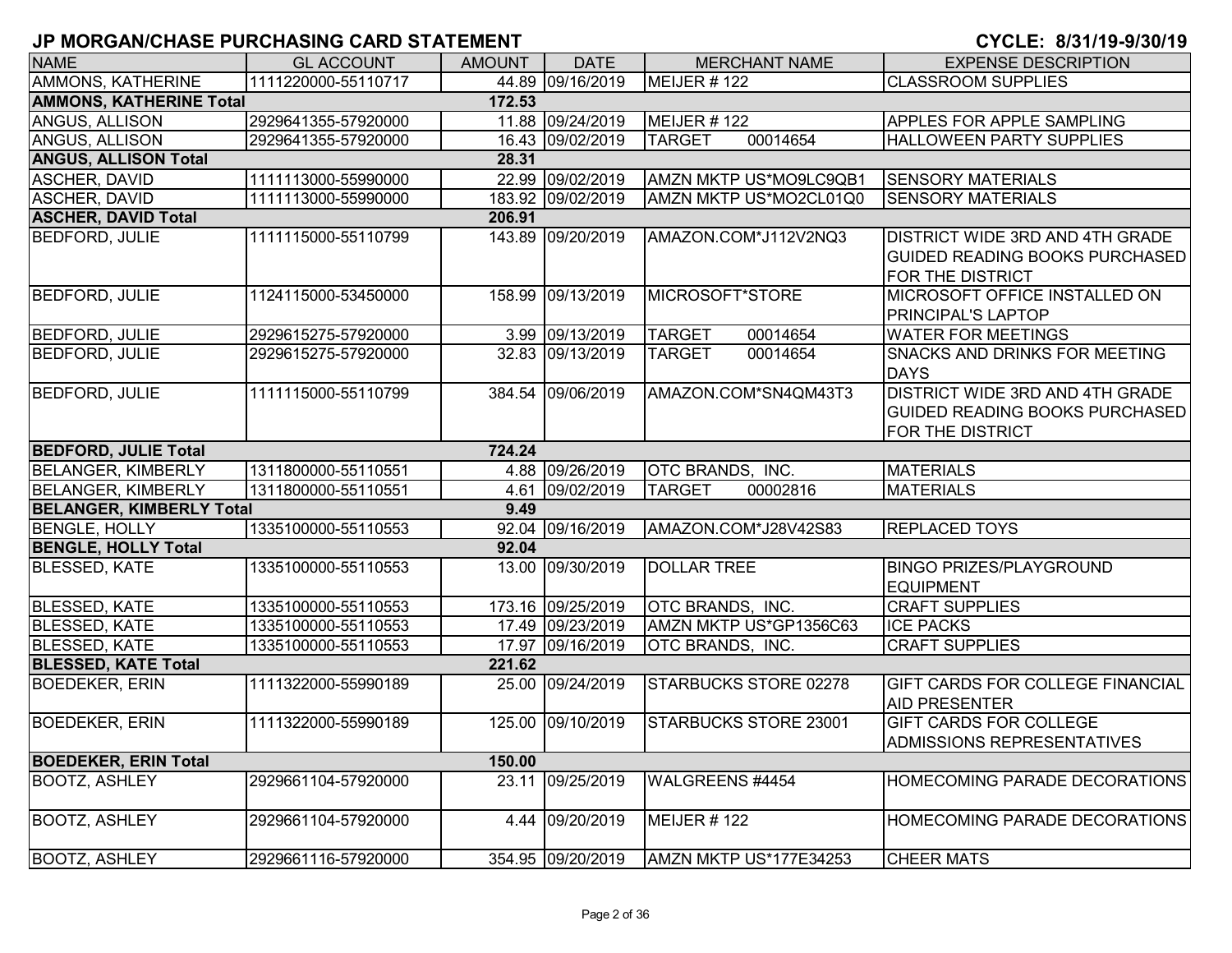| <b>NAME</b>                   | <b>GL ACCOUNT</b>   | <b>AMOUNT</b> | <b>DATE</b>         | <b>MERCHANT NAME</b>                         | <b>EXPENSE DESCRIPTION</b>                            |
|-------------------------------|---------------------|---------------|---------------------|----------------------------------------------|-------------------------------------------------------|
| <b>BOOTZ, ASHLEY</b>          | 2929661104-57920000 |               | 5.30 09/19/2019     | <b>TARGET</b><br>00014654                    | HOMECOMING PARADE DECORATIONS                         |
|                               |                     |               |                     |                                              |                                                       |
| <b>BOOTZ, ASHLEY</b>          | 1429300000-55990000 |               | 84.77 09/18/2019    | 1-800-FLOWERS.COM, INC.                      | <b>FLOWERS</b>                                        |
| <b>BOOTZ, ASHLEY</b>          | 2929661187-57920000 |               | 1,459.46 09/12/2019 | NZ MFG INC                                   | <b>BELTS, SAFETY CORDS</b>                            |
| <b>BOOTZ, ASHLEY</b>          | 2929661116-57920000 |               | 65.00 09/11/2019    | <b>POWER MUSIC INCCHEER</b>                  | <b>MUSIC FOR HC ROUTINE</b>                           |
| <b>BOOTZ, ASHLEY</b>          | 1429300000-55997000 |               | 540.18 09/09/2019   | <b>VARSITY SPIRIT FASHION</b>                | <b>POM UNIFORM</b>                                    |
| <b>BOOTZ, ASHLEY</b>          | 2929699099-57920000 |               | 1,278.99 09/09/2019 | PAPA ROMANO'S TROY                           | FOOD FOR KICK OFF MEETING                             |
| <b>BOOTZ, ASHLEY</b>          | 2929699095-57920000 |               | 583.16 09/06/2019   | <b>SERVOCITY</b>                             | <b>ROBOTICS SUPPLIES FOR BUILDING</b>                 |
| <b>BOOTZ, ASHLEY</b>          | 2929661104-57920000 |               | 67.37 09/06/2019    | <b>STAPLES</b><br>00115659                   | LABLES, APPLE CONNECTORS FOR                          |
|                               |                     |               |                     |                                              | <b>SPEAKER SYSTEMS</b>                                |
| <b>BOOTZ, ASHLEY</b>          | 1429300000-54910000 |               | 82.68 09/03/2019    | <b>WALMART.COM</b>                           | FEE TO HAVE CABINET BUILT                             |
| <b>BOOTZ, ASHLEY</b>          | 1429300000-57410000 |               | 104.00 09/02/2019   | <b>MIAAA MEMBERSHIP</b>                      | MIAAA MEMBERSHIP-ASHLEY                               |
| <b>BOOTZ, ASHLEY Total</b>    |                     | 4,653.41      |                     |                                              |                                                       |
| <b>BRASIL, SANDRA</b>         | 1111322000-55110708 |               | 37.90 09/26/2019    | SOUTHPAW ENTERPRISES I                       | PART FOR SWING IN SENSORY ROOM                        |
| <b>BRASIL, SANDRA</b>         | 2929622186-57920000 |               | 27.97 09/26/2019    | AMZN MKTP US*BO0WO3U23                       | <b>THANK YOU CARDS FOR STUDENT</b>                    |
|                               |                     |               |                     |                                              | <b>COUNCIL</b>                                        |
| <b>BRASIL, SANDRA</b>         | 1111322000-54910000 |               | 10.00 09/25/2019    | <b>GREAT LAKES ACE HDWE</b>                  | <b>FEE FOR PAPER CUTTER</b>                           |
|                               |                     |               |                     |                                              | <b>SHARPENING</b>                                     |
| <b>BRASIL, SANDRA</b>         | 2929622186-57920000 |               | 50.95 09/23/2019    | AMZN MKTP US*A266A6G63                       | <b>SUPPLIES FOR HOMECOMING-</b>                       |
|                               |                     |               |                     |                                              | <b>STUDENT COUNCIL</b>                                |
| <b>BRASIL, SANDRA</b>         | 2929622186-57920000 |               | 27.23 09/19/2019    | AMZN MKTP US*LQ90B4YQ3                       | <b>HOMECOMING SUPPLIES FOR</b>                        |
|                               |                     |               |                     |                                              | <b>STUDENT COUNCIL</b>                                |
| <b>BRASIL, SANDRA</b>         | 1124122000-55910000 |               | 69.99 09/12/2019    | AMAZON.COM*VC7BG0WT3                         | <b>ROLLING DESK FOR CARTER</b>                        |
| <b>BRASIL, SANDRA</b>         | 1111322000-55110708 |               | 814.16 09/11/2019   | N AMERICAN RESCUE PROD                       | STOP THE BLEED KITS FOR SPECIFIC                      |
|                               |                     |               |                     |                                              | <b>CLASSROOMS</b>                                     |
| <b>BRASIL, SANDRA</b>         | 2929622175-57920000 |               | 321.50 09/10/2019   | COTTAGE INN PIZZA - NO                       | <b>PIZZA FOR THE NEW TO NOVI</b>                      |
|                               |                     |               |                     |                                              | <b>STUDENT LUNCHEON WITH</b>                          |
|                               |                     |               |                     |                                              | <b>COUNSELORS AND ADMIN</b>                           |
| <b>BRASIL, SANDRA Total</b>   |                     | 1,359.70      |                     |                                              |                                                       |
| <b>BRATNEY, BETHANY</b>       | 1122222000-55310000 |               | 69.08 09/26/2019    | <b>BOOKOUTLET.COM</b>                        | NEW MATERIALS FOR THE LMC                             |
| <b>BRATNEY, BETHANY</b>       | 1122222000-55310000 |               | 61.12 09/25/2019    | <b>FOLLETT SCHOOL SOLUTIO</b>                | <b>BACK ORDERED MATERIALS FOR THE</b><br><b>LMC</b>   |
| <b>BRATNEY, BETHANY</b>       | 1122222000-53220000 |               | 274.00 09/12/2019   | PAYPAL *MICHIGANASS                          | MICHIGAN ASSOCIATION OF MEDIA IN                      |
|                               |                     |               |                     |                                              | <b>EDUCATION MEMBERSHIP FEE AND</b>                   |
|                               |                     |               |                     |                                              | CONFERENCE REGISTRATION                               |
| <b>BRATNEY, BETHANY Total</b> |                     | 404.20        |                     |                                              |                                                       |
| <b>BROWN, ALAINA</b>          | 2929622105-57920000 |               | 1,170.00 09/13/2019 | COLLEGEBOARD WORKSHOP COLLEGE BOARD TRAINING |                                                       |
| <b>BROWN, ALAINA</b>          | 2929622105-57920000 |               | 1,170.00 09/13/2019 | COLLEGEBOARD WORKSHOP COLLEGE BOARD TRAINING |                                                       |
| <b>BROWN, ALAINA</b>          | 2929622105-57920000 |               | (195.00) 09/13/2019 |                                              | COLLEGEBOARD WORKSHOP COLLEGE BOARD TRAINING - REFUND |
| <b>BROWN, ALAINA</b>          | 2929622105-57920000 |               | (195.00) 09/13/2019 | <b>COLLEGEBOARD WORKSHOP</b>                 | COLLEGE BOARD TRAINING - REFUND                       |
| <b>BROWN, ALAINA</b>          | 1711322000-55110614 |               | 59.81 09/04/2019    | PRINTNOLOGY INC                              | LEARNER PROFILE POSTERS FOR THE                       |
|                               |                     |               |                     |                                              | <b>BUILDING</b>                                       |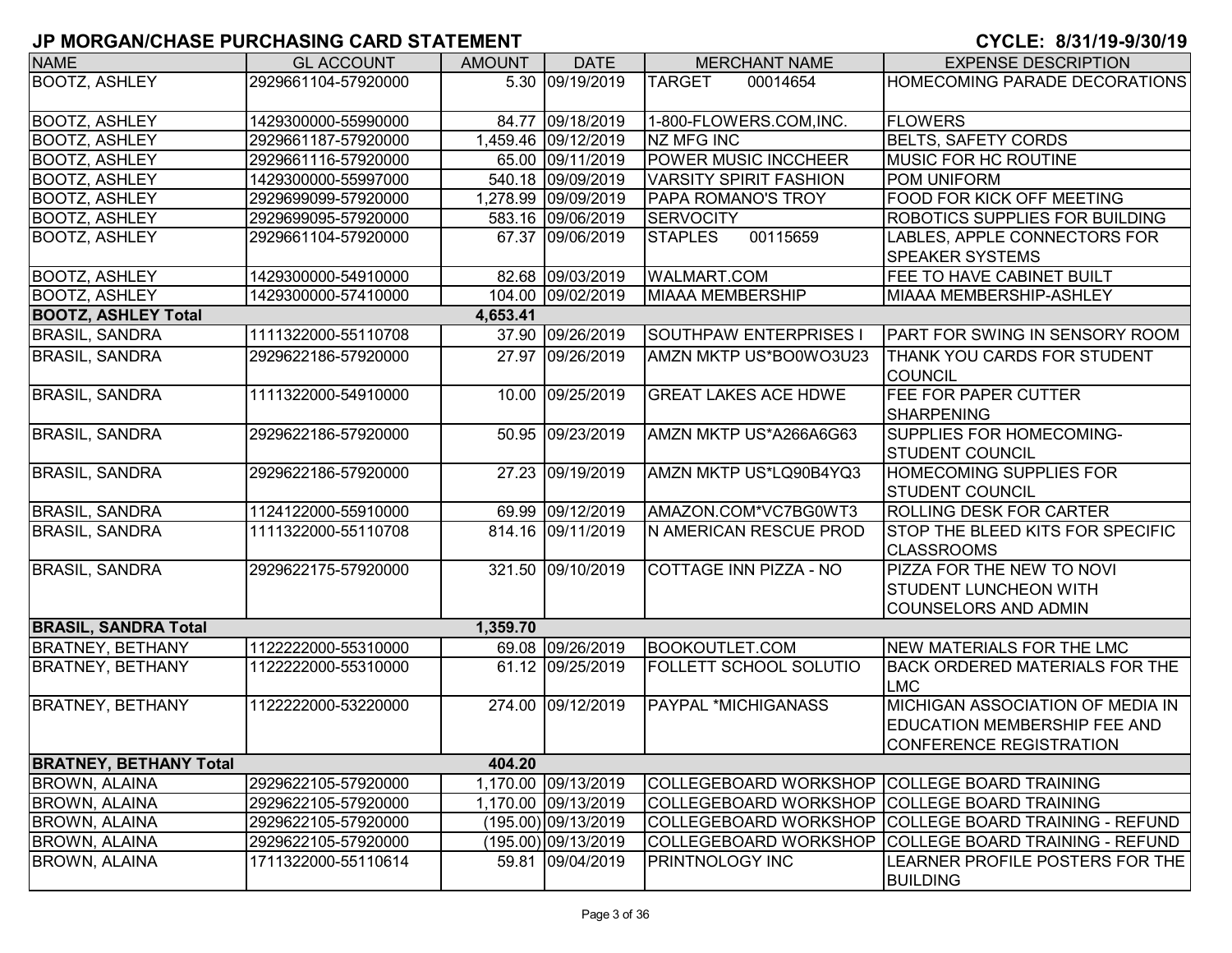| <b>NAME</b>                     | <b>GL ACCOUNT</b>   | <b>AMOUNT</b> | <b>DATE</b>         | <b>MERCHANT NAME</b>          | <b>EXPENSE DESCRIPTION</b>                                                                                                      |
|---------------------------------|---------------------|---------------|---------------------|-------------------------------|---------------------------------------------------------------------------------------------------------------------------------|
| <b>BROWN, ALAINA Total</b>      |                     | 2,009.81      |                     |                               |                                                                                                                                 |
| <b>BUNKER, JEFFREY</b>          | 1126160000-55993000 |               | 31.35 09/25/2019    | THE HOME DEPOT #2737          | MTCE - ALL ELEMENTARY - TREE<br><b>PLANTING MATERIALS</b>                                                                       |
| <b>BUNKER, JEFFREY</b>          | 4126122951-54110000 |               | 105.75 09/20/2019   | <b>ANGELO S WHOLESALE-123</b> | HS - LANDSCAPE STONE SINKING<br><b>FUND PAG 41</b>                                                                              |
| <b>BUNKER, JEFFREY</b>          | 4126112951-54110000 |               | 105.75 09/20/2019   | ANGELO S WHOLESALE-123        | OH - LANDSCAPE STONE SINKING<br><b>FUND PAG 41</b>                                                                              |
| <b>BUNKER, JEFFREY</b>          | 4126115951-54110000 |               | 72.75 09/17/2019    | SITEONE LANDSCAPE SUPP        | <b>IDF LANDSCAPE STONE SINKING FUND</b><br><b>PG 41</b>                                                                         |
| <b>BUNKER, JEFFREY</b>          | 4126112951-54110000 |               | 72.75 09/17/2019    | SITEONE LANDSCAPE SUPP        | OH LANDSCAPE STONE SINKING FUND<br><b>PG 41</b>                                                                                 |
| <b>BUNKER, JEFFREY</b>          | 1126122000-55992000 |               | 33.00 09/17/2019    | SITEONE LANDSCAPE SUPP        | <b>HS STADIUM TOPSOIL FOR TURF</b><br><b>REPAIR</b>                                                                             |
| <b>BUNKER, JEFFREY</b>          | 1126160000-55993000 |               | 57.84 09/16/2019    | THE HOME DEPOT #2737          | <b>DISTRICT GROUND SUPPLIES - WASP</b><br>AND HORNET SPECTRACIDE                                                                |
| <b>BUNKER, JEFFREY Total</b>    |                     | 479.19        |                     |                               |                                                                                                                                 |
| CALHOUN, STEPHANIE              | 1335100000-55110553 |               | 14.78 09/24/2019    | <b>TARGET</b><br>00014654     | <b>CLASSROOM SUPPLIES</b>                                                                                                       |
| <b>CALHOUN, STEPHANIE Total</b> |                     | 14.78         |                     |                               |                                                                                                                                 |
| CANALES, BETH                   | 1111322000-55110718 |               | 36.44 09/26/2019    | SAMS CLUB #6657               | <b>LAB SUPPLIES</b>                                                                                                             |
| CANALES, BETH                   | 2929622175-57920000 |               | 75.64 09/11/2019    | THE HOME DEPOT #2704          | <b>REPLACEMENT RECYCLE BINS FOR</b><br><b>NEW TEACHERS/LOST BINS</b>                                                            |
| <b>CANALES, BETH Total</b>      |                     | 112.08        |                     |                               |                                                                                                                                 |
| <b>CARTER, NICOLE</b>           | 1124122000-53220000 |               | 101.92 09/27/2019   | <b>HOLIDAY INNS</b>           | <b>WOMEN'S LEADERSHIP CONFERENCE</b><br>2 DAY EVENT-NICOLE CARTER                                                               |
| CARTER, NICOLE                  | 2929622186-57920000 |               | 600.00 09/24/2019   | <b>TARGET</b><br>00008961     | GIFT CARDS FOR CHAPERONES FOR<br><b>HOMECOMING DANCE</b>                                                                        |
| <b>CARTER, NICOLE Total</b>     |                     | 701.92        |                     |                               |                                                                                                                                 |
| CIANCIO, WANDA                  | 1122500000-55990000 |               | 203.58 09/30/2019   | AMAZON.COM*BO1RQ2UN3          | 6 OF: WORX WX081L ZIPSNIP CUTTING<br><b>TOOL</b>                                                                                |
| CIANCIO, WANDA                  | 1122500000-53220000 |               | 150.00 09/30/2019   | <b>MSBO</b>                   | <b>MSBO MEMBERSHIP</b>                                                                                                          |
| CIANCIO, WANDA                  | 1122500000-55990000 |               | 55.92 09/30/2019    | AMZN MKTP US*T69XU2BJ3        | AUX CABLES - 10 FT AND 6 FEET                                                                                                   |
| CIANCIO, WANDA                  | 1122500000-55990000 |               | 15.88 09/27/2019    | AMAZON.COM*7L4FV6ZS3          | 1 OF: AMAZONBASICS MINI<br><b>DISPLAYPORT THUNDERBOLT TO</b><br>HDMI ADAPTER - COMPATIBLE WITH<br><b>APPLE IMAC AND MACBOOK</b> |
| CIANCIO, WANDA                  | 1122500000-55990000 |               | 97.27 09/27/2019    | AMZN MKTP US*P883C8D93        | <b>BACKPACK FOR TECH</b>                                                                                                        |
| CIANCIO, WANDA                  | 1122500000-55990000 |               | 40.74 09/26/2019    | AMZN MKTP US*XM7K141F3        | 2 OF DYMO LABELWRITER POWER<br>ADAPTER - LW 400/450 SERIES                                                                      |
| CIANCIO, WANDA                  | 1126152000-54120824 |               | 1,560.21 09/26/2019 | <b>SECURITY DESIGNS</b>       | <b>SECURITY KEYFOBS FOR ECEC</b>                                                                                                |
| CIANCIO, WANDA                  | 1126114000-54120824 |               | 998.60 09/26/2019   | <b>SECURITY DESIGNS</b>       | <b>PV- REPLACE AIPHONE MASTER</b><br><b>STATIONS AND DOOR RELEASE</b><br>CABLES AND 1 AIPHONE POWER                             |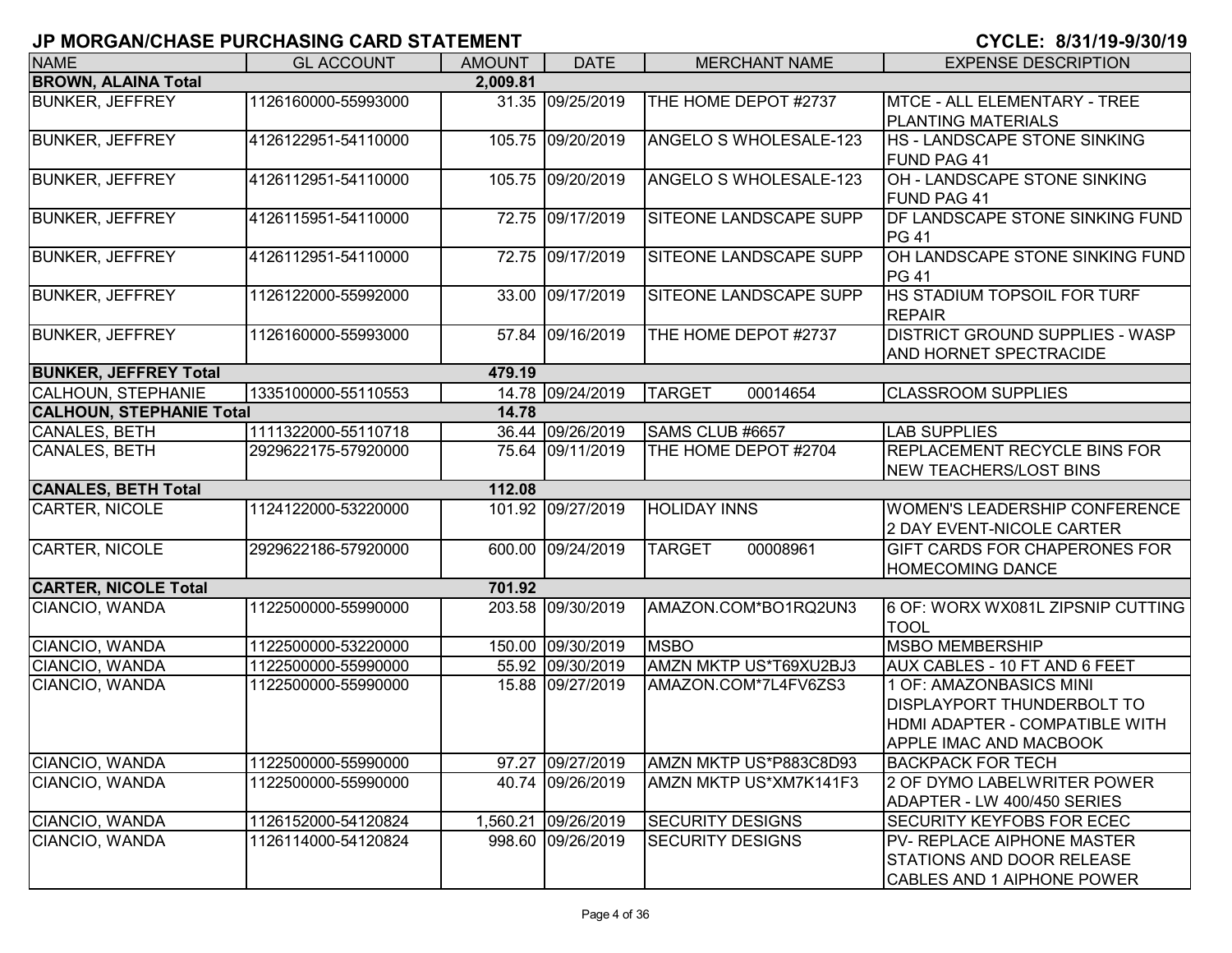| <b>NAME</b>           | <b>GL ACCOUNT</b>   | <b>AMOUNT</b> | <b>DATE</b>         | <b>MERCHANT NAME</b>          | <b>EXPENSE DESCRIPTION</b>             |
|-----------------------|---------------------|---------------|---------------------|-------------------------------|----------------------------------------|
| CIANCIO, WANDA        | 1126122000-54120824 |               | 3,500.00 09/26/2019 | <b>SECURITY DESIGNS</b>       | <b>HIGH SCHOOL INSTALL CARD READER</b> |
|                       |                     |               |                     |                               | ON NEW SECURITY OFFICERS DOOR          |
| CIANCIO, WANDA        | 1126115000-54120824 |               | 125.00 09/26/2019   | <b>SECURITY DESIGNS</b>       | SERVICE CALL DEEFIELD-INTERCOM         |
|                       |                     |               |                     |                               | <b>WIRES CUT DURING RENOVATION</b>     |
| CIANCIO, WANDA        | 4445620000-56422958 |               | 3,606.10 09/24/2019 | AMZN MKTP US*FR1MD7DM3        | MAKED0, LITTLEBITS STEAM, MAKEY        |
|                       |                     |               |                     |                               | <b>MAKEY FOR MS STEM CLASS</b>         |
| CIANCIO, WANDA        | 1122500000-55990000 |               | 171.80 09/24/2019   | AMZN MKTP US*FR1MD7DM3        | <b>SEAGATE BACKUP PLUS SLIM 1TB</b>    |
|                       |                     |               |                     |                               | PORTABLE EXTERNAL HARD DRIVE           |
|                       |                     |               |                     |                               | WITH MOBILE DEVICE BACKUP USB 3.0-     |
|                       |                     |               |                     |                               | <b>FOR SPECIAL SERVICES</b>            |
| <b>CIANCIO, WANDA</b> | 1122500000-55990000 |               | 134.95 09/24/2019   | AMZN MKTP US*NY6I65CB3        | 5 OF: PC MICROPHONE, ELEGIANT Y20      |
|                       |                     |               |                     |                               | PORTABLE CONDENSER MICROPHONE          |
|                       |                     |               |                     |                               | 3.5MM PLUG & PLAY WITH TRIPOD          |
|                       |                     |               |                     |                               | <b>STAND HOME STUDIO RECORDING</b>     |
|                       |                     |               |                     |                               | MICROPHONE FOR COMPUTER,               |
|                       |                     |               |                     |                               | SMARTPHONE, IPAD                       |
| CIANCIO, WANDA        | 4445600000-56422958 |               | 1,275.00 09/24/2019 | CDW GOVT #VBD6283             | <b>HEADPHONES FOR TESTING</b>          |
| CIANCIO, WANDA        | 1126118000-54120824 |               | 210.00 09/24/2019   | <b>SECURITY DESIGNS</b>       | SERVICE CALL FOR CARE DOOR AT          |
|                       |                     |               |                     |                               | NM. STRIKE WAS TOO TIGHT TO OPEN       |
| CIANCIO, WANDA        | 1122500000-55910000 |               | 80.61 09/24/2019    | AMAZON.COM*VL6OR2Y33          | OFFICE SUPPLIES, TAPE, PAPER           |
|                       |                     |               |                     |                               | <b>TOWELS, STICKY NOTES</b>            |
| CIANCIO, WANDA        | 4445600000-56422958 |               | 5,380.00 09/23/2019 | <b>APL*APPLE ONLINE STORE</b> | 20 IPADS                               |
| CIANCIO, WANDA        | 1122500000-54120000 |               | 29.00 09/20/2019    | SQU*SQ *POD DROP REPAI        | <b>IPAD REPAIR</b>                     |
| CIANCIO, WANDA        | 1126103000-54120824 |               | 295.00 09/12/2019   | <b>SECURITY DESIGNS</b>       | SERVICE CALL TO ITC TO REPAIR          |
|                       |                     |               |                     |                               | WIRING THAT WAS DESTROYED DUE          |
|                       |                     |               |                     |                               | TO CARPET INSTALLATION                 |
| CIANCIO, WANDA        | 1126115000-54120824 |               | 286.03 09/12/2019   | <b>SECURITY DESIGNS</b>       | <b>REPLACE AIPHONE POWER SUPPLY</b>    |
|                       |                     |               |                     |                               | DUE TO NEW CARPET INSTALLATION         |
| CIANCIO, WANDA        | 1126115000-54120824 |               | 125.00 09/12/2019   | <b>SECURITY DESIGNS</b>       | SERVICE CALL TO DF; INTERCOM           |
|                       |                     |               |                     |                               | <b>WIRES CUT DUE TO CARPET</b>         |
|                       |                     |               |                     |                               | <b>INSTALLATION</b>                    |
| CIANCIO, WANDA        | 1128300000-55990000 |               | 1,776.31 09/12/2019 | <b>SECURITY DESIGNS</b>       | ID CARDS AND PRINTER RIBBONS           |
| CIANCIO, WANDA        | 1122500000-55990000 |               | 112.20 09/11/2019   | AMAZON.COM*M19GC8DL3          | <b>EXTENSION CORDS</b>                 |
| CIANCIO, WANDA        | 4445600000-56422958 |               | 4,996.00 09/11/2019 | CDW GOVT #TPQ5897             | <b>CHROMEBOOK CARTS</b>                |
| CIANCIO, WANDA        | 1122500000-55990000 |               | 102.75 09/11/2019   | AMAZON.COM*G64UT2IL3          | <b>RECHARGEABLE BATTERIES</b>          |
| CIANCIO, WANDA        | 1122500000-55990000 |               | 950.00 09/09/2019   | <b>APL*APPLE ONLINE STORE</b> | <b>IPAD LIGHTNING TO USB CABLES</b>    |
| CIANCIO, WANDA        | 1122500000-55990000 |               | 112.36 09/09/2019   | <b>AMZN MKTP US*LM9RO7OH3</b> | 4 OF: TAOHORSE USB AUTOMATIC           |
|                       |                     |               |                     |                               | <b>BARCODE SCANNER HANDHELD 1D</b>     |
|                       |                     |               |                     |                               | LASER WIRED BAR CODE READER            |
| CIANCIO, WANDA        | 1128300000-55990000 |               | 38.97 09/09/2019    | AMZN MKTP US*TS2UZ6TP3        | <b>ID BADGE HOLDERS</b>                |
| CIANCIO, WANDA        | 1122500000-55990000 |               | 1,450.00 09/09/2019 | APL*APPLE ONLINE STORE        | <b>IPAD CHARGERS BLOCKS</b>            |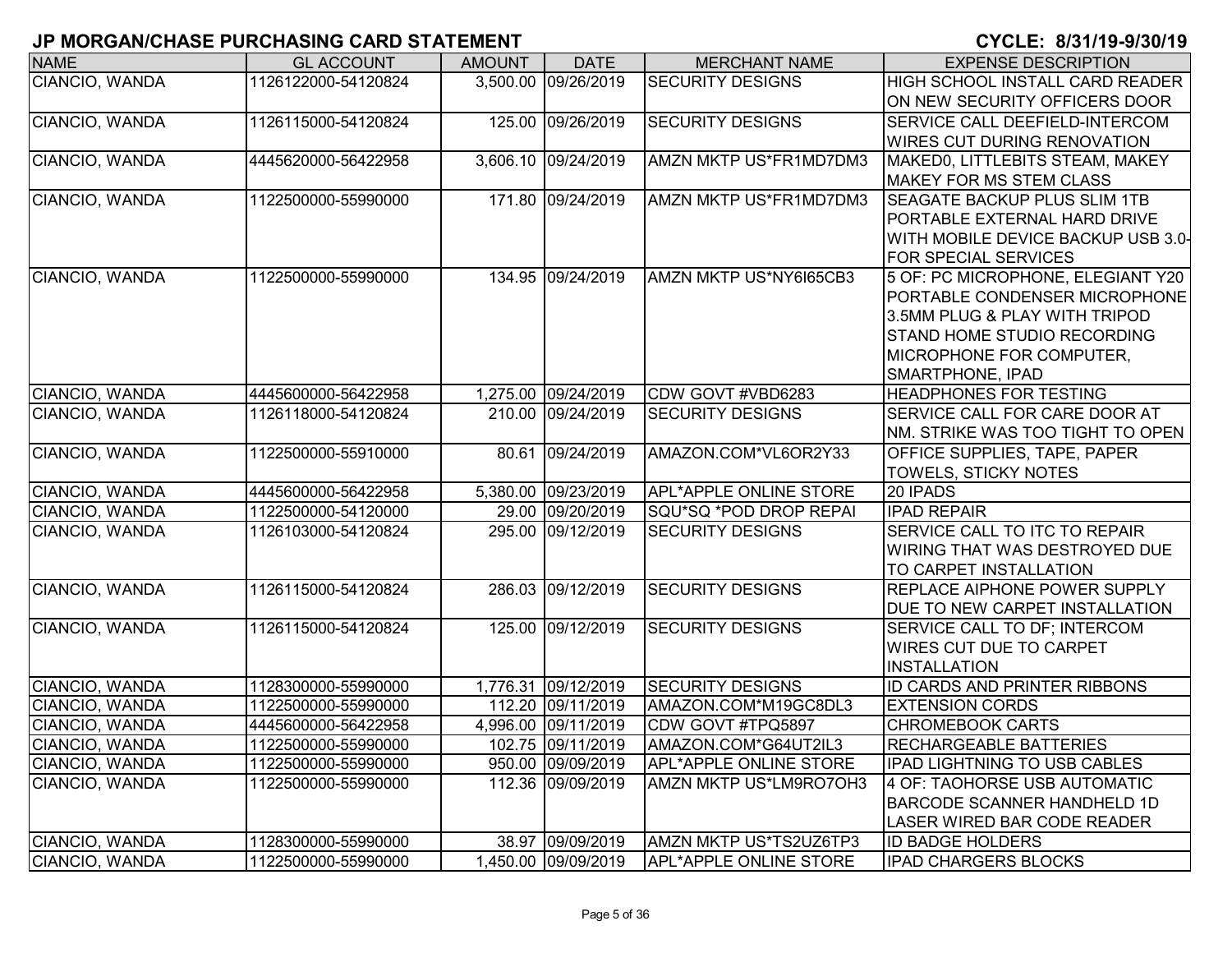| <b>NAME</b>                   | <b>GL ACCOUNT</b>   | <b>AMOUNT</b> | <b>DATE</b>        | <b>MERCHANT NAME</b>          | <b>EXPENSE DESCRIPTION</b>               |
|-------------------------------|---------------------|---------------|--------------------|-------------------------------|------------------------------------------|
| CIANCIO, WANDA                | 1122500000-53450000 |               | 823.90 09/04/2019  | WWW.EDUTYPING.COM             | TYPING SOFTWARE FOR MIDDLE               |
|                               |                     |               |                    |                               | SCHOOL                                   |
| CIANCIO, WANDA                | 1122500000-55990000 |               | 51.89 09/04/2019   | AMZN MKTP US*MO55U6KP1        | <b>SPARE TELEPHONE CORDS</b>             |
| <b>CIANCIO, WANDA Total</b>   |                     | 28,755.07     |                    |                               |                                          |
| <b>CIANFERRA, LINDA</b>       | 1521600331-53220000 |               | 17.95 09/10/2019   | <b>ANNA'S HOUSE KALAMAZOO</b> | <b>BREAKFAST MWA CONFERENCE</b>          |
| CIANFERRA, LINDA              | 1521600331-53220000 |               | 135.45 09/10/2019  | <b>MARRIOTT</b>               | <b>HOTEL FOR MWA CONFERENCE</b>          |
| CIANFERRA, LINDA              | 1522100331-53220000 |               | 35.00 09/09/2019   | OAKLAND SCHOOLS-RC INT        | OAKLAND SCHOOLS PROFESSIONAL             |
|                               |                     |               |                    |                               | <b>DEVELOPMENT WORKSHOP ON</b>           |
|                               |                     |               |                    |                               | STUDENT ABSENCES TIED TO TRAUMA          |
|                               |                     |               |                    |                               |                                          |
| CIANFERRA, LINDA              | 1528300331-53220000 |               | (60.00) 09/02/2019 | MICHIGAN WORKS ASSOCI         | <b>REFUND FOR INCORRECT CHARGE</b>       |
|                               |                     |               |                    |                               | <b>MWA CONFERENCE REGISTRATION</b>       |
| <b>CIANFERRA, LINDA</b>       | 1521600331-53220000 |               | (60.00) 09/02/2019 | MICHIGAN WORKS ASSOCI         | <b>REFUND FOR INCORRECT CHARGE</b>       |
|                               |                     |               |                    |                               | <b>IMWA CONFERENCE REGISTRATION</b>      |
| <b>CIANFERRA, LINDA Total</b> |                     | 68.40         |                    |                               |                                          |
| <b>CLARK, KIMBERLY</b>        | 1221926000-55990000 |               | 32.79 09/26/2019   | STAPLS7225076043000002        | NATC SUPPLIES (WHITBOARDS)               |
| <b>CLARK, KIMBERLY</b>        | 1221926000-55990000 |               | 71.22 09/20/2019   | STAPLS7225076043000001        | NATC SUPPLIES (CALCULATORS,              |
|                               |                     |               |                    |                               | GLOVES)                                  |
| <b>CLARK, KIMBERLY</b>        | 1222600000-53220000 |               | 15.00 09/13/2019   | <b>OAKLAND SCHOOLS-RC INT</b> | SLD DISTRICT REP SESSION #1              |
| <b>CLARK, KIMBERLY</b>        | 1221800063-53220000 |               | 30.00 09/13/2019   | OAKLAND SCHOOLS-RC INT        | SLD DISTRICT REP SESSION #1              |
| <b>CLARK, KIMBERLY</b>        | 1221400000-53220000 |               | 45.00 09/13/2019   | OAKLAND SCHOOLS-RC INT        | SLD DISTRICT REP SESSION #1              |
| <b>CLARK, KIMBERLY</b>        | 1222600000-53220000 |               | 15.00 09/13/2019   | OAKLAND SCHOOLS-RC INT        | SLD DISTRICT REP SESSION #2              |
| <b>CLARK, KIMBERLY</b>        | 1221800063-53220000 |               | 30.00 09/13/2019   | OAKLAND SCHOOLS-RC INT        | SLD DISTRICT REP SESSION #2              |
| <b>CLARK, KIMBERLY</b>        | 1221400000-53220000 |               | 45.00 09/13/2019   | OAKLAND SCHOOLS-RC INT        | SLD DISTRICT REP SESSION #2              |
| <b>CLARK, KIMBERLY</b>        | 1221926000-55990000 |               | 156.08 09/05/2019  | STAPLS7224354376000001        | <b>NATC ROOM SUPPLIES</b>                |
| <b>CLARK, KIMBERLY</b>        | 1212222194-55110000 |               | 79.90 09/05/2019   | <b>CURRICULUM ASSOC</b>       | <b>LINGUISTICS MATERIALS</b>             |
| <b>CLARK, KIMBERLY Total</b>  |                     | 519.99        |                    |                               |                                          |
| COOLMAN, ROBERT               | 1126160000-55992000 |               | 32.00 09/27/2019   | CONSERVA ELECTRIC SUPP        | <b>MTCE - STOCK WIRE CONNECTORS</b>      |
| COOLMAN, ROBERT               | 1126160000-55992000 |               | 346.50 09/25/2019  | CONSERVA ELECTRIC SUPP        | <b>MTCE - LAMPS STOCK</b>                |
| COOLMAN, ROBERT               | 1126112000-55992000 |               | 115.14 09/16/2019  | CONSERVA ELECTRIC SUPP        | MTCE - DRIVER BALLAST WO 22549           |
| COOLMAN, ROBERT               | 1126160000-55992000 |               | 330.00 09/13/2019  | CONSERVA ELECTRIC SUPP        | <b>MTCE - LAMP STOCKS</b>                |
| <b>COOLMAN, ROBERT</b>        | 1126160000-55992000 |               | 375.00 09/11/2019  | <b>CONSERVA ELECTRIC SUPP</b> | MTCE - BALLAST - STOCK                   |
| <b>COOLMAN, ROBERT</b>        | 1126120000-55992000 |               | 762.30 09/11/2019  | <b>CTEC</b>                   | MS - CLOCKS FOR CLASSROOMS               |
| <b>COOLMAN, ROBERT</b>        | 1126160000-55992000 |               | 83.95 09/09/2019   | CONSERVA ELECTRIC SUPP        | <b>MTCE - LAMP STOCK</b>                 |
| COOLMAN, ROBERT               | 1126160000-55992000 |               | 178.50 09/04/2019  | <b>CONSERVA ELECTRIC SUPP</b> | MTCE - LAMP STOCK                        |
| <b>COOLMAN, ROBERT</b>        | 1126160000-55992000 |               | 79.84 09/02/2019   | THE HOME DEPOT #2737          | <b>IMTCE SUPPLIES - DUCT TAPE, CABLE</b> |
|                               |                     |               |                    |                               | TIES, EYE BOLTS                          |
| <b>COOLMAN, ROBERT Total</b>  |                     | 2,303.23      |                    |                               |                                          |
| <b>CORRION, KRISTIN</b>       | 1222100000-53220000 |               | 30.00 09/18/2019   | OAKLAND SCHOOLS-RC INT        | <b>REGISTRATION FOR MONTHLY</b>          |
|                               |                     |               |                    |                               | <b>OAKLAND COUNTY TRANSITION</b>         |
|                               |                     |               |                    |                               | ASSISTANCE MEETINGS AT OAKLAND           |
|                               |                     |               |                    |                               | <b>SCHOOLS</b>                           |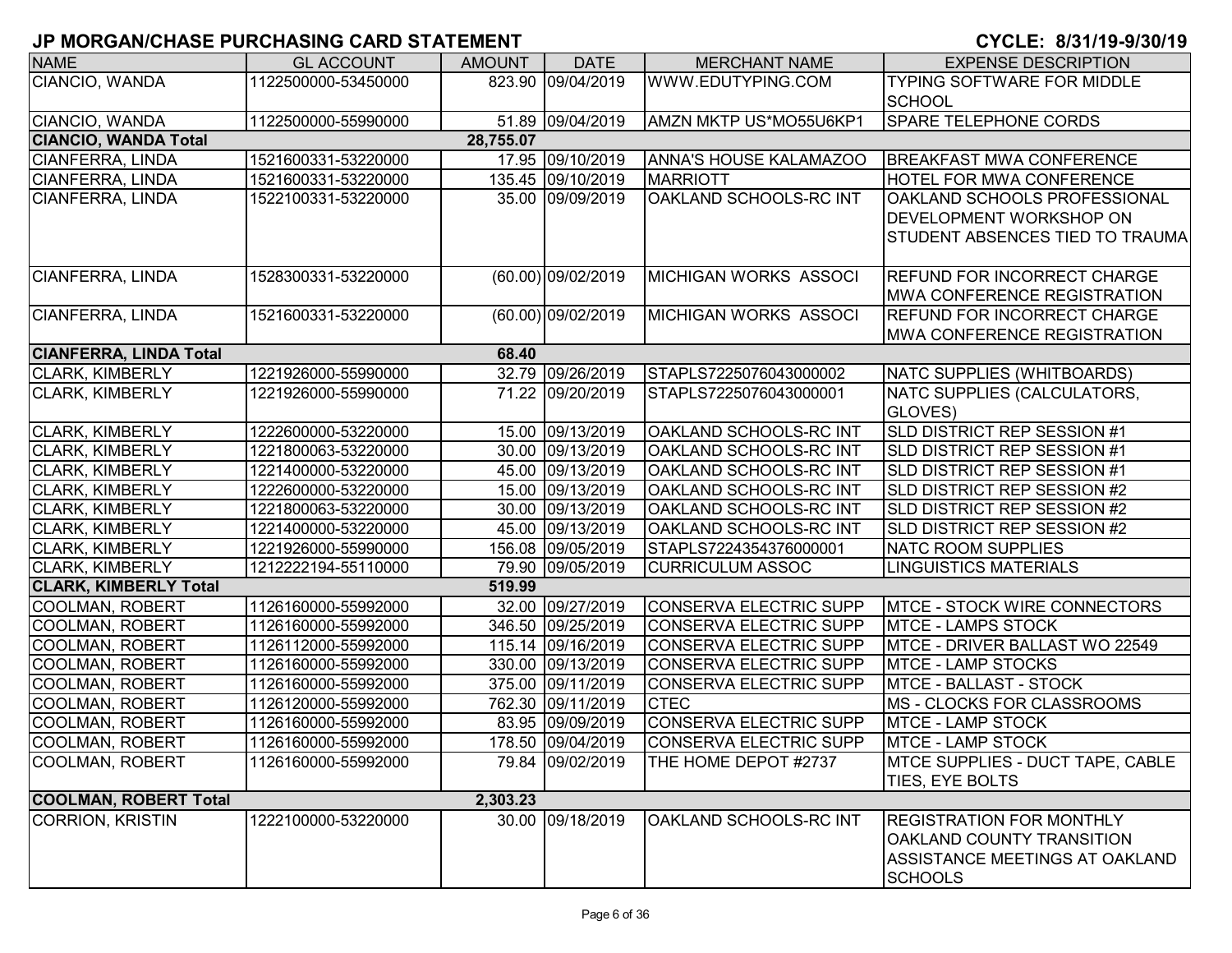| <b>NAME</b>                      | <b>GL ACCOUNT</b>   | <b>AMOUNT</b> | <b>DATE</b>          | <b>MERCHANT NAME</b>              | <b>EXPENSE DESCRIPTION</b>                       |
|----------------------------------|---------------------|---------------|----------------------|-----------------------------------|--------------------------------------------------|
| <b>CORRION, KRISTIN Total</b>    |                     | 30.00         |                      |                                   |                                                  |
| CROAD, LORI                      | 1335100000-55990553 |               | 6.75 09/23/2019      | MICHAELS STORES 2071              | <b>FALL CRAFTS</b>                               |
| CROAD, LORI                      | 1335100000-55990553 |               | 21.00 09/09/2019     | <b>DOLLAR TREE</b>                | <b>CRAFT SUPPLIES AND BALL BAGS</b>              |
| <b>CROAD, LORI Total</b>         |                     | 27.75         |                      |                                   |                                                  |
| <b>DIATIKAR, CHRISTINE</b>       | 4445900000-53180000 |               | 2,700.00 09/26/2019  | <b>TAYLOR &amp; MORGAN CPA PC</b> | 2018-19 SF & CP AUDIT                            |
| <b>DIATIKAR, CHRISTINE</b>       | 4445620000-56420000 |               | 20,140.00 09/26/2019 | <b>WENGER CORPORATION</b>         | MS CHAIRS AND STANDS WITH CARTS                  |
| <b>DIATIKAR, CHRISTINE</b>       | 1126162061-55510000 |               | 12.11 09/25/2019     | CONSUMERS ENERGY CO               | BOSCO GAS 9/19                                   |
| <b>DIATIKAR, CHRISTINE</b>       | 2326161000-55510000 |               | 88.80 09/25/2019     | CONSUMERS ENERGY CO               | 9/19 RM GAS                                      |
| <b>DIATIKAR, CHRISTINE</b>       | 1126161000-55510000 |               | (88.80) 09/25/2019   | <b>CONSUMERS ENERGY CO</b>        | 9/19 RM RED GAS                                  |
| <b>DIATIKAR, CHRISTINE</b>       | 1123200000-53450000 |               | 2,350.00 09/25/2019  | <b>ALICE TRAINING INSTITU</b>     | <b>ALICE ELEARNING TRAINING</b>                  |
| <b>DIATIKAR, CHRISTINE</b>       | 1126122061-55510000 |               | 39.16 09/19/2019     | <b>CONSUMERS ENERGY CO</b>        | <b>HS GAS 9/19</b>                               |
| <b>DIATIKAR, CHRISTINE</b>       | 1126103061-55510000 |               | 14.55 09/19/2019     | <b>CONSUMERS ENERGY CO</b>        | ITC GAS 9/19                                     |
| <b>DIATIKAR, CHRISTINE</b>       | 1126111061-55510000 |               | 112.24 09/17/2019    | <b>CONSUMERS ENERGY CO</b>        | <b>VO GAS 9/19</b>                               |
| <b>DIATIKAR, CHRISTINE</b>       | 1126112061-55510000 |               | 177.13 09/17/2019    | <b>CONSUMERS ENERGY CO</b>        | <b>OH GAS 9/19</b>                               |
| <b>DIATIKAR, CHRISTINE</b>       | 4445222000-56310000 |               | 6,915.00 09/05/2019  | <b>AMERICAN FENCE &amp; SUPPL</b> | <b>REPLACEMENT GATES FOR HS</b>                  |
|                                  |                     |               |                      |                                   | <b>RECYCLE ENCLOSURE</b>                         |
| <b>DIATIKAR, CHRISTINE</b>       | 1127170000-55710000 |               | 11,736.81 09/05/2019 | CORRIGAN OIL #2 - BRI             | 6003 GAL OF DIESEL 8/14/19                       |
| <b>DIATIKAR, CHRISTINE Total</b> |                     | 44,197.00     |                      |                                   |                                                  |
| DRAGOO, MICHAEL                  | 1126122000-55992000 |               | 208.72 09/25/2019    | <b>FOUNDATION BLDG 058</b>        | <b>HS CEILING TILE</b>                           |
| <b>DRAGOO, MICHAEL</b>           | 1126101000-55992000 |               | $(1.19)$ 09/11/2019  | REDFORD LOCK COMPANY I            | <b>ESB - CREDIT FOR TAX ON KEY</b>               |
|                                  |                     |               |                      |                                   | <b>INVOICE</b>                                   |
| DRAGOO, MICHAEL                  | 1126160000-55980000 |               | 337.32 09/06/2019    | <b>GRAINGER</b>                   | MTCE - TOOLS - INDUSTRIAL                        |
|                                  |                     |               |                      |                                   | <b>HEADLAMPS</b>                                 |
| DRAGOO, MICHAEL                  | 1125200000-57912000 |               | 64.28 09/05/2019     |                                   | CAMPWORLD/GANDER/OVERT FRAUDULENT CHARGE, CREDIT |
|                                  |                     |               |                      |                                   | <b>PENDING</b>                                   |
| DRAGOO, MICHAEL                  | 1126160000-55980000 |               | 57.74 09/02/2019     | <b>ACXESS SPRING</b>              | <b>MTCE - SPRINGS FOR KEY CUTTING</b>            |
|                                  |                     |               |                      |                                   | <b>MACHINE</b>                                   |
| <b>DRAGOO, MICHAEL Total</b>     |                     | 666.87        |                      |                                   |                                                  |
| <b>DUQUETTE, EDWARD</b>          | 1126160000-55980000 |               | 251.56 09/30/2019    | <b>LAWSON PRODUCTS</b>            | <b>MTCE TOOLS</b>                                |
| <b>DUQUETTE, EDWARD</b>          | 1126111000-55992000 |               | 6.40 09/24/2019      | <b>GREAT LAKES ACE HDWE</b>       | VO - HARDWARE FOR WHEELS ON                      |
|                                  |                     |               |                      |                                   | <b>LUNCH CART</b>                                |
| DUQUETTE, EDWARD                 | 1126122000-55992000 |               | 12.97 09/23/2019     | THE HOME DEPOT #2737              | HS ATRIUM - ROLL UP DOOR ALARM                   |
|                                  |                     |               |                      |                                   | <b>BATTERIES</b>                                 |
| DUQUETTE, EDWARD                 | 1126160000-55980000 |               | 273.80 09/23/2019    | <b>LAWSON PRODUCTS</b>            | MTCE - TOOL SHED                                 |
| DUQUETTE, EDWARD                 | 1126122000-55992000 |               | 13.85 09/23/2019     | <b>BLAKELY PRODUCTS CO</b>        | HS - FLOOR TILE GLUE BAND                        |
|                                  |                     |               |                      |                                   | <b>HALLWAY</b>                                   |
| DUQUETTE, EDWARD                 | 4126118951-54110000 |               | 618.88 09/23/2019    | IDN HARDWARE SALES-INC            | NM6 - DOOR HARDWARE FOR CLASS                    |
|                                  |                     |               |                      |                                   | 667 & 665 WO 23062 SF PG 24                      |
| <b>DUQUETTE, EDWARD</b>          | 1126122000-55993000 |               | 22.76 09/20/2019     | THE HOME DEPOT #2737              | HS PAINT FOR PYLONS                              |
| <b>DUQUETTE, EDWARD</b>          | 1126113000-55992000 |               | 22.76 09/20/2019     | THE HOME DEPOT #2737              | <b>INW SCREWS FOR CABINET REPAIR</b>             |
| <b>DUQUETTE, EDWARD</b>          | 4126120951-54110000 |               | 392.25 09/19/2019    | IDN HARDWARE SALES-INC            | MS - DOOR CLOSER FOR ROOM 216                    |
|                                  |                     |               |                      |                                   | WO 23155 (SINKING FUND PAGE 24)                  |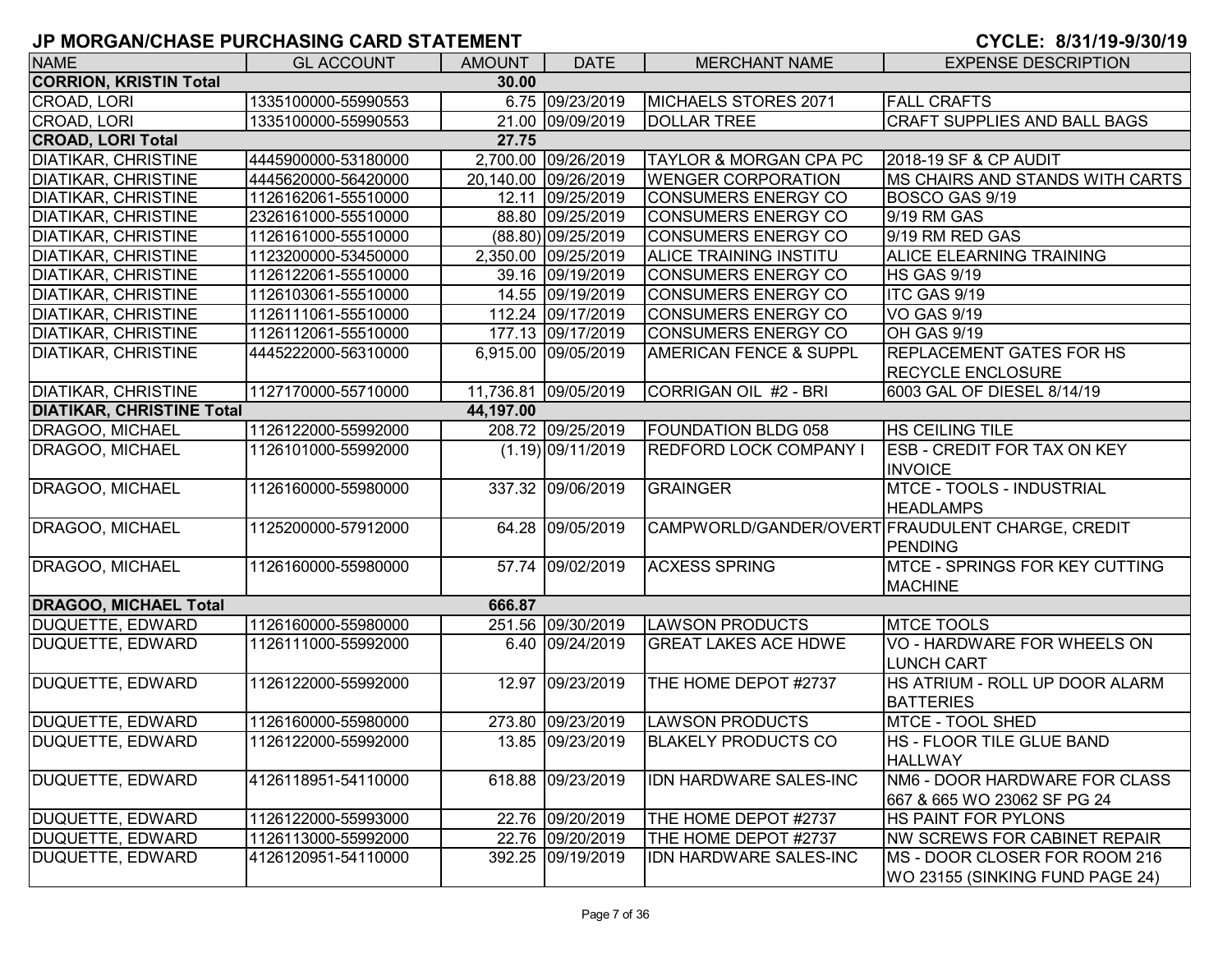| <b>NAME</b>                   | <b>GL ACCOUNT</b>   | <b>AMOUNT</b> | <b>DATE</b>       | <b>MERCHANT NAME</b>          | <b>EXPENSE DESCRIPTION</b>            |
|-------------------------------|---------------------|---------------|-------------------|-------------------------------|---------------------------------------|
| DUQUETTE, EDWARD              | 1126160000-55992000 |               | 7.69 09/17/2019   | <b>GREAT LAKES ACE HDWE</b>   | <b>MTCE - BEE SPRAY</b>               |
| <b>DUQUETTE, EDWARD</b>       | 1126111000-55992000 |               | 7.68 09/17/2019   | <b>GREAT LAKES ACE HDWE</b>   | <b>VO - BEE SPRAY</b>                 |
| <b>DUQUETTE, EDWARD</b>       | 1126160000-55980000 |               | 449.00 09/16/2019 | THE HOME DEPOT 2737           | MTCE TOOLS - M18 18 VOLT LITHIUM      |
|                               |                     |               |                   |                               | ION CORDLESS COMBO KIT                |
| <b>DUQUETTE, EDWARD</b>       | 1126118000-55992000 | 34.89         | 09/16/2019        | THE HOME DEPOT 2737           | NM - SUPPLIES TO HANG UP TEACHER      |
|                               |                     |               |                   |                               | <b>SIGNS</b>                          |
| DUQUETTE, EDWARD              | 1126118000-55992000 |               | 46.95 09/16/2019  | <b>DECKER EQUIPMENT</b>       | NM5 & NM 6 LOCKER PARTS -             |
|                               |                     |               |                   |                               | <b>REPLACEMENT LOCKING BAR SPRING</b> |
| <b>DUQUETTE, EDWARD</b>       | 1126112000-55992000 |               | 19.72 09/16/2019  | THE HOME DEPOT #2737          | OH - DOOR #7 THRESHOLD REPAIR         |
| <b>DUQUETTE, EDWARD</b>       | 1126120000-55992000 |               | 40.89 09/13/2019  | THE HOME DEPOT #2737          | <b>MS MEDIA CENTER PAINT</b>          |
| <b>DUQUETTE, EDWARD</b>       | 1126112000-55992000 |               | 17.07 09/13/2019  | <b>GREAT LAKES ACE HDWE</b>   | OH - GLUE FOR BULLETIN BOARDS         |
| <b>DUQUETTE, EDWARD</b>       | 1126152000-55992000 |               | 63.73 09/12/2019  | <b>NORTHVILLE LUMBER COMP</b> | <b>ECEC - BALUSTER FOR PORCH</b>      |
|                               |                     |               |                   |                               | <b>RAILING</b>                        |
| <b>DUQUETTE, EDWARD</b>       | 1126111000-55992000 |               | 14.58 09/12/2019  | <b>GREAT LAKES ACE HDWE</b>   | VO - HARDWARE TO TETHER ROLLING       |
|                               |                     |               |                   |                               | STORAGE CAFETERIA CART AND GYM        |
|                               |                     |               |                   |                               | <b>SUPPLIES</b>                       |
| DUQUETTE, EDWARD              | 1126122000-55992000 |               | 24.70 09/10/2019  | <b>DECKER EQUIPMENT</b>       | HS - LATCH FOR BATHROOM STALL         |
|                               |                     |               |                   |                               | <b>DOOR</b>                           |
| <b>DUQUETTE, EDWARD</b>       | 1126160000-55992000 |               | 24.69 09/10/2019  | <b>DECKER EQUIPMENT</b>       | <b>MTCE LATCH FOR BATHROOM STALL</b>  |
|                               |                     |               |                   |                               | <b>DOOR - STOCK</b>                   |
| <b>DUQUETTE, EDWARD</b>       | 1126160000-55980000 |               | 93.24 09/09/2019  | THE HOME DEPOT 2737           | <b>MTCE - SCAFFOLD</b>                |
| <b>DUQUETTE, EDWARD</b>       | 1126122000-55992000 |               | 60.00 09/09/2019  | <b>REDFORD LOCK COMPANY I</b> | HS ATHLETIC KEYS 2019-2020            |
| <b>DUQUETTE, EDWARD</b>       | 4126103951-54110000 |               | 22.00 09/09/2019  | <b>REDFORD LOCK COMPANY I</b> | ITC RM 108 CAM LOCK FOR DOOR -        |
|                               |                     |               |                   |                               | <b>SINKING FUND PAGE 25</b>           |
| DUQUETTE, EDWARD              | 1126113000-54110000 |               | 60.00 09/09/2019  | <b>REDFORD LOCK COMPANY I</b> | NW RE KEY ROOM 102                    |
| DUQUETTE, EDWARD              | 1126120000-54110000 |               | 60.00 09/09/2019  | <b>REDFORD LOCK COMPANY I</b> | <b>MS RE KEY</b>                      |
| <b>DUQUETTE, EDWARD</b>       | 1126120000-55992000 |               | 13.48 09/05/2019  | THE HOME DEPOT #2737          | <b>MS AUDITORIUM - WALL PAINT</b>     |
| <b>DUQUETTE, EDWARD</b>       | 1126120000-55992000 |               | 281.94 09/02/2019 | THE HOME DEPOT 2737           | MS - SCHEDULING SIGN FOR WALL         |
|                               |                     |               |                   |                               | <b>OUTSIDE OFFICE</b>                 |
| <b>DUQUETTE, EDWARD Total</b> |                     | 2,957.48      |                   |                               |                                       |
| <b>ERICKSON, TODD</b>         | 1122220000-55990000 |               | 172.68 09/30/2019 | AMAZON.COM*I99BI1T13          | <b>BATTERIES</b>                      |
| <b>ERICKSON, TODD</b>         | 2929618217-57920000 |               | 56.36 09/18/2019  | <b>GREAT LAKES ACE HDWE</b>   | PAINT AND TAPE FOR MAKERSPACE         |
| <b>ERICKSON, TODD</b>         | 1122218000-55990000 |               | 15.98 09/13/2019  | AMZN MKTP US*VG4I09NT3        | <b>BOOKMARKS</b>                      |
| <b>ERICKSON, TODD</b>         | 1122218000-55990000 |               | 102.23 09/12/2019 | AMZN MKTP US*N91FY12L3        | <b>BOOKMARKS/PENCIL</b>               |
|                               |                     |               |                   |                               | SHARPENER/MISC. SUPPLIES              |
|                               |                     |               |                   |                               | <b>MAKERSPACE</b>                     |
| <b>ERICKSON, TODD</b>         | 1122218000-55990000 |               | 165.59 09/05/2019 | AMZN MKTP US*F28YB0WJ3        | <b>SCANNER FOR BOOK CHECKOUT</b>      |
| <b>ERICKSON, TODD Total</b>   |                     | 512.84        |                   |                               |                                       |
| <b>FENCHEL, LISA</b>          | 1124118000-55990000 |               | 2.88 09/05/2019   | WALGREENS #4454               | PICTURES FOR BULLETIN BOARD           |
| <b>FENCHEL, LISA</b>          | 1124118000-55990000 |               | 6.49 09/04/2019   | WALGREENS #4454               | PICTURES FOR BULLETIN BOARD           |
| <b>FENCHEL, LISA</b>          | 1124118000-55990000 |               | 10.58 09/03/2019  | TJMAXX #0382                  | <b>STAFF INCENTIVES</b>               |
| <b>FENCHEL, LISA</b>          | 1124118000-55990000 |               | 10.45 09/02/2019  | WALGREENS #4454               | PICTURES FOR BULLETIN BOARD           |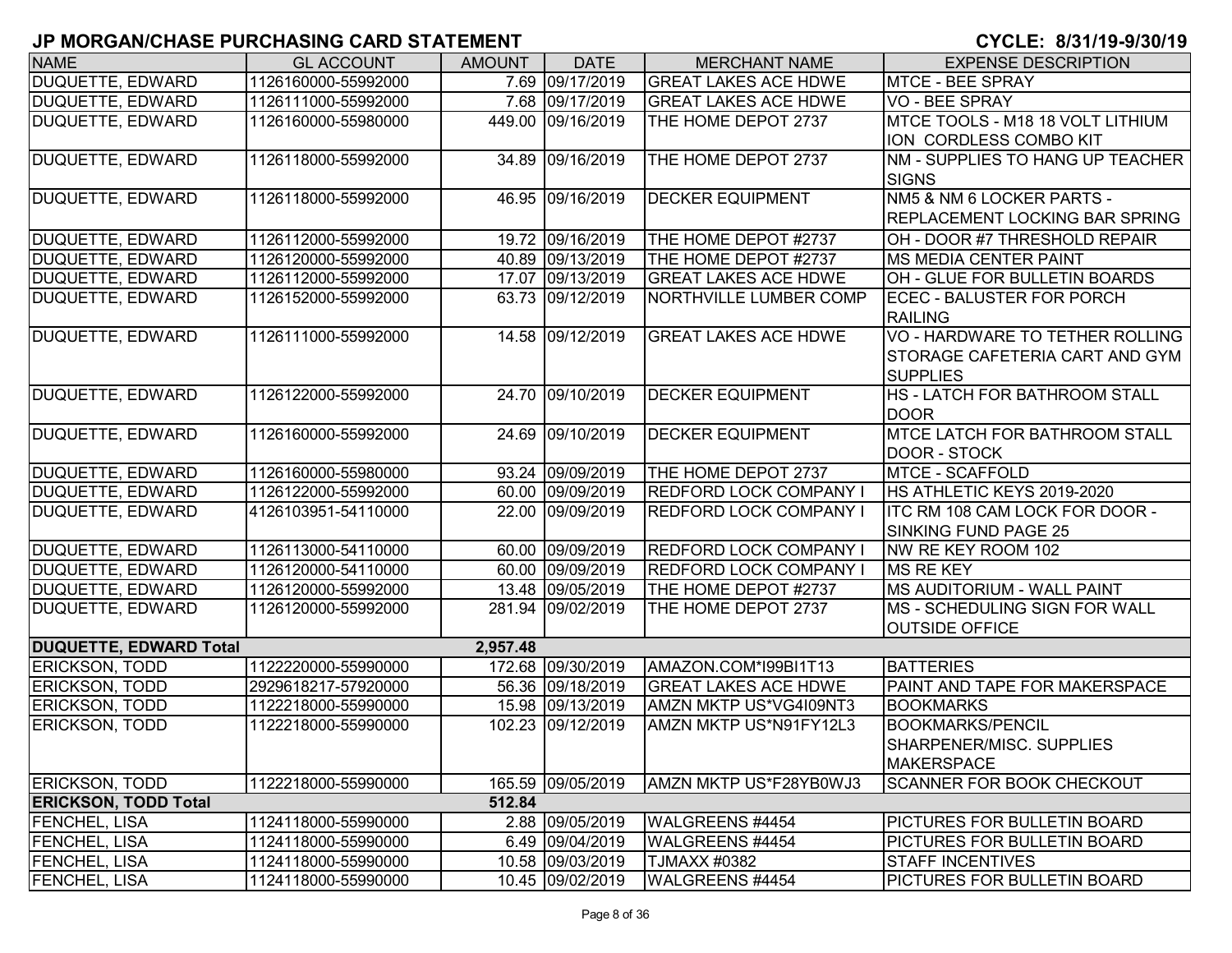| <b>NAME</b>                     | <b>GL ACCOUNT</b>   | <b>AMOUNT</b> | <b>DATE</b>         | <b>MERCHANT NAME</b>                          | <b>EXPENSE DESCRIPTION</b>                           |
|---------------------------------|---------------------|---------------|---------------------|-----------------------------------------------|------------------------------------------------------|
| <b>FENCHEL, LISA Total</b>      |                     | 30.40         |                     |                                               |                                                      |
| <b>FULAR, JAMES</b>             | 1126160000-55992000 |               | 32.50 09/30/2019    |                                               | MARKS OUTDOOR POWER EQ MTCE - FILTER FOR SPRAYER AND |
|                                 |                     |               |                     |                                               | CHAINS SHARPENED FOR CHAIN SAW                       |
| <b>FULAR, JAMES</b>             | 1126160000-55993000 |               | (24.00) 09/25/2019  | AMAZON.COM                                    | MTCE - CREDIT FOR TAX CHARGE                         |
|                                 |                     |               |                     |                                               | <b>JULY STMT</b>                                     |
| <b>FULAR, JAMES</b>             | 1126160000-55993000 |               | $(5.31)$ 09/25/2019 | AMAZON.COM                                    | <b>MTCE - CREDIT FOR TAX CHARGES</b>                 |
|                                 |                     |               |                     |                                               | <b>JULY STMT</b>                                     |
| <b>FULAR, JAMES</b>             | 1126115000-55993000 |               | 225.00 09/23/2019   | <b>MILARCH NURSERY</b>                        | DF - TREES                                           |
| <b>FULAR, JAMES</b>             | 1126114000-55993000 |               | 225.00 09/23/2019   | <b>MILARCH NURSERY</b>                        | <b>PV - TREES</b>                                    |
| <b>FULAR, JAMES</b>             | 1126113000-55993000 |               | 225.00 09/23/2019   | <b>MILARCH NURSERY</b>                        | <b>NW - TREES</b>                                    |
| <b>FULAR, JAMES</b>             | 1126111000-55993000 |               | 225.00 09/23/2019   | <b>MILARCH NURSERY</b>                        | <b>VO - TREES</b>                                    |
| <b>FULAR, JAMES</b>             | 1126112000-55993000 |               | 225.00 09/23/2019   | <b>MILARCH NURSERY</b>                        | OH - TREES                                           |
| <b>FULAR, JAMES</b>             | 1126111000-55993000 |               | 245.00 09/23/2019   | <b>MILARCH NURSERY</b>                        | VO - DAVE BROWN MEMORIAL SWAMP                       |
|                                 |                     |               |                     |                                               | <b>WHITE OAK TREE</b>                                |
| <b>FULAR, JAMES</b>             | 1126160000-55993000 |               | 140.00 09/13/2019   | MARKS OUTDOOR POWER EQ MTCE - EDGER BLADES    |                                                      |
| <b>FULAR, JAMES</b>             | 1126160000-55993000 |               | 1,992.32 09/13/2019 | <b>RESIDEX</b>                                | <b>DISTRICT HERBICIDE AND WEED</b>                   |
|                                 |                     |               |                     |                                               | <b>CONTROL</b>                                       |
| <b>FULAR, JAMES</b>             | 1126160000-54220000 |               | 146.90 09/11/2019   | <b>CHETS RENT ALL</b>                         | <b>VO - PATHWAY CHIPPER RENTAL</b>                   |
| <b>FULAR, JAMES</b>             | 1126160000-55993000 |               | 224.30 09/10/2019   | MARKS OUTDOOR POWER EQ MTCE - GROUND SUPPLIES |                                                      |
| <b>FULAR, JAMES</b>             | 4126115951-54110000 |               | 150.00 09/09/2019   | SITEONE LANDSCAPE SUPP                        | <b>IDF FRONT LANDSCAPE WASH OUT</b>                  |
|                                 |                     |               |                     |                                               | AREAS (SINKING FUND PG 41)                           |
| <b>FULAR, JAMES</b>             | 1126115000-55993000 |               | 87.00 09/09/2019    | <b>BEGONIA BROTHERS</b>                       | <b>DF - MULCH</b>                                    |
| <b>FULAR, JAMES</b>             | 1126160000-55992000 |               | 20.00 09/05/2019    |                                               | MARKS OUTDOOR POWER EQ MTCE - Z MOWER TIRE REPAIR    |
| <b>FULAR, JAMES Total</b>       |                     | 4,133.71      |                     |                                               |                                                      |
| <b>GILCHRIST, BETHANY</b>       | 1335100000-55990553 |               | 84.66 09/30/2019    | WAL-MART #5893                                | TOYS AND SUPPLIES FOR CARE.                          |
|                                 |                     |               |                     |                                               | MARKERS, PENCILS, PENS,                              |
|                                 |                     |               |                     |                                               | PLAYGROUND BALLS, ART SUPPLIES                       |
| <b>GILCHRIST, BETHANY Total</b> |                     | 84.66         |                     |                                               |                                                      |
| <b>GILMORE, MEGAN</b>           | 1311800000-55110551 |               | (29.98) 09/02/2019  | THE HOME DEPOT #2706                          | <b>TEACHING SUPPLIES</b>                             |
| <b>GILMORE, MEGAN</b>           | 1311800000-55110551 |               | 21.98 09/02/2019    | THE HOME DEPOT #2706                          | <b>TEACHING SUPPLIES</b>                             |
| <b>GILMORE, MEGAN Total</b>     |                     | (8.00)        |                     |                                               |                                                      |
| <b>GORDON, BRIAN</b>            | 2929661104-57920000 |               | 16.00 09/27/2019    | NORTHVILLE SPORTS DEN                         | LUNCH MIDDLE SCHOOL MEETING                          |
| <b>GORDON, BRIAN</b>            | 2929661104-57920000 |               | 14.63 09/26/2019    | BRUEGGERS #3793                               | <b>BAGELS CAPTAINS TRAINING</b>                      |
| <b>GORDON, BRIAN</b>            | 1429300000-57410000 |               | 300.00 09/20/2019   | <b>LEGACY CENTER</b>                          | <b>ENTRY FEE GIRLS LAX</b>                           |
| <b>GORDON, BRIAN</b>            | 2929661104-57920000 |               | 32.43 09/11/2019    | PANERA BREAD #600667 P                        | <b>BAGELS KLAA</b>                                   |
| <b>GORDON, BRIAN</b>            | 2929661104-57920000 |               | 29.99 09/10/2019    | <b>HOLIDAY MARKET</b>                         | <b>CAKE FOR OFFICE</b>                               |
| <b>GORDON, BRIAN Total</b>      |                     | 393.05        |                     |                                               |                                                      |
| HANSEN, ANN                     | 2929641355-57920000 |               | 31.76 09/17/2019    | SAMSCLUB #6657                                | MUMS FOR FRONT OF ECEC BUILDING                      |
| HANSEN, ANN                     | 1311800000-53450551 |               | 36.00 09/16/2019    | <b>LESSONPIX INC</b>                          | <b>RENEW SUBSCRIPTION</b>                            |
| HANSEN, ANN Total               |                     | 67.76         |                     |                                               |                                                      |
| HARBAR, ERIN                    | 1711322000-55110614 |               | 77.98 09/24/2019    | <b>DBC*BLICK ART MATERIAL</b>                 | <b>WATERCOLOR</b>                                    |
| HARBAR, ERIN                    | 1111322000-55110702 |               | 35.26 09/23/2019    | AMZN MKTP US*AU6I228E3                        | <b>CAMERA BATTERIES</b>                              |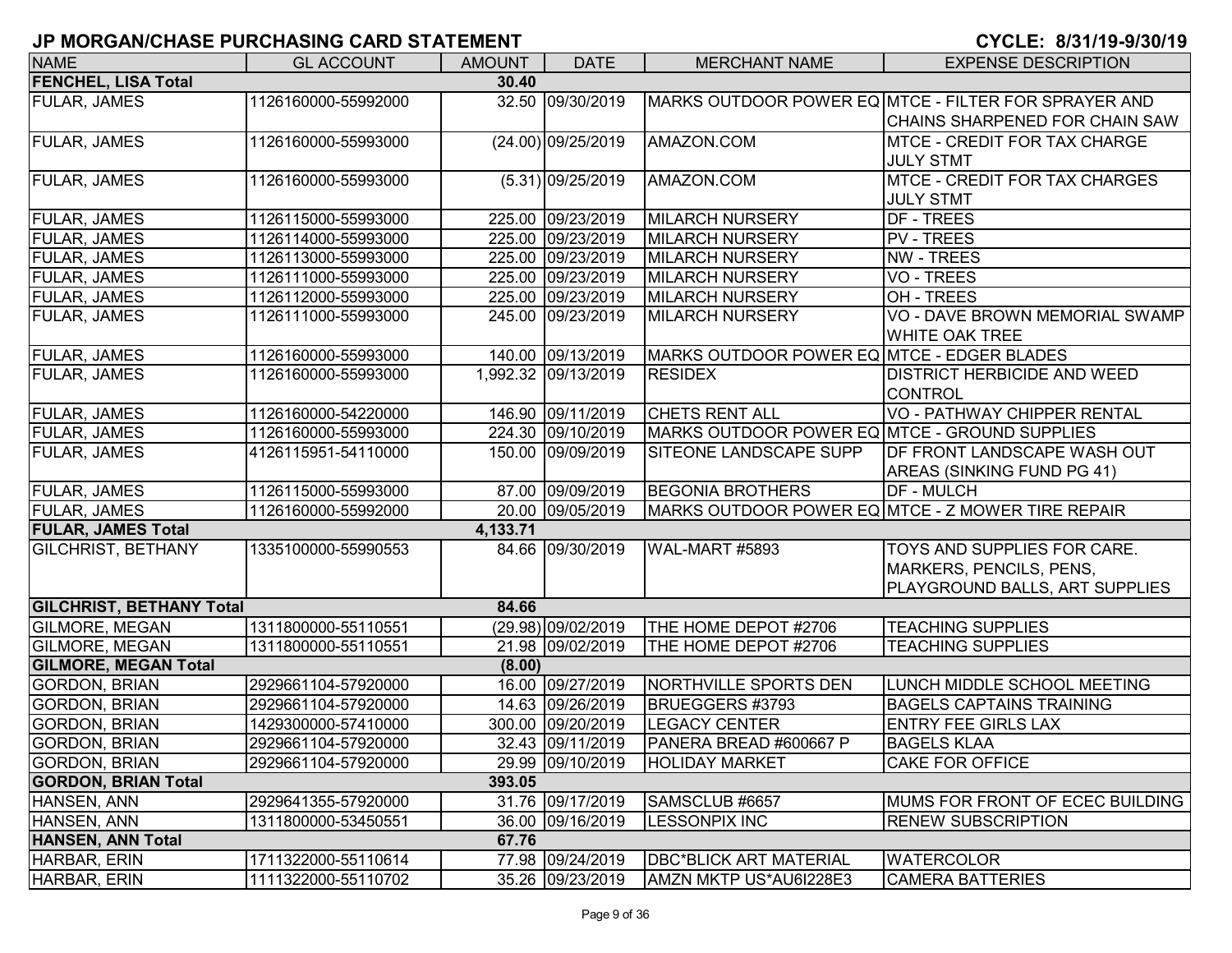| <b>NAME</b>                     | <b>GL ACCOUNT</b>   | <b>AMOUNT</b> | <b>DATE</b>          | <b>MERCHANT NAME</b>          | <b>EXPENSE DESCRIPTION</b>                          |
|---------------------------------|---------------------|---------------|----------------------|-------------------------------|-----------------------------------------------------|
| <b>HARBAR, ERIN</b>             | 1111322000-55110702 |               | 101.77 09/23/2019    | <b>DBC*BLICK ART MATERIAL</b> | <b>PAINT</b>                                        |
| HARBAR, ERIN                    | 1711322000-55110614 |               | 101.76 09/23/2019    | <b>DBC*BLICK ART MATERIAL</b> | <b>PAINT</b>                                        |
| HARBAR, ERIN                    | 1111322000-55110702 |               | 112.30 09/20/2019    | ARMSTRONG TOOL & SUPPL        | JEWELRY CLASS METALS,                               |
|                                 |                     |               |                      |                               | SAWBLADES, FLUX.                                    |
| HARBAR, ERIN                    | 1111322000-55110702 |               | 94.31 09/16/2019     | AMAZON.COM*A658H1XC3          | WACOM ART PEN FOR MAC                               |
|                                 |                     |               |                      |                               | <b>COMPUTER</b>                                     |
| HARBAR, ERIN                    | 1711322000-55110614 |               | 86.24 09/12/2019     | TRIARCO ART, GTA, BENT        | <b>PAINT BRUSHES</b>                                |
| HARBAR, ERIN                    | 1111322000-55110702 |               | 185.60 09/12/2019    | TRIARCO ART, GTA, BENT        | PENCILS, GLAZE, RULERS                              |
| HARBAR, ERIN                    | 1711322000-55110614 |               | 354.04 09/05/2019    | SSI*SCHOOL SPECIALTY          | MARKERS AND COLORED PENCILS                         |
| HARBAR, ERIN                    | 1111322000-55110702 |               | 60.49 09/05/2019     | UTRECHT ART 8004471892        | PAINT AND PAPER                                     |
| HARBAR, ERIN                    | 1111322000-55110702 |               | 98.90 09/03/2019     | <b>JERRY'S ARTARAMA</b>       | PAINT PALETTES                                      |
| HARBAR, ERIN                    | 1711322000-55110614 |               | 98.90 09/03/2019     | <b>JERRY'S ARTARAMA</b>       | <b>PAINT PALETTES</b>                               |
| HARBAR, ERIN                    | 2929622121-57920000 |               | 217.40 09/02/2019    | AMAZON.COM*MO91X58X1          | STUDENT PAINTBRUSH SETS                             |
| HARBAR, ERIN                    | 1111322000-55110702 |               | 34.13 09/02/2019     | AMZN MKTP US*MO00300T0        | <b>CANVAS HANGERS</b>                               |
| <b>HARBAR, ERIN Total</b>       |                     | 1,659.08      |                      |                               |                                                     |
| HAWKINS, STEPHANIE              | 1311800000-55110551 |               | 9.10 09/30/2019      | WAL-MART #5048                | <b>APPLES FOR APPLE SAUCE</b>                       |
| HAWKINS, STEPHANIE              | 1311800000-55110551 |               | 45.96 09/16/2019     | OTC BRANDS, INC.              | HALLOWEEN PARTY SUPPLIES                            |
| HAWKINS, STEPHANIE              | 1311800000-55110551 |               | 3.98 09/11/2019      | WAL-MART #5048                | <b>CLASSROOM SUPPLIES</b>                           |
| <b>HAWKINS, STEPHANIE Total</b> |                     | 59.04         |                      |                               |                                                     |
| HAYNES, DEBORAH                 | 1335100000-55110553 |               | 36.36 09/16/2019     | <b>TARGET</b><br>00014654     | <b>CARE SUPPLIES</b>                                |
| HAYNES, DEBORAH                 | 1335100000-55110553 |               | 34.30 09/16/2019     | <b>TARGET</b><br>00014654     | SUPPLIES FOR CARE                                   |
| <b>HAYNES, DEBORAH</b>          | 1335100000-55110553 |               | $(36.36)$ 09/16/2019 | 00014654<br><b>TARGET</b>     | <b>CHARGED FOR TAX ON BILL</b>                      |
| <b>HAYNES, DEBORAH Total</b>    |                     | 34.30         |                      |                               |                                                     |
| HENDERSON, BETH                 | 1125200000-55910000 |               | 291.49 09/30/2019    | STAPLS7225477836000001        | AP CHECK PRINTER MICR TONER                         |
| <b>HENDERSON, BETH</b>          | 1125200000-55990000 |               | 81.64 09/24/2019     | <b>WALMART.COM</b>            | <b>BUSINESS OFFICE CLEANING</b>                     |
|                                 |                     |               |                      |                               | SUPPLIES & VENT COVERS                              |
| HENDERSON, BETH                 | 1722100000-53610000 |               | 227.00 09/24/2019    | INT*IN *PRINT & MARKET        | OAS CUSTOM DISTRICT ENVELOPES                       |
| <b>HENDERSON, BETH</b>          | 2529700000-53610000 |               | 648.57 09/24/2019    | INT*IN *PRINT & MARKET        | <b>FS BANK DEPOSIT BOOKS</b>                        |
| <b>HENDERSON, BETH Total</b>    |                     | 1,248.70      |                      |                               |                                                     |
| <b>HOLLY, SHEILA</b>            | 1123100000-55910000 | 21.99         | 09/26/2019           | STAPLS7224982759000002        | <b>BOARD OF EDUCATION OFFICE</b><br><b>SUPPLIES</b> |
| <b>HOLLY, SHEILA</b>            | 1128200000-53490000 |               | 135.00 09/26/2019    | REV.COM                       | CLOSED CAPTIONING FOR THE SEPT.                     |
|                                 |                     |               |                      |                               | 19, 2019 BOARD MEETING                              |
| HOLLY, SHEILA                   | 1123200000-55910000 |               | 98.31 09/19/2019     | STAPLS7224982759000001        | SUPERINTENDENT OFFICE SUPPLIES                      |
| <b>HOLLY, SHEILA</b>            | 1123100000-53220000 |               | 35.00 09/18/2019     | OAKLAND SCHOOLS-RC INT        | OCSBA DINNER MEETING, KATHY<br><b>HOOD</b>          |
| <b>HOLLY, SHEILA</b>            | 1128200000-54910000 |               | 360.00 09/18/2019    | SMK*SURVEYMONKEY.COM          | <b>SURVEY MONKEY RENEWAL</b>                        |
| <b>HOLLY, SHEILA</b>            | 1128300000-57910000 |               | 107.78 09/16/2019    | THE MASTER TEACHER            | 45 YEARS OF SERVICE RECOGNITION                     |
|                                 |                     |               |                      |                               | AWARD, LINDA CRAWFORD                               |
| <b>HOLLY, SHEILA</b>            | 1128200000-53490000 |               | 2.00 09/16/2019      | REV.COM                       | <b>CLOSED CAPTIONING FOR BOND</b>                   |
|                                 |                     |               |                      |                               | <b>VIDEO</b>                                        |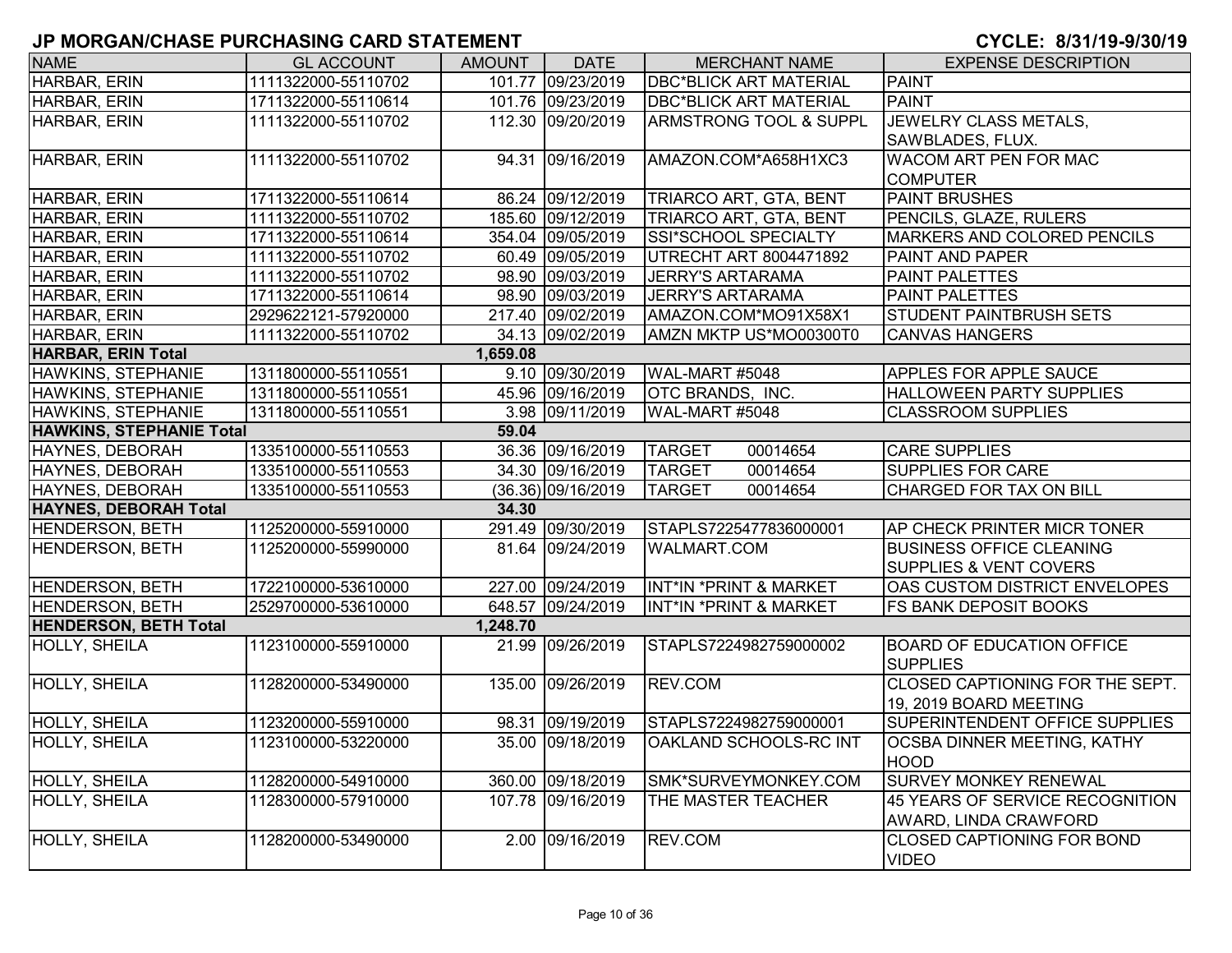| <b>NAME</b>                     | <b>GL ACCOUNT</b>   | <b>AMOUNT</b> | <b>DATE</b>         | <b>MERCHANT NAME</b>         | <b>EXPENSE DESCRIPTION</b>         |
|---------------------------------|---------------------|---------------|---------------------|------------------------------|------------------------------------|
| <b>HOLLY, SHEILA</b>            | 1123200000-53220000 |               | 85.00 09/12/2019    | <b>MSBO</b>                  | MSBO DAYS AND HOURS WEBINAR,       |
|                                 |                     |               |                     |                              | OCT. 23, 2019 SHEILA HOLLY         |
| HOLLY, SHEILA                   | 1123100000-53220000 |               | 35.00 09/11/2019    | OAKLAND SCHOOLS-RC INT       | OCSBA DINNER MEETING, OCT. 5,      |
|                                 |                     |               |                     |                              | 2019, MARY ANN RONEY               |
| HOLLY, SHEILA                   | 1123200000-53220000 |               | 180.00 09/05/2019   | <b>MICHIGANASS</b>           | MASB BACK TO SCHOOL LAW            |
|                                 |                     |               |                     |                              | WORKSHOP, SEPT. 6, 2019, LANSING,  |
|                                 |                     |               |                     |                              | <b>SHEILA HOLLY</b>                |
| <b>HOLLY, SHEILA Total</b>      |                     | 1,060.08      |                     |                              |                                    |
| HOPPENSTEDT, DARBY              | 1126101000-55993000 |               | 36.02 09/23/2019    | KROGER #634                  | <b>FLOWERS FOR FRONT OF ESB</b>    |
|                                 |                     |               |                     |                              | <b>FLOWER POTS</b>                 |
| HOPPENSTEDT, DARBY              | 1126101000-55993000 |               | $(2.04)$ 09/23/2019 | KROGER #634                  | <b>REFUND FOR TAX PAID FOR</b>     |
|                                 |                     |               |                     |                              | <b>PREVIOUS TRANSACTION</b>        |
| <b>HOPPENSTEDT, DARBY Total</b> |                     | 33.98         |                     |                              |                                    |
| <b>HOSKINS, DIANE</b>           | 1513200332-55990000 |               | 13.96 09/30/2019    | AMZN MKTP US*YJ3WL0ZM3       | <b>CLASSROOM ANXIETY KITS</b>      |
| HOSKINS, DIANE                  | 2929625301-57920000 |               | 387.89 09/30/2019   | SAMSCLUB.COM                 | VENDING AND COUNT DAY, FROZEN      |
|                                 |                     |               |                     |                              | MEALS FOR STUDENTS                 |
| HOSKINS, DIANE                  | 1513200332-55990000 |               | 170.01 09/30/2019   | AMZN MKTP US*8Y4507Y33       | <b>CLASSROOM ANXIETY KITS</b>      |
| HOSKINS, DIANE                  | 2929625301-57920000 |               | 119.00 09/26/2019   | <b>AMAZON PRIME</b>          | <b>AMAZON PRIME</b>                |
| HOSKINS, DIANE                  | 1513200332-55990000 |               | 72.12 09/25/2019    | STAPLS7225240654000001       | TEACHER SUPPLY POST IT, FLAGS,     |
|                                 |                     |               |                     |                              | POWER STRIP FOR LAPTOP CARTS       |
| HOSKINS, DIANE                  | 2929625301-57920000 |               | 119.85 09/25/2019   | <b>RED OLIVE XV</b>          | <b>STUDENT DINNER</b>              |
| HOSKINS, DIANE                  | 1513200332-55110000 |               | 15.00 09/24/2019    | VP*LDA MINNESOTA             | <b>ESL PDF BOOK</b>                |
|                                 |                     |               |                     |                              | <b>ACTUAL ACCOUNT TO CHARGE IS</b> |
|                                 |                     |               |                     |                              | 1513200332-55110000                |
| HOSKINS, DIANE                  | 2929625301-57920000 |               | 126.60 09/24/2019   | <b>RED OLIVE XV</b>          | STUDENT DINNER                     |
| <b>HOSKINS, DIANE</b>           | 1513200332-55110000 |               | 967.73 09/19/2019   | <b>AWL*PEARSON EDUCATION</b> | <b>ESL TEXTBOOKS</b>               |
|                                 |                     |               |                     |                              | <b>ACTUAL ACCOUNT TO CHARGE IS</b> |
|                                 |                     |               |                     |                              | 1513200332-55110000 SECTION 107    |
|                                 |                     |               |                     |                              | <b>DEFERRED TEXTBOOKS</b>          |
| HOSKINS, DIANE                  | 2929625301-57920000 |               | 120.33 09/18/2019   | PANERA BREAD #608009         | <b>STUDENT DINNER</b>              |
| HOSKINS, DIANE                  | 2929625301-57920000 |               | 16.94 09/17/2019    | AMAZON.COM*WU6HT66R3         | <b>COUNT DAY SNACKS</b>            |
| HOSKINS, DIANE                  | 2929625301-57920000 |               | 111.76 09/17/2019   | <b>RED OLIVE XV</b>          | <b>STUDENT DINNER</b>              |
| <b>HOSKINS, DIANE</b>           | 2929625301-57920000 |               | 323.28 09/17/2019   | AMZN MKTP US*F56524VC3       | COUNT DAY SNACKS AND PRIZES        |
| HOSKINS, DIANE                  | 2929625301-57920000 |               | 54.23 09/16/2019    | AMAZON.COM*O31J57YQ3         | <b>COUNT DAY SNACKS</b>            |
| HOSKINS, DIANE                  | 1513200332-55990000 |               | 102.04 09/12/2019   | STAPLS7224673955000001       | TEACHER SUPPLY, FILE FOLDERS,      |
|                                 |                     |               |                     |                              | HANGING FOLDERS, LABELS,           |
|                                 |                     |               |                     |                              | <b>DISINFECTING WIPES</b>          |
| <b>HOSKINS, DIANE</b>           | 2929625301-57920000 |               | 158.01 09/11/2019   | <b>BENITOS PIZZA-NOVI</b>    | <b>STUDENT DINNER</b>              |
| <b>HOSKINS, DIANE</b>           | 2929625301-57920000 |               | 161.11 09/10/2019   | LEVELUP*POTBELLY469454       | <b>STUDENT DINNER</b>              |
| <b>HOSKINS, DIANE</b>           | 2929625301-57920000 |               | 44.42 09/09/2019    | SAMSCLUB #6657               | <b>PEER TO PEER GROUP</b>          |
| HOSKINS, DIANE                  | 2929625301-57920000 |               | 119.59 09/05/2019   | <b>BENITOS PIZZA-NOVI</b>    | <b>STUDENT DINNER</b>              |
| <b>HOSKINS, DIANE Total</b>     |                     | 3,203.87      |                     |                              |                                    |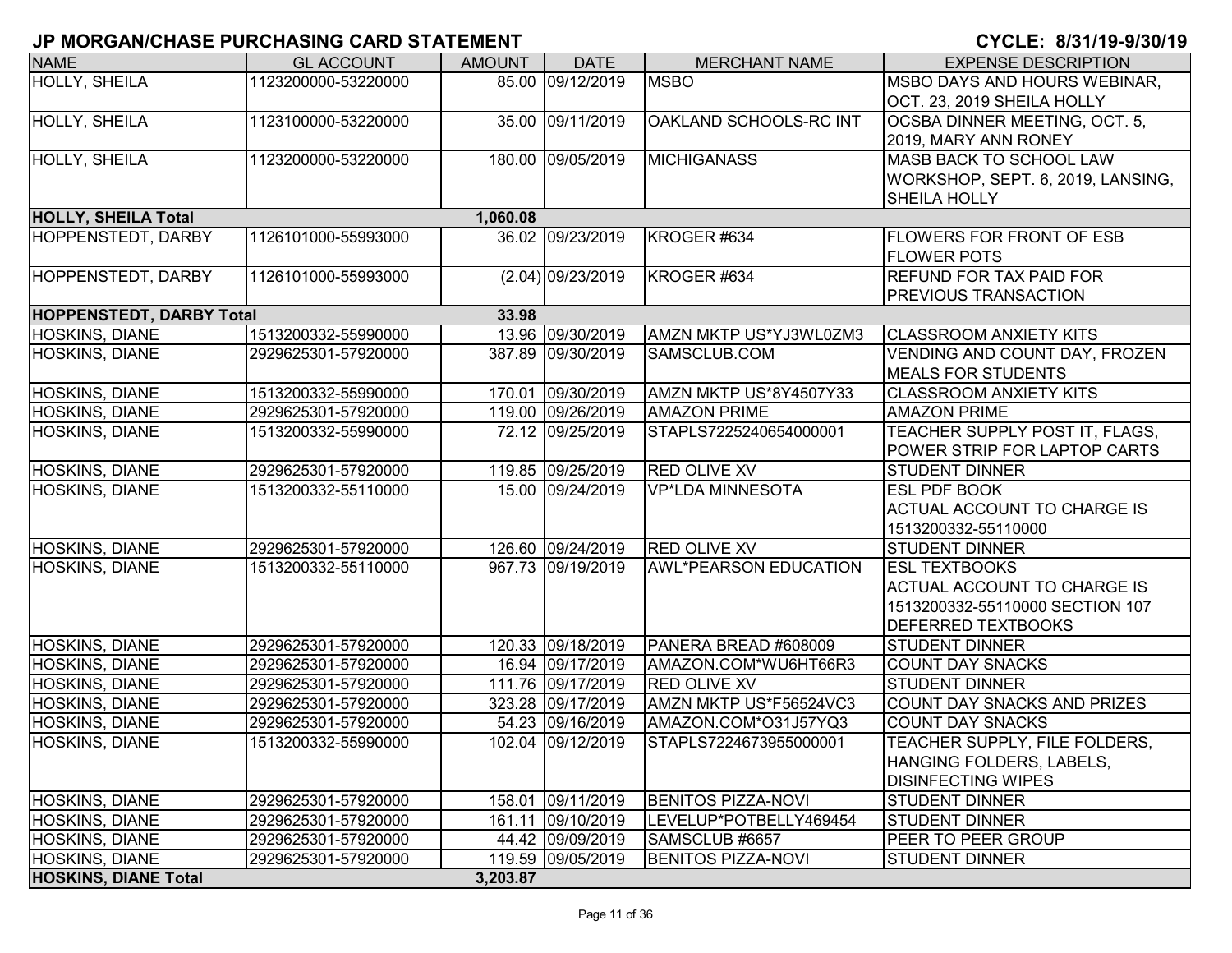| <b>NAME</b>                   | <b>GL ACCOUNT</b>   | <b>AMOUNT</b> | <b>DATE</b>         | <b>MERCHANT NAME</b>          | <b>EXPENSE DESCRIPTION</b>                                                                  |
|-------------------------------|---------------------|---------------|---------------------|-------------------------------|---------------------------------------------------------------------------------------------|
| <b>JAMES, KATHERINE</b>       | 1711322000-55110614 |               | 115.39 09/16/2019   | <b>FLINN SCIENTIFIC INC</b>   | <b>IB BIO HL YEAR 1 ENZYME</b>                                                              |
|                               |                     |               |                     |                               | <b>EXPERIMENT (PRACTICAL 3) SUPPLIES</b>                                                    |
| <b>JAMES, KATHERINE Total</b> |                     | 115.39        |                     |                               |                                                                                             |
| JANTZ, ANGELA                 | 1111115000-55110708 |               | 211.91 09/27/2019   | AMZN MKTP US*N74PD1WW3        | <b>TEACHING SUPPLIES FOR 3RD GRADE</b>                                                      |
| JANTZ, ANGELA                 | 1111115000-55990000 |               | 138.42 09/26/2019   | STAPLS7225285807000001        | <b>MISCELLANEOUS SUPPLIES</b>                                                               |
| JANTZ, ANGELA                 | 1124115000-55990000 |               | 23.97 09/26/2019    | AMZN MKTP US*S60T35I13        | <b>VESTS FOR RECESS SAFETIES</b>                                                            |
| JANTZ, ANGELA                 | 1111115000-55110799 |               | 37.99 09/23/2019    | STAPLS7224868008000002        | PAINTS FOR ASD CLASSROOM                                                                    |
| JANTZ, ANGELA                 | 1111115000-55110799 |               | 70.18 09/18/2019    | AMAZON.COM*ZG12Z40I3          | <b>WORD STUDY AND PHONICS BOOKS</b><br><b>FOR TEACHERS</b>                                  |
| JANTZ, ANGELA                 | 1111115000-55990000 |               | 326.27 09/16/2019   | STAPLS7224868008000001        | <b>MISCELLANEOUS SUPPLIES</b>                                                               |
| JANTZ, ANGELA                 | 1111115000-53220000 |               | 15.00 09/16/2019    | OAKLAND SCHOOLS-RC INT        | 4TH GRADE HIV CERTIFICATION-JULEE<br><b>HENRY</b>                                           |
| JANTZ, ANGELA                 | 1111115000-53220000 |               | 15.00 09/13/2019    | OAKLAND SCHOOLS-RC INT        | 4TH GRADE HIV CERTIFICATION-<br><b>HEATHER THOMPSON</b>                                     |
| JANTZ, ANGELA                 | 1111115000-55990000 |               | 162.80 09/12/2019   | <b>GBC E-COMMERCE</b>         | <b>LAMINATION FILM</b>                                                                      |
| <b>JANTZ, ANGELA Total</b>    |                     | 1,001.54      |                     |                               |                                                                                             |
| JOB, STACEY                   | 1335100000-57410553 |               | 100.00 09/24/2019   | STATE OF MICHIGAN OCAL        | LICENSING RENEWAL FEE CAT'S DEN<br><b>LILY PAD LANE</b>                                     |
| JOB, STACEY                   | 1335100000-57410553 |               | 125.00 09/18/2019   | <b>STATE OF MICHIGAN OCAL</b> | LICENSING RENEWAL FEE DEERFIELD                                                             |
| JOB, STACEY                   | 1311800000-53220551 |               | 32.00 09/10/2019    | <b>APPELBAUM TRAINING INS</b> | <b>PS TRAINING</b>                                                                          |
| <b>JOB, STACEY Total</b>      |                     | 257.00        |                     |                               |                                                                                             |
| JORDAN, CHRISTOPHER           | 1126122000-55992000 |               | 427.56 09/30/2019   | <b>MENARDS WIXOM MI</b>       | HS CONDENSATE LEAK FIX - CF1 & CF2                                                          |
| JORDAN, CHRISTOPHER           | 1126160000-55980000 |               | 403.94 09/30/2019   | DOWNRIVER REFRIG SUP C        | <b>MTCE HVAC TOOL - RECOVERY</b><br><b>CYLINDER EXCHANGE REF GAUGES</b><br><b>AND HOSES</b> |
| JORDAN, CHRISTOPHER           | 1126160000-55992000 |               | 1,705.63 09/26/2019 | NATIONAL ENERGY CONTRO        | <b>MTCE - TRUCK STOCK - LINEAR VALVE</b><br><b>ACTUATORS</b>                                |
| JORDAN, CHRISTOPHER           | 1126111000-55992000 |               | 17.96 09/23/2019    | THE HOME DEPOT #2737          | <b>VO - MILK COOLER LEAK</b>                                                                |
| JORDAN, CHRISTOPHER           | 1126118000-55992000 |               | 499.50 09/23/2019   | R L DEPPMANN CO               | NM5 - DOMESTIC HW PUMP - BEARING<br><b>ASSEMBLY</b>                                         |
| JORDAN, CHRISTOPHER           | 1126160000-55992000 |               | 499.50 09/23/2019   | R L DEPPMANN CO               | MTCE - BEARING ASSEMBLY STOCK                                                               |
| JORDAN, CHRISTOPHER           | 1126113000-55992000 |               | 59.95 09/17/2019    | DOWNRIVER REFRIG SUP C        | NW ROOM 403 CEILING REPAIR -<br>REPLACED CONDENSER PUMP - WO<br>23169                       |
| <b>JORDAN, CHRISTOPHER</b>    | 1126122000-55992000 |               | 1,372.41 09/11/2019 | R L DEPPMANN CO               | HS BOILER PUMP BEARING #28<br><b>REPLACEMENT</b>                                            |
| JORDAN, CHRISTOPHER           | 1126112000-55992000 |               | 962.10 09/09/2019   | TRANE SUPPLY-113415           | OH RTU 3 - CHANGE COMPRESSOR<br><b>REPAIR</b>                                               |
| JORDAN, CHRISTOPHER           | 1126112000-55992000 |               | 56.74 09/09/2019    | DOWNRIVER REFRIG SUP C        | OH RTU3 - COMPRESSOR<br>REPLACEMENT                                                         |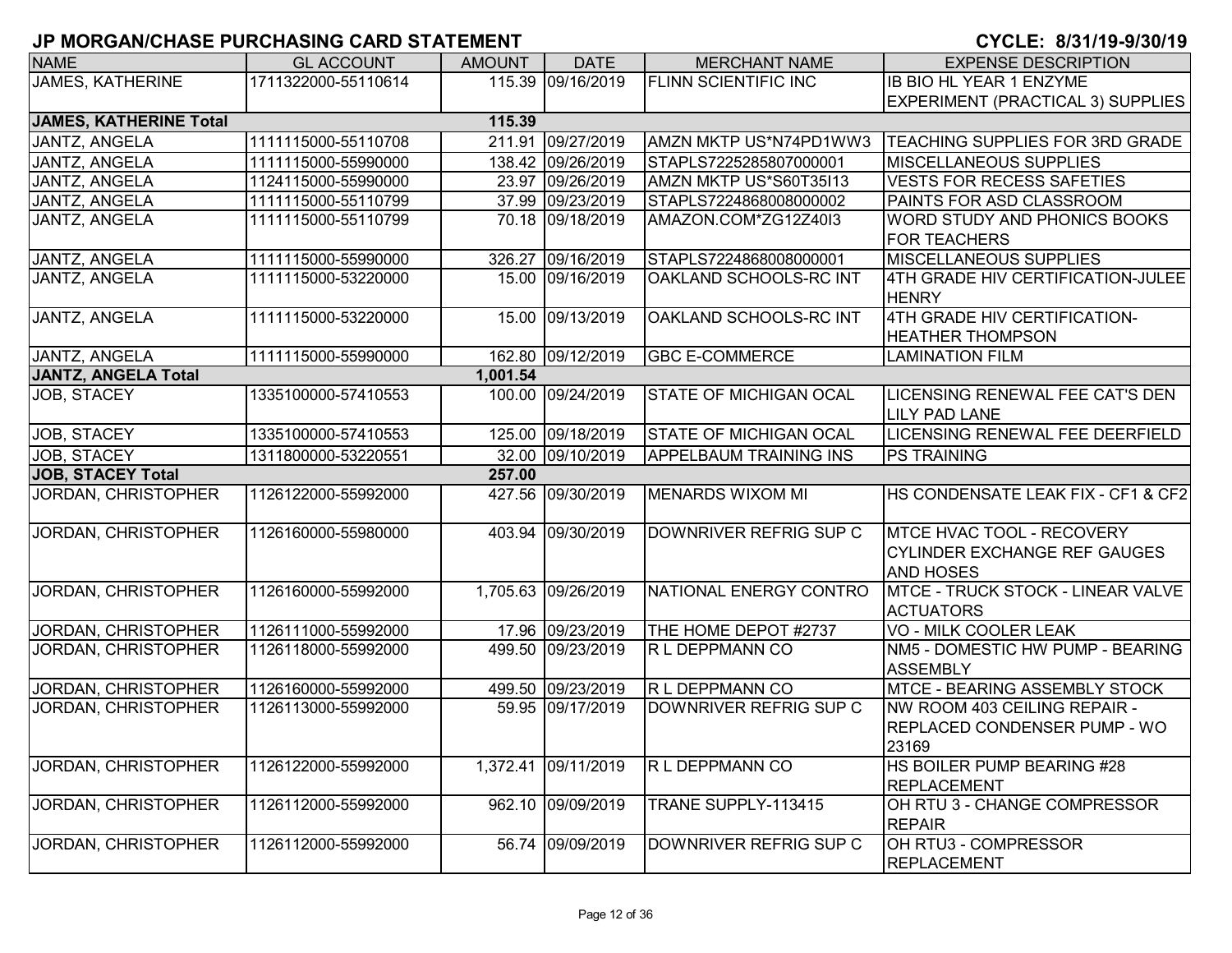| <b>NAME</b>                      | <b>GL ACCOUNT</b>   | <b>AMOUNT</b> | <b>DATE</b>         | <b>MERCHANT NAME</b>          | <b>EXPENSE DESCRIPTION</b>              |
|----------------------------------|---------------------|---------------|---------------------|-------------------------------|-----------------------------------------|
| <b>JORDAN, CHRISTOPHER</b>       | 1126118000-55992000 |               | 1,700.00 09/05/2019 | <b>INT*IN *BOLHOUSE LLC</b>   | NM6TH - ROOM 619 REPLACE                |
|                                  |                     |               |                     |                               | <b>CONDENSER FAN MOTOR</b>              |
| JORDAN, CHRISTOPHER              | 1126122000-55992000 |               | 514.42 09/05/2019   | R L DEPPMANN CO               | HS KITCHEN DOMESTIC WATER PUMP          |
|                                  |                     |               |                     |                               | <b>REPAIR</b>                           |
| JORDAN, CHRISTOPHER              | 1126160000-55992000 |               | 129.06 09/04/2019   | <b>GRAINGER</b>               | <b>MTCE - TRUCK TOOLS SAFETY</b>        |
| JORDAN, CHRISTOPHER              | 1126122000-55992000 |               | 37.17 09/02/2019    | THE HOME DEPOT #2737          | HS AHU F1 HVAC FRREQUENCY DRIVE         |
|                                  |                     |               |                     |                               | <b>REPAIR</b>                           |
| JORDAN, CHRISTOPHER              | 1126122000-55992000 |               | 35.05 09/02/2019    | <b>MADISON ELECTRIC COMPA</b> | HS AHU FI REPLACE FREQ DRIVE            |
| <b>JORDAN, CHRISTOPHER Total</b> |                     | 8,420.99      |                     |                               |                                         |
| KINZER, GARY                     | 1128300000-57410000 |               | 799.00 09/17/2019   | PAYPAL *MEMSPA                | <b>MEMSPA</b>                           |
| KINZER, GARY                     | 1128300000-57910000 |               | 30.94 09/17/2019    | KROGER #632                   | <b>MENTEE MONDAY SUPPLIES</b>           |
| <b>KINZER, GARY Total</b>        |                     | 829.94        |                     |                               |                                         |
| KOBROSSY, THERESE                | 1335100000-55110553 |               | 61.71 09/02/2019    | MEIJER #122                   | <b>BACK TO SCHOOL SUPPLIES FOR</b>      |
|                                  |                     |               |                     |                               | C.A.R.E. PROGRAM (DEERFIELD)            |
| <b>KOBROSSY, THERESE Total</b>   |                     | 61.71         |                     |                               |                                         |
| LALONDE, LUCAS                   | 1129900000-55990000 |               | 122.43 09/30/2019   | AMZN MKTP US*NZ18G2FV3        | PPE FOR AUD SHOP                        |
| LALONDE, LUCAS                   | 1129900000-55990000 |               | 159.49 09/26/2019   | AMZN MKTP US*DI44842I3        | PPE FOR AUD SHOP                        |
| LALONDE, LUCAS                   | 1129900000-55990000 |               | 37.18 09/26/2019    | THE HOME DEPOT #2737          | <b>KEY CHAIN FOR AUD EMPLOYEE KEYS.</b> |
|                                  |                     |               |                     |                               | AND WRENCHES FOR AUD TECHS              |
|                                  |                     |               |                     |                               |                                         |
| LALONDE, LUCAS                   | 1129900000-55990000 |               | 98.01 09/25/2019    | AMAZON.COM*U547J6VW3          | PPE FOR AUD SHOP                        |
| LALONDE, LUCAS                   | 1129900000-55990000 |               | 114.32 09/25/2019   | AMZN MKTP US*IL2JU4YT3        | PPE FOR AUD SHOP                        |
| LALONDE, LUCAS                   | 1129900000-55990000 |               | 92.47 09/24/2019    | ROCKLER 008                   | REPLACEMENT BLADE FOR AUD               |
|                                  |                     |               |                     |                               | <b>MITER SAW</b>                        |
| LALONDE, LUCAS                   | 1129900000-55990000 |               | 64.50 09/19/2019    | AMAZON.COM*685384YE3          | <b>REPLACEMENT BLADE FOR TABLE</b>      |
|                                  |                     |               |                     |                               | <b>SAW IN AUD SCENE SHOP</b>            |
| <b>LALONDE, LUCAS Total</b>      |                     | 688.40        |                     |                               |                                         |
| <b>LASH, NANCY</b>               | 2929614275-57920000 |               | 137.78 09/30/2019   | AMZN MKTP US*730M64UP3        | PV OUTDOOR SPACE                        |
| <b>LASH, NANCY</b>               | 1111114000-55110708 |               | 140.46 09/30/2019   | STAPLS7225458087000001        | <b>CLASSROOM SUPPLY</b>                 |
| <b>LASH, NANCY</b>               | 1111114000-55110708 |               | 48.95 09/27/2019    | STAPLS7225346978000001        | <b>CLASSROOM SUPPLY</b>                 |
| <b>LASH, NANCY</b>               | 1111114724-55110000 |               | 1,027.24 09/27/2019 | <b>MACIE PUBLISHING COMPA</b> | <b>MUSIC ROOM INSTRUMENT SUPPLY</b>     |
| LASH, NANCY                      | 2929614275-57920000 |               | 27.50 09/26/2019    | AMZN MKTP US*7Y3YF3SQ3        | PV OUTDOOR GARDEN SPACE                 |
| LASH, NANCY                      | 2929614275-57920000 |               | 514.94 09/25/2019   | AMZN MKTP US*YV3VU9693        | OUTDOOR GARDEN SPACE                    |
| LASH, NANCY                      | 4445614000-56420000 | 496.99        | 09/25/2019          | STAPLS7224838675000001        | <b>CLASSROOM WHITEBOARD -</b>           |
|                                  |                     |               |                     |                               | <b>APPROVAL BY JILL MINNICK 2014</b>    |
|                                  |                     |               |                     |                               | <b>BOND FUNDS</b>                       |
| <b>LASH, NANCY</b>               | 1111114000-55110708 |               | 21.99 09/25/2019    | STAPLS7224920378000001        | <b>CLASSROOM SUPPLY</b>                 |
| <b>LASH, NANCY</b>               | 2929614275-57920000 |               | 14.99 09/25/2019    | AMZN MKTP US*PU6XB9M53        | PV OUTDOOR GARDEN SPACE                 |
| <b>LASH, NANCY</b>               | 1124114000-57410000 |               | 555.00 09/24/2019   | <b>MEMSPA</b>                 | <b>MEMSPA MEMBERSHIP FOR</b>            |
|                                  |                     |               |                     |                               | <b>PRINCIPAL</b>                        |
| <b>LASH, NANCY</b>               | 1124114000-54910000 |               | 100.00 09/23/2019   | <b>PRINTNOLOGY INC</b>        | PRINCIPAL BUSINESS CARDS                |
| <b>LASH, NANCY</b>               | 1124114000-55910000 |               | 34.79 09/20/2019    | STAPLS7225067386000001        | <b>OFFICE SUPPLY</b>                    |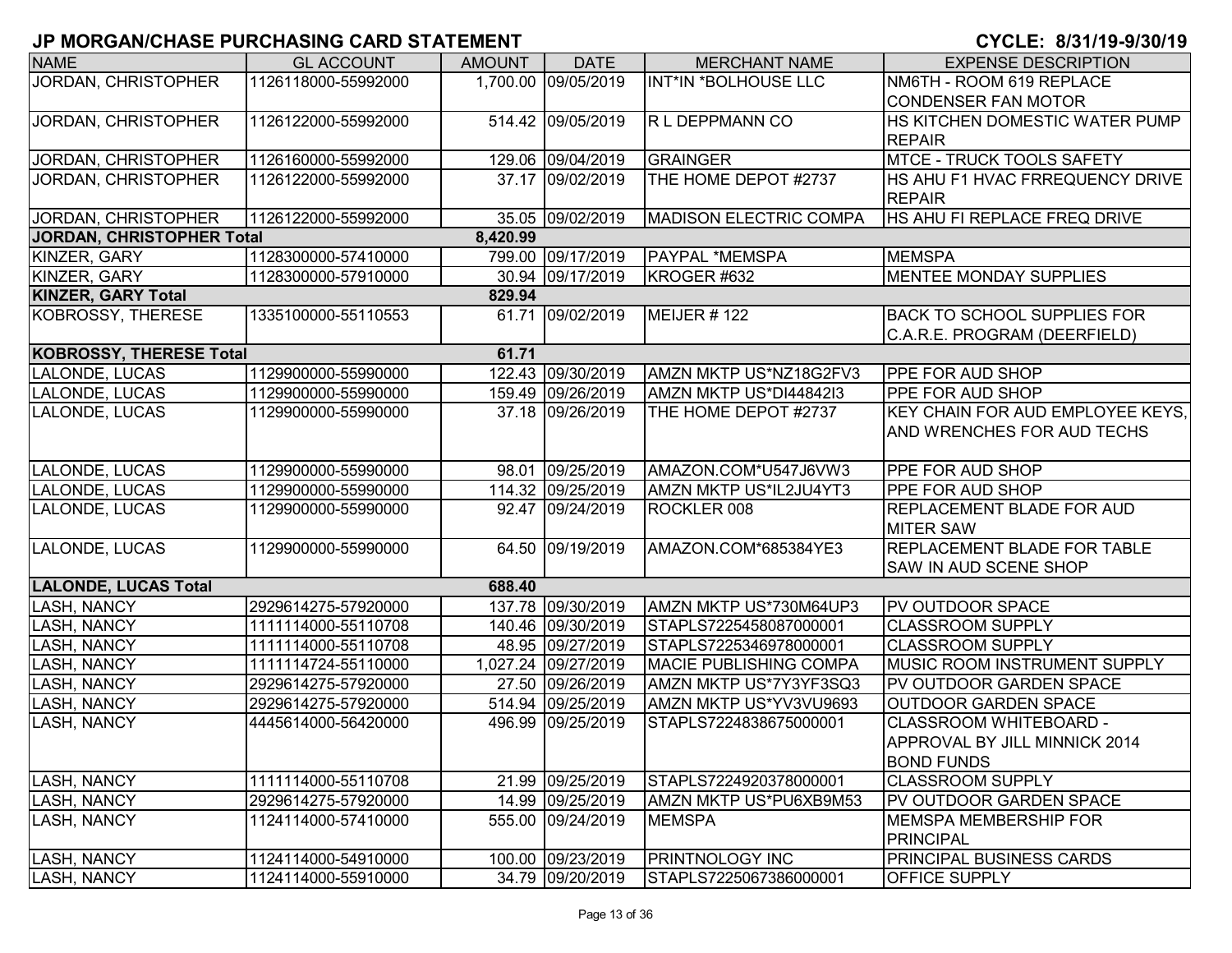| <b>NAME</b>              | <b>GL ACCOUNT</b>   | AMOUNT   | <b>DATE</b>         | <b>MERCHANT NAME</b>          | <b>EXPENSE DESCRIPTION</b>          |
|--------------------------|---------------------|----------|---------------------|-------------------------------|-------------------------------------|
| <b>LASH, NANCY</b>       | 1124114000-55910000 |          | 29.99 09/18/2019    | AMZN MKTP US*3L3JU6873        | <b>OFFICE SUPPLY</b>                |
| <b>LASH, NANCY</b>       | 1124114000-55910000 |          | 38.97 09/18/2019    | STAPLS7224920378000002        | <b>OFFICE SUPPLY</b>                |
| <b>LASH, NANCY</b>       | 1111114000-55110708 |          | 267.12 09/18/2019   | <b>CURRICULUM ASSOC</b>       | <b>EVERYDAY WRITER</b>              |
| <b>LASH, NANCY</b>       | 1111114000-55110708 |          | 21.75 09/17/2019    | SUPREME SCHOOL SPLY WE        | <b>CLASSROOM SUPPLY</b>             |
| <b>LASH, NANCY</b>       | 1111114000-54910000 |          | 1,170.00 09/17/2019 | PAPER EXPRESS INC             | <b>PAPER PALLET</b>                 |
| <b>LASH, NANCY</b>       | 1111114000-55110708 |          | (54.72) 09/13/2019  | STAPLS7224112204001001        | REFUND OF SUPPLIES NOT AVAILABLE    |
|                          |                     |          |                     |                               |                                     |
| <b>LASH, NANCY</b>       | 1111114000-55110708 |          | 97.00 09/13/2019    | STAPLS7224741382000001        | <b>CLASSROOM SUPPLY</b>             |
| <b>LASH, NANCY</b>       | 1111114000-55110708 |          | 36.85 09/13/2019    | STAPLS7224761676000001        | <b>CLASSROOM SUPPLY</b>             |
| <b>LASH, NANCY</b>       | 1111114000-55110708 |          | 64.08 09/13/2019    | AMZN MKTP US*QK3MH0893        | <b>CLASSROOM SUPPLY</b>             |
| <b>LASH, NANCY</b>       | 1111114000-55110708 |          | 28.98 09/13/2019    | AMZN MKTP US*VJ8XB57E3        | <b>CLASSROOM SUPPLY</b>             |
| <b>LASH, NANCY</b>       | 1111114000-55110708 |          | 52.69 09/12/2019    | STAPLS7223936452000005        | <b>CLASSROOM SUPPLY</b>             |
| <b>LASH, NANCY</b>       | 1111114000-55110702 |          | 37.95 09/11/2019    | SSI*SCHOOL SPECIALTY          | <b>ART ROOM SUPPLY</b>              |
| <b>LASH, NANCY</b>       | 1111114000-55110708 |          | 31.02 09/09/2019    | STAPLS7224430046000001        | <b>CLASSROOM SUPPLY</b>             |
| <b>LASH, NANCY</b>       | 1111114000-55110708 |          | 26.70 09/09/2019    | STAPLS7224488587000001        | <b>CLASSROOM SUPPLY</b>             |
| <b>LASH, NANCY</b>       | 1124114000-54910000 |          | 63.99 09/05/2019    | VISTAPR*VISTAPRINT.COM        | <b>PRINCIPAL SUPPLY</b>             |
| <b>LASH, NANCY</b>       | 1111114000-55110708 |          | 64.75 09/05/2019    | STAPLS7223936452000002        | <b>CLASSROOM SUPPLY</b>             |
| <b>LASH, NANCY</b>       | 1111114000-55110708 |          | 46.58 09/05/2019    | STAPLS7223936452000004        | <b>CLASSROOM SUPPLY</b>             |
| <b>LASH, NANCY</b>       | 1111114000-55110708 |          | 36.48 09/05/2019    | STAPLS7224112204000005        | <b>CLASSROOM SUPPLY</b>             |
| <b>LASH, NANCY</b>       | 1111114000-55110708 |          | 70.38 09/05/2019    | STAPLS7224166617000001        | <b>CLASSROOM SUPPLY</b>             |
| <b>LASH, NANCY</b>       | 1124114000-55410000 |          | 89.00 09/05/2019    | <b>SUBSCRIPTION CORE</b>      | <b>EDUCATION WEEK SUBSCRIPTION</b>  |
|                          |                     |          |                     |                               | <b>FOR PRINCIPAL</b>                |
| <b>LASH, NANCY</b>       | 1111114000-55110708 |          | (168.66) 09/02/2019 | STAPLS7223988472002001        | <b>REFUND OF ITEMS NOT RECEIVED</b> |
| <b>LASH, NANCY</b>       | 1111114000-55110708 |          | 6.59 09/02/2019     | STAPLS7223988472000003        | <b>CLASSROOM SUPPLY</b>             |
| <b>LASH, NANCY</b>       | 1111114000-55110708 |          | 48.98 09/02/2019    | STAPLS7223988472000006        | <b>CLASSROOM SUPPLY</b>             |
| <b>LASH, NANCY</b>       | 1111114000-55110708 |          | 27.99 09/02/2019    | STAPLS7223988472000007        | <b>CLASSROOM SUPPLY</b>             |
| <b>LASH, NANCY</b>       | 1111114000-55110708 |          | (97.34) 09/02/2019  | <b>AMZN MKTP US</b>           | REFUND OF ITEMS NOT RECEIVED        |
| <b>LASH, NANCY Total</b> |                     | 5,157.75 |                     |                               |                                     |
| <b>MATSON, MELISSA</b>   | 1722112000-53220611 |          | 15.00 09/30/2019    | <b>OAKLAND SCHOOLS-RC INT</b> | OAKLAND SCHOOLS HIV                 |
|                          |                     |          |                     |                               | CERTIFICATION REGISTRATION (P.      |
|                          |                     |          |                     |                               | SMITH) - OH                         |
| <b>MATSON, MELISSA</b>   | 1722114000-53220611 |          | 30.00 09/30/2019    | OAKLAND SCHOOLS-RC INT        | OAKLAND SCHOOLS HIV                 |
|                          |                     |          |                     |                               | CERTIFICATION REGISTRATION - (C.    |
|                          |                     |          |                     |                               | TAUB AND O. OQUIST) - PV            |
| <b>MATSON, MELISSA</b>   | 1722118000-53220611 |          | 15.00 09/30/2019    | <b>OAKLAND SCHOOLS-RC INT</b> | OAKLAND SCHOOLS HIV                 |
|                          |                     |          |                     |                               | CERTIFICATION REGISTRATION - (L.    |
|                          |                     |          |                     |                               | MILLER) - NM                        |
| <b>MATSON, MELISSA</b>   | 1722100000-55110630 |          | 30.78 09/30/2019    | AMAZON.COM*PY2BF97O3          | <b>LEADERSHIP TEXTS - OFFICE OF</b> |
|                          |                     |          |                     |                               | <b>ACADEMICS</b>                    |
| <b>MATSON, MELISSA</b>   | 1711114000-55110611 |          | 836.08 09/30/2019   | MHE*MCGRAW-HILL ECOMM         | EVERYDAY MATH MANIPULATIVES SET     |
|                          |                     |          |                     |                               | - PV 3RD GRADE -                    |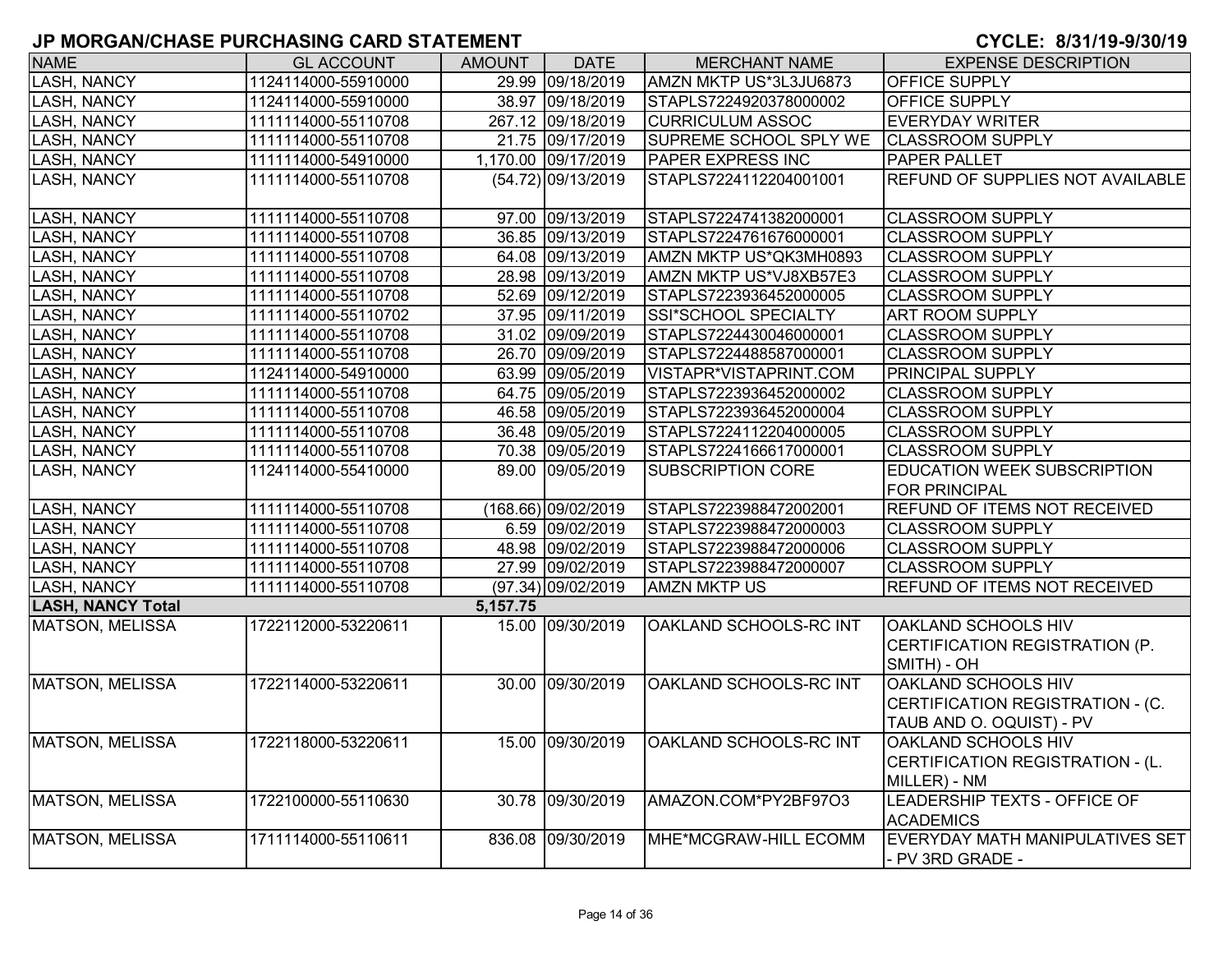| <b>NAME</b>            | <b>GL ACCOUNT</b>   | <b>AMOUNT</b> | <b>DATE</b>      | <b>MERCHANT NAME</b>   | <b>EXPENSE DESCRIPTION</b>                              |
|------------------------|---------------------|---------------|------------------|------------------------|---------------------------------------------------------|
| <b>MATSON, MELISSA</b> | 1722118000-53220611 |               | 45.00 09/30/2019 | OAKLAND SCHOOLS-RC INT | OAKLAND SCHOOLS HIV                                     |
|                        |                     |               |                  |                        | CERTIFICATION REGISTRATION - (J.                        |
|                        |                     |               |                  |                        | DIAL, C. MCDONALD, A. DEHNE) - NM                       |
| <b>MATSON, MELISSA</b> | 1711111000-55110611 | 3.96          | 09/27/2019       | AMZN MKTP US*3E3YQ0QT3 | <b>VILLAGE OAKS PAPER CIRCUITRY</b>                     |
|                        |                     |               |                  |                        | <b>SUPPLIES</b>                                         |
| <b>MATSON, MELISSA</b> | 1711112000-55110611 | 2.88          | 09/27/2019       | AMZN MKTP US*3E3YQ0QT3 | <b>ORCHARD HILLS PAPER CIRCUITRY</b>                    |
|                        |                     |               |                  |                        | <b>SUPPLIES</b>                                         |
| <b>MATSON, MELISSA</b> | 1711113000-55110611 | 3.24          | 09/27/2019       | AMZN MKTP US*3E3YQ0QT3 | <b>NOVI WOODS PAPER CIRCUITRY</b>                       |
|                        |                     |               |                  |                        | <b>SUPPLIES</b>                                         |
| <b>MATSON, MELISSA</b> | 1711114000-55110611 | 4.50          | 09/27/2019       | AMZN MKTP US*3E3YQ0QT3 | PARKVIEW PAPER CIRCUITRY                                |
|                        |                     |               |                  |                        | <b>SUPPLIES</b>                                         |
| <b>MATSON, MELISSA</b> | 1711115000-55110611 | 3.40          | 09/27/2019       | AMZN MKTP US*3E3YQ0QT3 | <b>DEERFIELD PAPER CIRCUITRY</b>                        |
|                        |                     |               |                  |                        | <b>SUPPLIES</b>                                         |
| <b>MATSON, MELISSA</b> | 1711111000-55110611 | 10.91         | 09/27/2019       | STAPLS7225344564000001 | <b>VILLAGE OAKS PAPER CIRCUITRY</b>                     |
| MATSON, MELISSA        | 1711112000-55110611 |               |                  |                        | <b>SUPPLIES</b><br><b>ORCHARD HILLS PAPER CIRCUITRY</b> |
|                        |                     | 7.94          | 09/27/2019       | STAPLS7225344564000001 | <b>SUPPLIES</b>                                         |
| MATSON, MELISSA        | 1711113000-55110611 | 8.93          | 09/27/2019       | STAPLS7225344564000001 | <b>NOVI WOODS PAPER CIRCUITRY</b>                       |
|                        |                     |               |                  |                        | <b>SUPPLIES</b>                                         |
| <b>MATSON, MELISSA</b> | 1711114000-55110611 | 12.40         | 09/27/2019       | STAPLS7225344564000001 | PARKVIEW PAPER CIRCUITRY                                |
|                        |                     |               |                  |                        | <b>SUPPLIES</b>                                         |
| <b>MATSON, MELISSA</b> | 1711115000-55110611 | 9.42          | 09/27/2019       | STAPLS7225344564000001 | <b>DEERFIELD PAPER CIRCUITRY</b>                        |
|                        |                     |               |                  |                        | <b>SUPPLIES</b>                                         |
| <b>MATSON, MELISSA</b> | 1711111000-55110611 | 25.15         | 09/27/2019       | AMZN MKTP US*TB6021Z33 | <b>VILLAGE OAKS PAPER CIRCUITRY</b>                     |
|                        |                     |               |                  |                        | <b>SUPPLIES</b>                                         |
| <b>MATSON, MELISSA</b> | 1711112000-55110611 | 18.29         | 09/27/2019       | AMZN MKTP US*TB6021Z33 | <b>ORCHARD HILLS PAPER CIRCUITRY</b>                    |
|                        |                     |               |                  |                        | <b>SUPPLIES</b>                                         |
| MATSON, MELISSA        | 1711113000-55110611 | 20.58         | 09/27/2019       | AMZN MKTP US*TB6021Z33 | <b>NOVI WOODS PAPER CIRCUITRY</b>                       |
|                        |                     |               |                  |                        | <b>SUPPLIES</b>                                         |
| MATSON, MELISSA        | 1711114000-55110611 | 28.58         | 09/27/2019       | AMZN MKTP US*TB6021Z33 | PARKVIEW PAPER CIRCUITRY                                |
|                        |                     |               |                  |                        | <b>SUPPLIES</b>                                         |
| <b>MATSON, MELISSA</b> | 1711115000-55110611 | 21.73         | 09/27/2019       | AMZN MKTP US*TB6021Z33 | <b>DEERFIELD PAPER CIRCUITRY</b>                        |
|                        |                     |               |                  |                        | <b>SUPPLIES</b>                                         |
| <b>MATSON, MELISSA</b> | 1711111000-55110611 | 39.12         | 09/27/2019       | AMZN MKTP US*VP4LL3QY3 | <b>VILLAGE OAKS PAPER CIRCUITRY</b>                     |
|                        |                     |               |                  |                        | <b>SUPPLIES</b>                                         |
| MATSON, MELISSA        | 1711112000-55110611 |               | 28.45 09/27/2019 | AMZN MKTP US*VP4LL3QY3 | <b>ORCHARD HILLS PAPER CIRCUITRY</b>                    |
|                        |                     |               |                  |                        | <b>SUPPLIES</b>                                         |
| <b>MATSON, MELISSA</b> | 1711113000-55110611 |               | 32.01 09/27/2019 | AMZN MKTP US*VP4LL3QY3 | <b>NOVI WOODS PAPER CIRCUITRY</b>                       |
|                        |                     |               |                  |                        | <b>SUPPLIES</b>                                         |
| <b>MATSON, MELISSA</b> | 1711114000-55110611 |               | 44.46 09/27/2019 | AMZN MKTP US*VP4LL3QY3 | <b>PARKVIEW PAPER CIRCUITRY</b>                         |
|                        |                     |               |                  |                        | <b>SUPPLIES</b>                                         |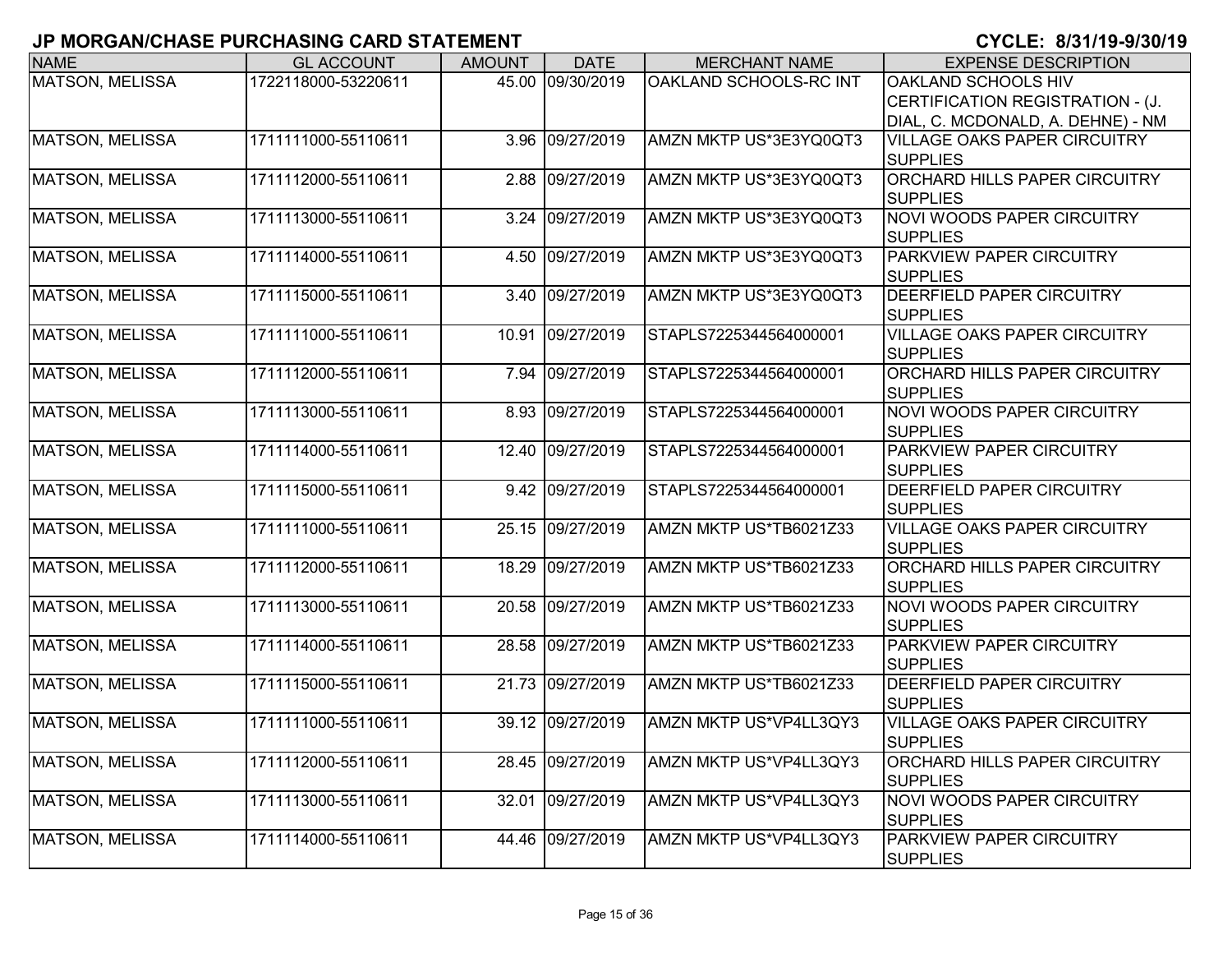| <b>NAME</b>            | <b>GL ACCOUNT</b>   | <b>AMOUNT</b> | <b>DATE</b>       | <b>MERCHANT NAME</b>     | <b>EXPENSE DESCRIPTION</b>                                         |
|------------------------|---------------------|---------------|-------------------|--------------------------|--------------------------------------------------------------------|
| <b>MATSON, MELISSA</b> | 1711115000-55110611 |               | 33.80 09/27/2019  | AMZN MKTP US*VP4LL3QY3   | <b>DEERFIELD PAPER CIRCUITRY</b>                                   |
|                        |                     |               |                   |                          | <b>SUPPLIES</b>                                                    |
| <b>MATSON, MELISSA</b> | 1711111000-55110611 |               | 158.24 09/27/2019 | AMZN MKTP US*5E3ZX7D63   | <b>VILLAGE OAKS PAPER CIRCUITRY</b>                                |
|                        |                     |               |                   |                          | <b>SUPPLIES</b>                                                    |
| <b>MATSON, MELISSA</b> | 1711112000-55110611 |               | 115.08 09/27/2019 | AMZN MKTP US*5E3ZX7D63   | <b>ORCHARD HILLS PAPER CIRCUITRY</b>                               |
|                        |                     |               |                   |                          | <b>SUPPLIES</b>                                                    |
| <b>MATSON, MELISSA</b> | 1711113000-55110611 |               | 129.47 09/27/2019 | AMZN MKTP US*5E3ZX7D63   | <b>NOVI WOODS PAPER CIRCUITRY</b><br><b>SUPPLIES</b>               |
| <b>MATSON, MELISSA</b> | 1711114000-55110611 |               | 179.82 09/27/2019 | AMZN MKTP US*5E3ZX7D63   | PARKVIEW PAPER CIRCUITRY<br><b>SUPPLIES</b>                        |
| MATSON, MELISSA        | 1711115000-55110611 | 136.67        | 09/27/2019        | AMZN MKTP US*5E3ZX7D63   | <b>DEERFIELD PAPER CIRCUITRY</b>                                   |
|                        |                     |               |                   |                          | <b>SUPPLIES</b>                                                    |
| MATSON, MELISSA        | 1711111000-55110611 |               | 2.86 09/26/2019   | AMZN MKTP US*ZU0KU1HE3   | <b>VILLAGE OAKS PAPER CIRCUITRY</b>                                |
|                        |                     |               |                   |                          | <b>SUPPLIES</b>                                                    |
| <b>MATSON, MELISSA</b> | 1711112000-55110611 | 2.08          | 09/26/2019        | AMZN MKTP US*ZU0KU1HE3   | ORCHARD HILLS PAPER CIRCUITRY                                      |
|                        |                     |               |                   |                          | <b>SUPPLIES</b>                                                    |
| <b>MATSON, MELISSA</b> | 1711113000-55110611 | 2.34          | 09/26/2019        | AMZN MKTP US*ZU0KU1HE3   | <b>NOVI WOODS PAPER CIRCUITRY</b>                                  |
|                        |                     |               |                   |                          | <b>SUPPLIES</b>                                                    |
| <b>MATSON, MELISSA</b> | 1711114000-55110611 | 3.25          | 09/26/2019        | AMZN MKTP US*ZU0KU1HE3   | <b>PARKVIEW PAPER CIRCUITRY</b>                                    |
|                        |                     |               |                   |                          | <b>SUPPLIES</b>                                                    |
| <b>MATSON, MELISSA</b> | 1711115000-55110611 | 2.46          | 09/26/2019        | AMZN MKTP US*ZU0KU1HE3   | <b>DEERFIELD PAPER CIRCUITRY</b>                                   |
|                        |                     |               |                   |                          | <b>SUPPLIES</b>                                                    |
| MATSON, MELISSA        | 1711111000-55110611 | 20.20         | 09/26/2019        | AMZN MKTP US*1R80S71A3   | <b>VILLAGE OAKS PAPER CIRCUITRY</b><br><b>SUPPLIES</b>             |
| <b>MATSON, MELISSA</b> | 1711112000-55110611 |               | 14.69 09/26/2019  | AMZN MKTP US*1R80S71A3   | <b>ORCHARD HILLS PAPER CIRCUITRY</b><br><b>SUPPLIES</b>            |
| <b>MATSON, MELISSA</b> | 1711113000-55110611 |               | 16.53 09/26/2019  | AMZN MKTP US*1R80S71A3   | <b>NOVI WOODS PAPER CIRCUITRY</b>                                  |
|                        |                     |               |                   |                          | <b>SUPPLIES</b>                                                    |
| <b>MATSON, MELISSA</b> | 1711114000-55110611 |               | 22.96 09/26/2019  | AMZN MKTP US*1R80S71A3   | PARKVIEW PAPER CIRCUITRY                                           |
|                        |                     |               |                   |                          | <b>SUPPLIES</b>                                                    |
| <b>MATSON, MELISSA</b> | 1711115000-55110611 |               | 17.45 09/26/2019  | AMZN MKTP US*1R80S71A3   | <b>DEERFIELD PAPER CIRCUITRY</b>                                   |
|                        |                     |               |                   |                          | <b>SUPPLIES</b>                                                    |
| MATSON, MELISSA        | 1711111000-55110611 |               | 311.23 09/26/2019 | CHIBITRONICS, LLC        | <b>VILLAGE OAKS - CHIBITRONICS PAPER</b>                           |
|                        |                     |               |                   |                          | <b>CIRCUITRY SUPPLIES</b>                                          |
| <b>MATSON, MELISSA</b> | 1711112000-55110611 |               | 226.35 09/26/2019 | <b>CHIBITRONICS, LLC</b> | <b>ORCHARD HILLS - CHIBITRONICS</b>                                |
|                        |                     |               |                   |                          | <b>PAPER CIRCUITRY SUPPLIES</b>                                    |
| MATSON, MELISSA        | 1711113000-55110611 |               | 254.65 09/26/2019 | CHIBITRONICS, LLC        | <b>NOVI WOODS - CHIBITRONICS PAPER</b>                             |
|                        |                     |               |                   |                          | <b>CIRCUITRY SUPPLIES</b>                                          |
| MATSON, MELISSA        | 1711114000-55110611 |               | 353.68 09/26/2019 | CHIBITRONICS, LLC        | <b>PARKVIEW - CHIBITRONICS PAPER</b>                               |
|                        |                     |               |                   |                          | <b>CIRCUITRY SUPPLIES</b>                                          |
| MATSON, MELISSA        | 1711115000-55110611 |               | 268.79 09/26/2019 | CHIBITRONICS, LLC        | <b>DEERFIELD - CHIBITRONICS PAPER</b><br><b>CIRCUITRY SUPPLIES</b> |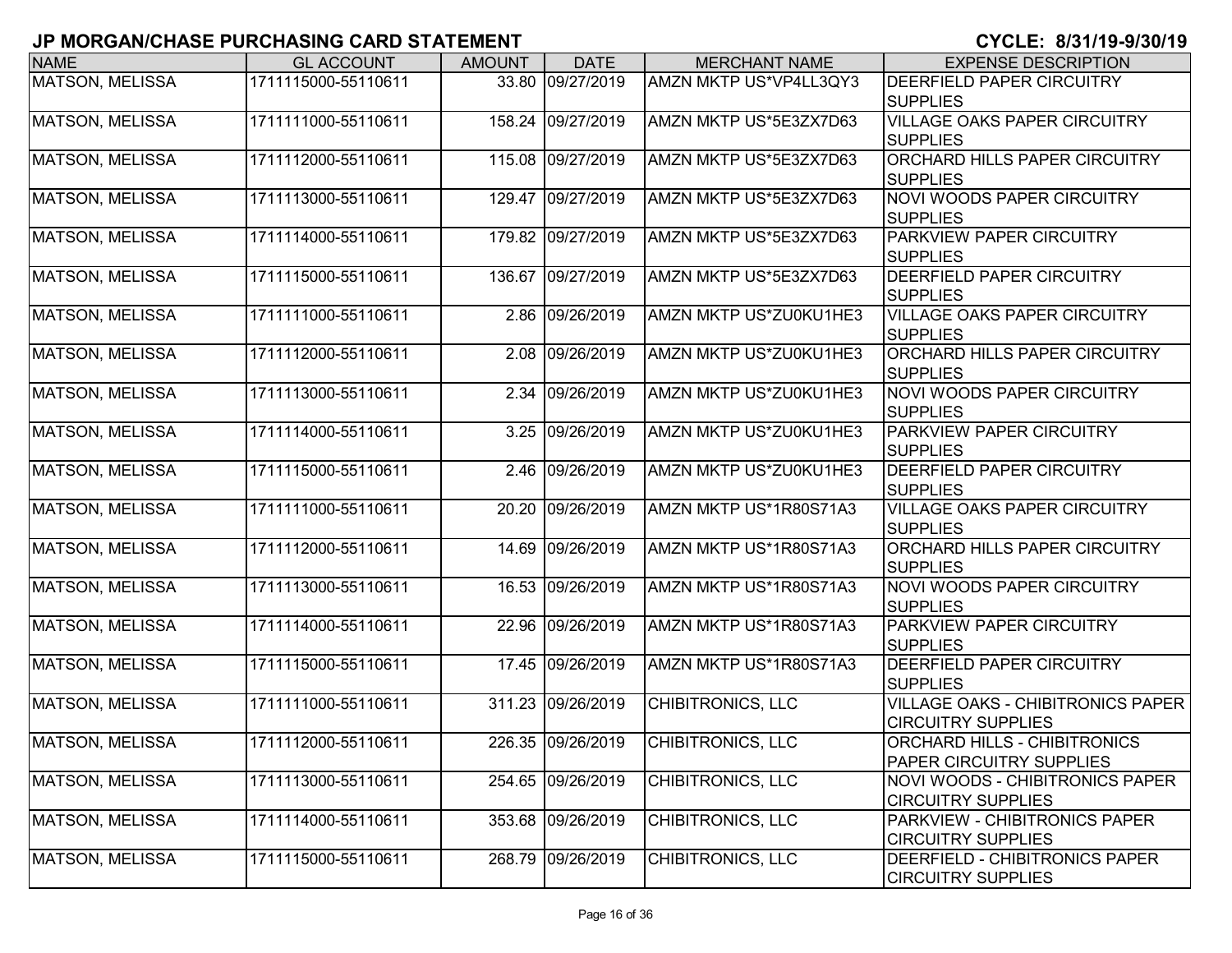| <b>NAME</b>            | <b>GL ACCOUNT</b>   | <b>AMOUNT</b> | <b>DATE</b>         | <b>MERCHANT NAME</b>          | <b>EXPENSE DESCRIPTION</b>               |
|------------------------|---------------------|---------------|---------------------|-------------------------------|------------------------------------------|
| <b>MATSON, MELISSA</b> | 1711111000-55110611 |               | 5.32 09/26/2019     | <b>CHIBITRONICS, LLC</b>      | <b>VILLAGE OAKS - CHIBITRONICS PAPER</b> |
|                        |                     |               |                     |                               | <b>CIRCUITRY SUPPLIES</b>                |
| MATSON, MELISSA        | 1711112000-55110611 | 3.87          | 09/26/2019          | CHIBITRONICS, LLC             | <b>ORCHARD HILLS - CHIBITRONICS</b>      |
|                        |                     |               |                     |                               | <b>PAPER CIRCUITRY SUPPLIES</b>          |
| <b>MATSON, MELISSA</b> | 1711113000-55110611 | 4.36          | 09/26/2019          | <b>CHIBITRONICS, LLC</b>      | <b>NOVI WOODS - CHIBITRONICS PAPER</b>   |
|                        |                     |               |                     |                               | <b>CIRCUITRY SUPPLIES</b>                |
| <b>MATSON, MELISSA</b> | 1711114000-55110611 | 6.05          | 09/26/2019          | <b>CHIBITRONICS, LLC</b>      | PARKVIEW - CHIBITRONICS PAPER            |
|                        |                     |               |                     |                               | <b>CIRCUITRY SUPPLIES</b>                |
| <b>MATSON, MELISSA</b> | 1711115000-55110611 | 4.60          | 09/26/2019          | CHIBITRONICS, LLC             | DEERFIELD - CHIBITRONICS PAPER           |
|                        |                     |               |                     |                               | <b>CIRCUITRY SUPPLIES</b>                |
| <b>MATSON, MELISSA</b> | 1722100000-55910611 | 42.58         | 09/25/2019          | STAPLS7225199457000001        | OFFICE SUPPLIES - OFFICE OF              |
|                        |                     |               |                     |                               | <b>ACADEMICS</b>                         |
| <b>MATSON, MELISSA</b> | 1711220000-53450611 | 9,600.00      | 09/23/2019          | <b>IXL</b>                    | IXL MATH SOFTWARE FOR NOVI               |
|                        |                     |               |                     |                               | <b>MIDDLE SCHOOL</b>                     |
| <b>MATSON, MELISSA</b> | 1711114000-55110611 | 793.49        | 09/20/2019          | MHE*MCGRAW-HILL ECOMM         | EVERYDAY MATH 2ND GRADE MATH             |
|                        |                     |               |                     |                               | <b>MANIPULATIVES</b>                     |
| <b>MATSON, MELISSA</b> | 1722100000-57910611 | 29.66         | 09/20/2019          | PANERA BREAD #600667          | 9/19/19 PTO INTERSCHOOL COUNCIL          |
|                        |                     |               |                     |                               | <b>BREAKFAST</b>                         |
| <b>MATSON, MELISSA</b> | 1722100000-55110630 | 12.96         | 09/17/2019          | AMZN MKTP US*TN42C6SD3        | TRAUMA ASSESSMENT TEXTS FOR              |
|                        |                     |               |                     |                               | <b>OFFICE OF ACADEMICS</b>               |
| <b>MATSON, MELISSA</b> | 4445620000-56420000 |               | 2,460.52 09/16/2019 | K-LOG, INC.                   | <b>FURNISHINGS FOR NOVI MIDDLE</b>       |
|                        |                     |               |                     |                               | <b>SCHOOL MEDIA CENTER</b>               |
| <b>MATSON, MELISSA</b> | 1722100000-55110630 |               | 164.72 09/13/2019   | AMAZON.COM*0H4ZN4863          | TRAUMA ASSESSMENT TEXTS FOR              |
|                        |                     |               |                     |                               | <b>OFFICE OF ACADEMICS</b>               |
| <b>MATSON, MELISSA</b> | 1722100000-55110630 | 12.77         | 09/12/2019          | AMZN MKTP US*MO5U41KA0        | <b>TRAUMA ASSESSMENT TEXTS FOR</b>       |
|                        |                     |               |                     |                               | OFFICE OF ACADEMICS                      |
| <b>MATSON, MELISSA</b> | 1711112000-55110611 | 15.99         | 09/12/2019          | AMZN MKTP US*TS51F8S53        | DRY ERASE BOARD FOR ORCHARD              |
|                        |                     |               |                     |                               | <b>HILLS</b>                             |
| <b>MATSON, MELISSA</b> | 1711322000-53450611 | 99.00         | 09/11/2019          | INTUIT *IN *WHYTRY, LL        | ANNUAL ONLINE WHYTRY SOFTWARE            |
|                        |                     |               |                     |                               | <b>PAYMENT</b>                           |
| <b>MATSON, MELISSA</b> | 1711114000-55110611 | 30.00         | 09/11/2019          | SSI*EPSCC                     | ADDITIONAL QUIZLET CODE FOR              |
|                        |                     |               |                     |                               | PARKVIEW 4TH GRADE TEACHER               |
| <b>MATSON, MELISSA</b> | 1711322000-55110615 | 49.38         | 09/10/2019          | AMZN MKTP US*MO1EL8650        | <b>TEACHING SUPPLIES FOR HIGH</b>        |
|                        |                     |               |                     |                               | <b>SCHOOL INCUBATOR CLASS</b>            |
| <b>MATSON, MELISSA</b> | 4445620000-56420000 |               | 1,349.90 09/09/2019 | <b>SCHOLASTIC BK FAIRS IR</b> | <b>FURNISHINGS FOR NOVI MIDDLE</b>       |
|                        |                     |               |                     |                               | <b>SCHOOL MEDIA CENTER</b>               |
| <b>MATSON, MELISSA</b> | 1722100000-53450000 |               | 500.00 09/09/2019   | PAYPAL *MARSHALLMEM           | ANNUAL DISTRICT ONLINE                   |
|                        |                     |               |                     |                               | <b>SUBSCRIPTION FOR MARSHALL MEMO</b>    |
| <b>MATSON, MELISSA</b> | 1722100000-53229000 | 260.60        | 09/09/2019          | <b>DELTA</b>                  | AIRLINE FARE FOR SOCIAL AND              |
|                        |                     |               |                     |                               | <b>EMOTIONAL EXCHANGE CONFERENCE</b>     |
|                        |                     |               |                     |                               | (DARBY HOPPENSTEDT)                      |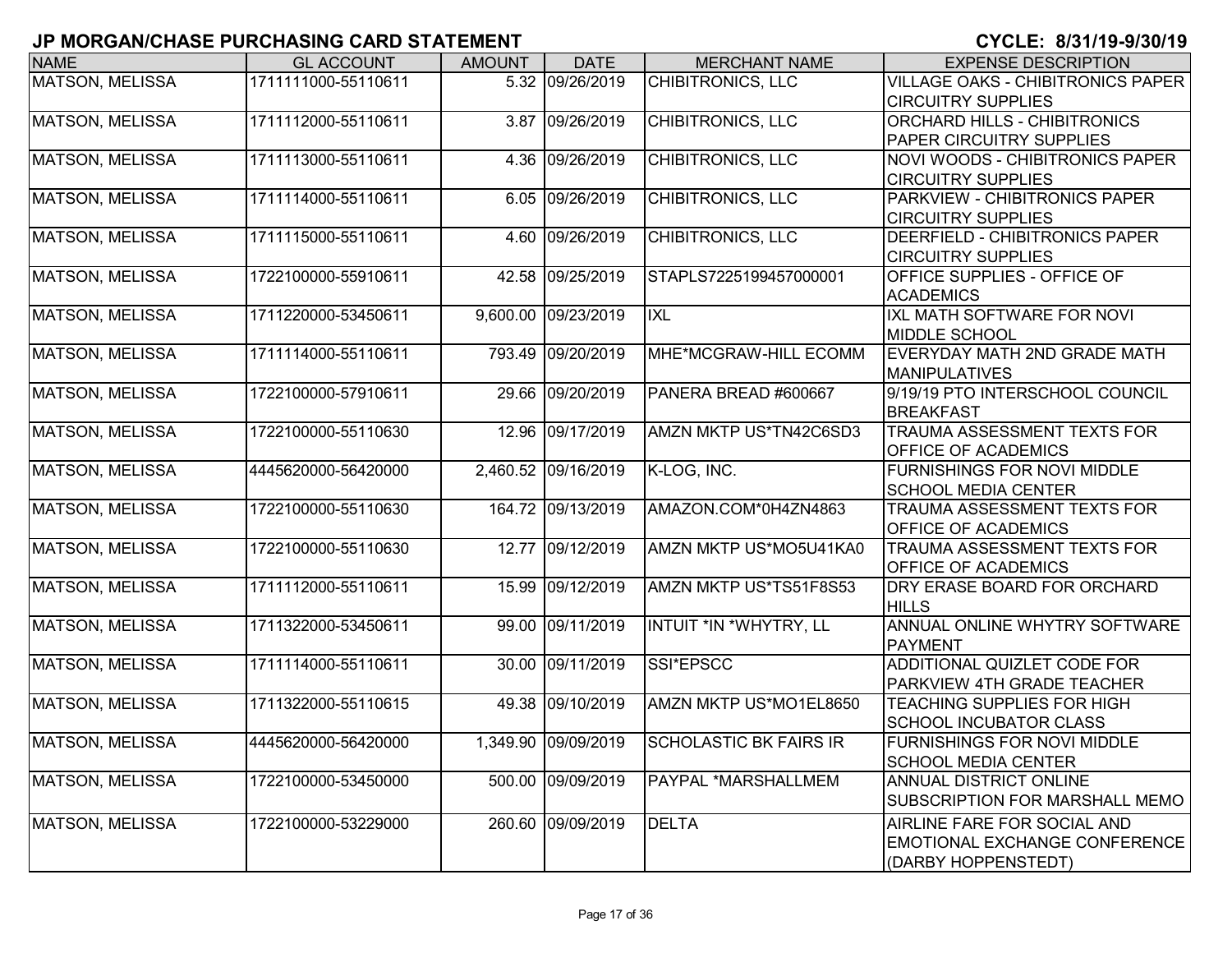| <b>NAME</b>                   | <b>GL ACCOUNT</b>   | <b>AMOUNT</b> | <b>DATE</b>         | <b>MERCHANT NAME</b>          | <b>EXPENSE DESCRIPTION</b>            |
|-------------------------------|---------------------|---------------|---------------------|-------------------------------|---------------------------------------|
| <b>MATSON, MELISSA</b>        | 1722100000-53229000 |               | 260.60 09/09/2019   | <b>DELTA</b>                  | AIRLINE FARE FOR SOCIAL AND           |
|                               |                     |               |                     |                               | <b>EMOTIONAL EXCHANGE CONFERENCE</b>  |
|                               |                     |               |                     |                               | (DR. RJ WEBBER)                       |
| <b>MATSON, MELISSA</b>        | 1711111000-55110611 |               | 126.70 09/06/2019   | AMZN MKTP US*MO9XF95I0        | <b>MATH MANIPULATIVES (VILLAGE</b>    |
|                               |                     |               |                     |                               | OAKS)                                 |
| <b>MATSON, MELISSA</b>        | 1711112000-55110611 | 126.70        | 09/06/2019          | AMZN MKTP US*MO9XF95I0        | MATH MANIPULATIVES (ORCHARD           |
|                               |                     |               |                     |                               | HILLS)                                |
| <b>MATSON, MELISSA</b>        | 1711113000-55110611 |               | 126.70 09/06/2019   | AMZN MKTP US*MO9XF95I0        | MATH MANIPULATIVES (NOVI WOODS)       |
| <b>MATSON, MELISSA</b>        | 1711114000-55110611 |               | 126.70 09/06/2019   | AMZN MKTP US*MO9XF95I0        | MATH MANIPULATIVES (PARKVIEW)         |
| <b>MATSON, MELISSA</b>        | 1711115000-55110611 |               | 126.70 09/06/2019   | AMZN MKTP US*MO9XF95I0        | MATH MANIPULATIVES (DEERFIELD)        |
| <b>MATSON, MELISSA</b>        | 1711111000-55110611 |               | 218.40 09/05/2019   | STAPLS7224344766000001        | ADDITIONAL COMPOSITION                |
|                               |                     |               |                     |                               | NOTEBOOKS FOR 2ND GRADE               |
|                               |                     |               |                     |                               | (VILLAGE OAKS)                        |
| <b>MATSON, MELISSA</b>        | 1711322000-55210611 |               | 139.12 09/04/2019   | AMZN MKTP US*MO91L52E1        | <b>NEW TEXTBOOKS FOR NOVI HIGH</b>    |
|                               |                     |               |                     |                               | <b>SCHOOL DETROIT CLASS.</b>          |
| MATSON, MELISSA               | 1711322000-55210611 | 115.20        | 09/04/2019          | AMAZON.COM*MO2JF6VP0          | NEW TEXTBOOKS FOR NOVI HIGH           |
|                               |                     |               |                     |                               | <b>SCHOOL DETROIT CLASS.</b>          |
| <b>MATSON, MELISSA</b>        | 1711118000-55110611 |               | (87.36) 09/02/2019  | STAPLS7223456807001001        | <b>CREDIT FOR COMPOSITION</b>         |
|                               |                     |               |                     |                               | NOTEBOOKS THAT WERE NOT               |
|                               |                     |               |                     |                               | DELIVERED (NOVI MEADOWS 5)            |
| <b>MATSON, MELISSA</b>        | 1711118000-55110611 |               | (262.08) 09/02/2019 | STAPLS7223457228001001        | <b>CREDIT FOR COMPOSITION</b>         |
|                               |                     |               |                     |                               | NOTEBOOKS THAT WERE NOT               |
|                               |                     |               |                     |                               | DELIVERED (NOVI MEADOWS 6)            |
| <b>MATSON, MELISSA</b>        | 1711111000-55110611 |               | (399.00) 09/02/2019 | STAPLS7223459412001001        | <b>CREDIT FOR COMPOSITION</b>         |
|                               |                     |               |                     |                               | NOTEBOOKS THAT WERE NOT               |
|                               |                     |               |                     |                               | DELIVERED (VILLAGE OAKS)              |
| <b>MATSON, MELISSA Total</b>  |                     | 19,634.56     |                     |                               |                                       |
| <b>MATTHEWS, STEVEN</b>       | 1123200000-53220000 |               | 35.95 09/23/2019    | <b>GRAND TRAV RSRT FOOD/B</b> | MASA CONFERENCE, TRAVERSE CITY,       |
|                               |                     |               |                     |                               | MEALS, STEVE MATTHEWS                 |
| <b>MATTHEWS, STEVEN Total</b> |                     | 35.95         |                     |                               |                                       |
| MCDERMOTT, JACOB              | 1126160000-55980000 |               | (57.21) 09/30/2019  | <b>MENARDS WIXOM MI</b>       | <b>MTCE TOOLS</b>                     |
| MCDERMOTT, JACOB              | 1126160000-55990000 |               | 47.12 09/23/2019    | <b>NOVI CONEY ISLAND</b>      | <b>MTCE - BUSINESS LUNCHEON</b>       |
| MCDERMOTT, JACOB              | 1126160000-55990000 | 20.00         | 09/19/2019          | SQU*SQ *POD DROP REPAI        | MTCE - PHONE CASE FOR WORK            |
|                               |                     |               |                     |                               | <b>PHONE</b>                          |
| <b>MCDERMOTT, JACOB Total</b> |                     | 9.91          |                     |                               |                                       |
| MCDOUGALL, BARBARA            | 2929661104-57920000 |               | 300.17 09/30/2019   | <b>MARIA S ITALIAN BAKERY</b> | V FB DINNER                           |
| MCDOUGALL, BARBARA            | 2929661104-57920000 |               | 36.03 09/25/2019    | <b>TARGET</b><br>00014654     | <b>HOLIDAY DECORATIONS FOR OFFICE</b> |
| MCDOUGALL, BARBARA            | 1429300000-57910000 |               | 133.37 09/16/2019   | <b>BANKSUPPLIES ACQUISITI</b> | <b>DEPOSIT BAGS FOR CASHBOXES</b>     |
| MCDOUGALL, BARBARA            | 1126122000-55991000 |               | 202.61 09/16/2019   | THE WEBSTAURANT STORE         | <b>WIPES FOR FITNESS CENTER</b>       |
| MCDOUGALL, BARBARA            | 2929661104-57920000 |               | 220.18 09/12/2019   | SAMSCLUB #6657                | <b>CANDY FOR HOMECOMING PARADE</b>    |
| MCDOUGALL, BARBARA            | 2929661104-57920000 |               | 144.41 09/10/2019   | NOVI STAFF 2019               | <b>SPIRIT WEAR</b>                    |
| MCDOUGALL, BARBARA            | 1429300000-57410000 |               | 82.40 09/09/2019    | <b>BCAM</b>                   | 2019-20 BCAM MEMEBERSHIP              |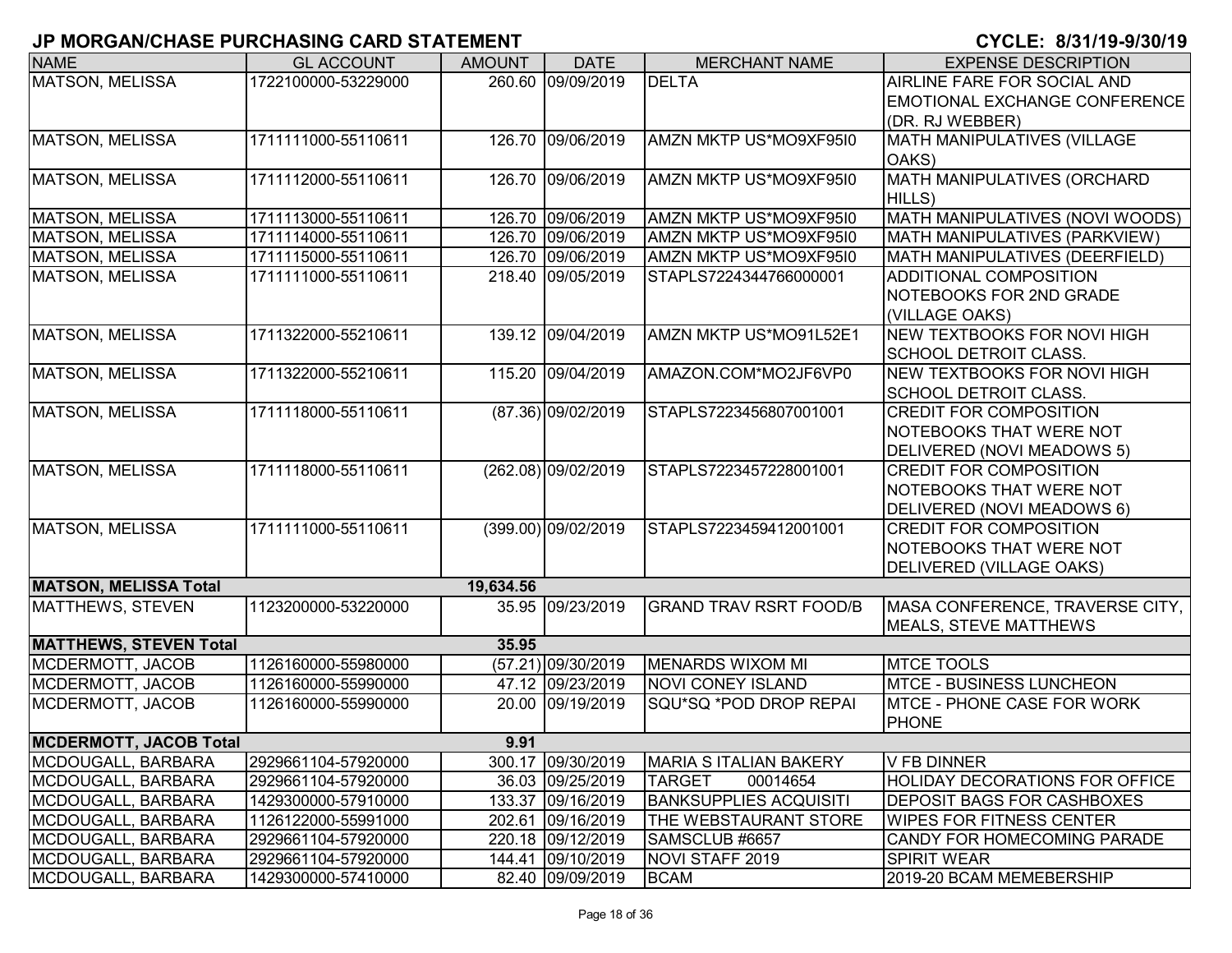| <b>NAME</b>                     | <b>GL ACCOUNT</b>   | <b>AMOUNT</b> | <b>DATE</b>         | <b>MERCHANT NAME</b>              | <b>EXPENSE DESCRIPTION</b>                                                                         |
|---------------------------------|---------------------|---------------|---------------------|-----------------------------------|----------------------------------------------------------------------------------------------------|
| MCDOUGALL, BARBARA              | 2929661104-57920000 |               | 159.05 09/09/2019   | <b>MARIA S ITALIAN BAKERY</b>     | PIZZA FOR CAPTAIN'S MEETING                                                                        |
| MCDOUGALL, BARBARA              | 2929661104-57920000 |               | 7.53 09/06/2019     | KROGER #632                       | ONION AND CONDIMENTS FOR V FB<br><b>DINNER</b>                                                     |
| MCDOUGALL, BARBARA              | 2929661104-57920000 |               | 102.20 09/06/2019   | SAMS CLUB #6657                   | <b>SUPPLIES FOR OFFICE</b>                                                                         |
| <b>MCDOUGALL, BARBARA Total</b> |                     | 1,387.95      |                     |                                   |                                                                                                    |
| MINNICK, JILL                   | 1125200000-53220000 |               | 170.00 09/30/2019   | <b>MSBO</b>                       | <b>WORKSHOP</b>                                                                                    |
| MINNICK, JILL                   | 1125200000-55990000 |               | 11.23 09/10/2019    | AMAZON.COM*M37KH73M3              | <b>BOOK</b>                                                                                        |
| <b>MINNICK, JILL Total</b>      |                     | 181.23        |                     |                                   |                                                                                                    |
| NESMITH, RUSSELL                | 1126160000-55992000 |               | 553.70 09/30/2019   | <b>CONTRACTORS PIPE &amp; SUP</b> | <b>DISTRICT - REPLACEMENT FILTERS</b><br><b>FOR WATER FOUNTAINS</b>                                |
| <b>NESMITH, RUSSELL</b>         | 1126118000-55992000 |               | 99.17 09/30/2019    | <b>BEST PLUMBING SPECIALT</b>     | NM6 PLUMBING SUPPLIES FOR<br><b>DRINKING FOUNTAIN</b>                                              |
| NESMITH, RUSSELL                | 1126118000-55992000 |               | 4.21 09/27/2019     | THE HOME DEPOT #2737              | NM6 - BRASS CUP HOOKS                                                                              |
| NESMITH, RUSSELL                | 1126114000-55992000 |               | 472.32 09/27/2019   | <b>BEST PLUMBING SPECIALT</b>     | <b>PV WATER HYDRANT</b>                                                                            |
| <b>NESMITH, RUSSELL</b>         | 1126120000-55992000 |               | 109.19 09/27/2019   | <b>ETNA DISTRIBUTORS, LLC</b>     | <b>MS - REPLACE TOILET AT MS GIRLS</b><br><b>BATHROOM IN CAFETERIA</b>                             |
| NESMITH, RUSSELL                | 1126160000-55992000 |               | 27.27 09/26/2019    | <b>CONTRACTORS PIPE &amp; SUP</b> | <b>MTCE - PLUMBING STOCK</b>                                                                       |
| <b>NESMITH, RUSSELL</b>         | 1126160000-55992000 |               | 2.90 09/25/2019     | THE HOME DEPOT #2737              | <b>MTCE - PLUMBING SUPPLIES - BRASS</b><br><b>CAP COMPRESSION</b>                                  |
| NESMITH, RUSSELL                | 1126160000-55993000 |               | 148.09 09/25/2019   | <b>PIONEER ATHLETICS</b>          | <b>ATHLETIC FIELD PAINT</b>                                                                        |
| NESMITH, RUSSELL                | 1126160000-55993000 |               | 140.53 09/25/2019   | <b>PIONEER ATHLETICS</b>          | PARKING LOT PAINT                                                                                  |
| NESMITH, RUSSELL                | 1126118000-55992000 |               | 267.41 09/25/2019   | <b>BEST PLUMBING SPECIALT</b>     | NM6 - REPAIRED DRINKING FOUNTAIN<br><b>BY GYM</b>                                                  |
| NESMITH, RUSSELL                | 1126112000-55992000 |               | 20.10 09/25/2019    | <b>GREAT LAKES ACE HDWE</b>       | OH - TOILET REPAIR                                                                                 |
| NESMITH, RUSSELL                | 1126160000-55993000 |               | $(7.50)$ 09/20/2019 | SHERWIN WILLIAMS 70119            | <b>DISTRICT - PAINT FOR HANDICAP</b><br>PARKING LOT - CREDIT FOR TAX<br><b>ERRONEOUSLY CHARGED</b> |
| NESMITH, RUSSELL                | 1126160000-55992000 |               | 91.59 09/20/2019    |                                   | MARKS OUTDOOR POWER EQ MTCE - REPAIR WALK BEHIND<br><b>SPRAYER - CARBURETOR KIT</b>                |
| <b>NESMITH, RUSSELL</b>         | 1126160000-55993000 |               | 300.00 09/20/2019   |                                   | MARKS OUTDOOR POWER EQ MTCE - BAGS FOR LEAF VACUUM                                                 |
| <b>NESMITH, RUSSELL</b>         | 1126122000-55992000 |               | 9.84 09/19/2019     | THE HOME DEPOT #2737              | <b>HS FLATBED CART</b>                                                                             |
| <b>NESMITH, RUSSELL</b>         | 1126122000-55992000 |               | 30.13 09/19/2019    | <b>GRAINGER</b>                   | <b>HS FLATBED REPAIR</b>                                                                           |
| NESMITH, RUSSELL                | 1126160000-55993000 |               | 132.46 09/19/2019   | SHERWIN WILLIAMS 70119            | <b>DISTRICT - PAINT FOR HANDICAP</b><br><b>PARKING LOT</b>                                         |
| NESMITH, RUSSELL                | 1126160000-55980000 |               | 89.74 09/18/2019    | <b>BEST PLUMBING SPECIALT</b>     | MTCE - PLUMBING EQUIPMENT                                                                          |
| NESMITH, RUSSELL                | 1126160000-55992000 |               | 350.88 09/18/2019   | <b>BEST PLUMBING SPECIALT</b>     | <b>IMTCE - PLUMBING STOCK - CHICAGO</b><br><b>VALVE SUB ASSY</b>                                   |
| NESMITH, RUSSELL                | 1126160000-55993000 |               | 58.29 09/17/2019    | <b>GRAINGER</b>                   | MTCE - PRESSURE GAUGE LIQUID FOR<br><b>RIDING STRIPPER</b>                                         |
| NESMITH, RUSSELL                | 1126113000-55992000 |               | 20.48 09/16/2019    | <b>CONTRACTORS PIPE &amp; SUP</b> | <b>NW - ROOF DOWN SPOUT AND</b><br><b>PLUMBING SUPPLIES</b>                                        |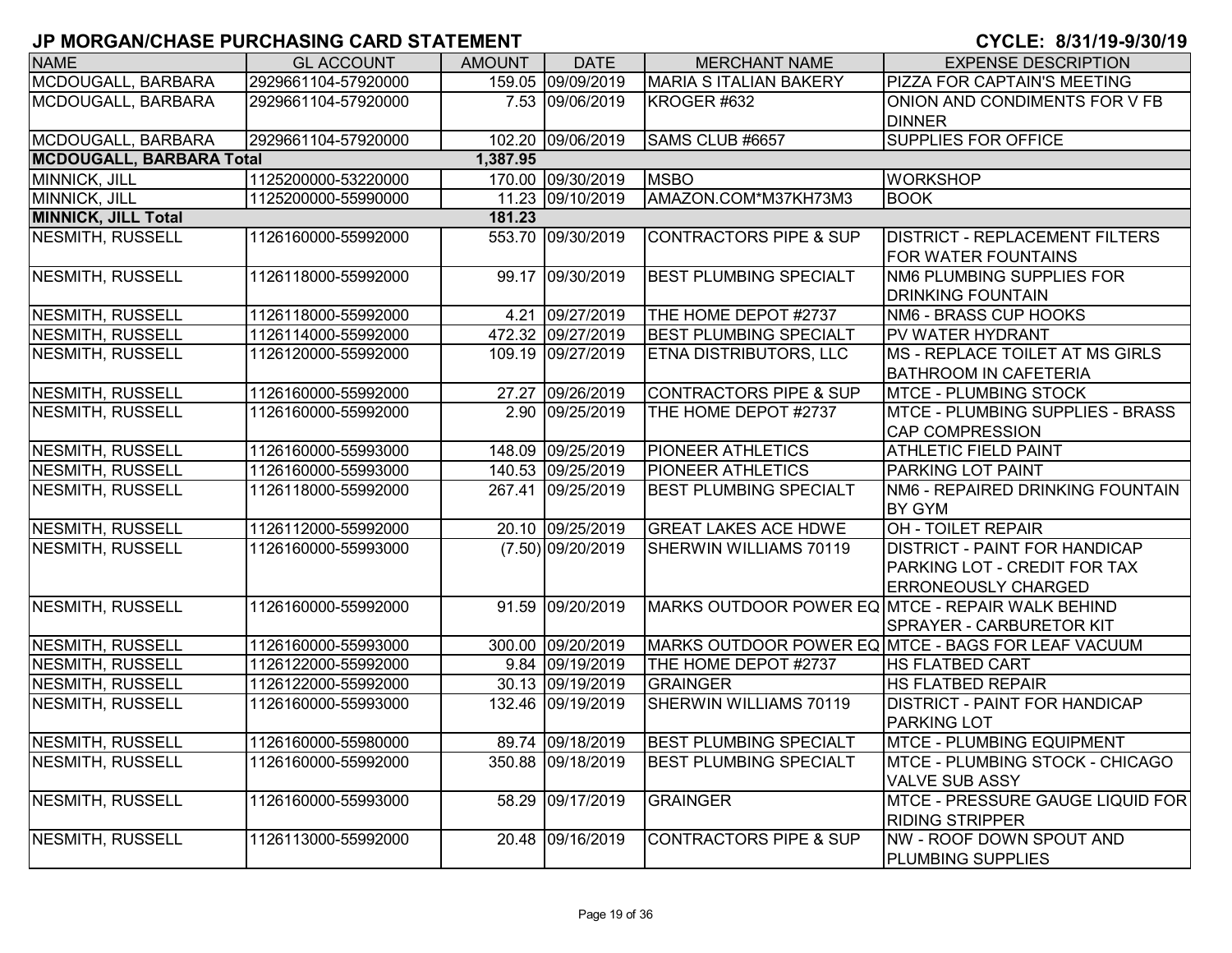| <b>NAME</b>                   | <b>GL ACCOUNT</b>   | <b>AMOUNT</b> | <b>DATE</b>         | <b>MERCHANT NAME</b>          | <b>EXPENSE DESCRIPTION</b>            |
|-------------------------------|---------------------|---------------|---------------------|-------------------------------|---------------------------------------|
| <b>NESMITH, RUSSELL</b>       | 1126160000-55992000 |               | 76.20 09/16/2019    | <b>BEST PLUMBING SPECIALT</b> | MTCE - FLUSH VALUES - PLUMBING        |
|                               |                     |               |                     |                               | <b>STOCK</b>                          |
| NESMITH, RUSSELL              | 1126160000-55992000 |               | 315.28 09/09/2019   | <b>BEST PLUMBING SPECIALT</b> | <b>MTCE-PLUMBING STOCK</b>            |
| <b>NESMITH, RUSSELL</b>       | 1126122000-55992000 |               | 23.98 09/09/2019    | THE HOME DEPOT #2737          | HS GIRLS COACHES SHOWER REPAIR        |
| <b>NESMITH, RUSSELL</b>       | 1126111000-55992000 |               | 31.20 09/05/2019    | THE HOME DEPOT #2737          | <b>VO PLAYGROUND REPAIR</b>           |
| <b>NESMITH, RUSSELL Total</b> |                     | 3,367.46      |                     |                               |                                       |
| OAKES, ROBERT                 | 1126160000-55980000 |               | 178.93 09/27/2019   | THE HOME DEPOT #2737          | <b>MTCE HVAC TRUCK TOOLS</b>          |
| OAKES, ROBERT                 | 1126120000-55992000 |               | 335.52 09/27/2019   | <b>ETNA DISTRIBUTORS, LLC</b> | <b>MS - MEDIA CENTER - HEAT VALVE</b> |
|                               |                     |               |                     |                               | <b>REPLACEMENT</b>                    |
| OAKES, ROBERT                 | 1126114000-55992000 |               | 235.00 09/26/2019   | INT*IN *BOLHOUSE LLC          | PV ROOM 402 REPLACED HEATING          |
|                               |                     |               |                     |                               | COIL IN AIR DALE UNITS                |
| OAKES, ROBERT                 | 1126118000-55992000 |               | 3,400.00 09/26/2019 | INT*IN *BOLHOUSE LLC          | NM - CONDENSER FAN MOTOR              |
|                               |                     |               |                     |                               | REPLACEMENT RMS 517 & 620 IN AIR      |
|                               |                     |               |                     |                               | <b>DALE UNITS</b>                     |
| OAKES, ROBERT                 | 1126118000-55992000 |               | 76.35 09/17/2019    | <b>ETNA DISTRIBUTORS, LLC</b> | INM RM 637 COPPER COUPLING TO         |
|                               |                     |               |                     |                               | <b>REPAIR HEATING LEAK</b>            |
| OAKES, ROBERT                 | 1126160000-55980000 |               | 2,706.01 09/17/2019 | THE MACOMB GROUP-LIVON        | <b>MTCE PROPRESS MTCE JAWS</b>        |
| OAKES, ROBERT                 | 1126160000-55992000 |               | 612.51 09/16/2019   | NATIONAL ENERGY CONTRO        | <b>MTCE - HVAC - STOCK</b>            |
| OAKES, ROBERT                 | 1126160000-55992000 |               | 631.97 09/12/2019   | NATIONAL ENERGY CONTRO        | MTCE - HVAC STOCK                     |
| OAKES, ROBERT                 | 1126112000-55992000 |               | 55.34 09/06/2019    | DOWNRIVER REFRIG SUP C        | OH - RTU3 UNIT DRIERS SWEAT LIQUID    |
| OAKES, ROBERT                 | 1126160000-55992000 |               | 345.28 09/04/2019   | <b>GRAINGER</b>               | <b>MTCE STOCK - UNIT VENTS - LINE</b> |
|                               |                     |               |                     |                               | VOLT MECHANICAL TSTAT                 |
| OAKES, ROBERT                 | 1126122000-55992000 |               | 79.19 09/04/2019    | <b>GRAINGER</b>               | HS - EAST BOILER - REPLACED GAS       |
|                               |                     |               |                     |                               | <b>BURNER IGNITION TRANSFORMER</b>    |
| <b>OAKES, ROBERT Total</b>    |                     | 8,656.10      |                     |                               |                                       |
| <b>OCONNOR, GAIL</b>          | 1311800000-55110551 |               | 89.99 09/30/2019    | AMZN MKTP US*PU1OI41Z3        | <b>TEACHING SUPPLIES</b>              |
| OCONNOR, GAIL                 | 1311800000-55110551 |               | 135.60 09/30/2019   | STAPLS7225374446000001        | <b>TEACHING SUPPLIES</b>              |
| OCONNOR, GAIL                 | 1311800000-55110551 |               | 118.62 09/30/2019   | STAPLS7225374446003001        | <b>TEACHING SUPPLIES</b>              |
| OCONNOR, GAIL                 | 1311800000-55110551 |               | 31.96 09/27/2019    | STAPLS7225349637000001        | <b>TEACHING SUPPLIES</b>              |
| OCONNOR, GAIL                 | 1311800000-55110551 |               | 204.96 09/27/2019   | STAPLS7225355599000001        | <b>TEACHING SUPPLIES</b>              |
| OCONNOR, GAIL                 | 1311800000-55110551 |               | 31.98 09/23/2019    | <b>LAKESHORE LEARNING MAT</b> | <b>TEACHING SUPPLIES</b>              |
| OCONNOR, GAIL                 | 1311800000-55110551 |               | 139.98 09/20/2019   | <b>AMZ*FUN AND FUNCTION</b>   | <b>TEACHING SUPPLIES</b>              |
| OCONNOR, GAIL                 | 1311800000-55110551 |               | 29.90 09/17/2019    | AMZN MKTP US*KJ9Z58SI3        | <b>TEACHING SUPPLIES</b>              |
| OCONNOR, GAIL                 | 1311800000-55110551 |               | 5.99 09/13/2019     | AMZN MKTP US*M459P8J13        | <b>TEACHING SUPPLIES</b>              |
| <b>OCONNOR, GAIL</b>          | 1311800000-55110551 |               | 263.05 09/13/2019   | STAPLS7224759161000001        | <b>TEACHING SUPPLIES</b>              |
| <b>OCONNOR, GAIL</b>          | 1311800000-55110551 |               | (29.99) 09/13/2019  | <b>AMZN MKTP US</b>           | <b>TEACHING SUPPLIES</b>              |
| <b>OCONNOR, GAIL</b>          | 1335100000-55110553 |               | 54.78 09/12/2019    | <b>SSI*SCHOOL SPECIALTY</b>   | <b>TEACHING SUPPLIES</b>              |
| <b>OCONNOR, GAIL</b>          | 1311800000-55110551 |               | 264.45 09/12/2019   | STAPLS7224606405000001        | <b>TEACHING SUPPLIES</b>              |
| <b>OCONNOR, GAIL</b>          | 1311800000-55110551 |               | 10.99 09/11/2019    | AMZN MKTP US*3D7E732X3        | <b>TEACHING SUPPLIES</b>              |
| OCONNOR, GAIL                 | 1311800000-55110551 |               | 48.87 09/11/2019    | DISCOUNTSCH 8006272829        | <b>TEACHING SUPPLIES</b>              |
| OCONNOR, GAIL                 | 1311800000-55110551 |               | 52.28 09/06/2019    | STAPLS7224420656000001        | <b>TEACHING SUPPLIES</b>              |
| OCONNOR, GAIL                 | 1311800000-55110551 |               | 169.90 09/05/2019   | AMZN MKTP US*8464N1243        | <b>TEACHING SUPPLIES</b>              |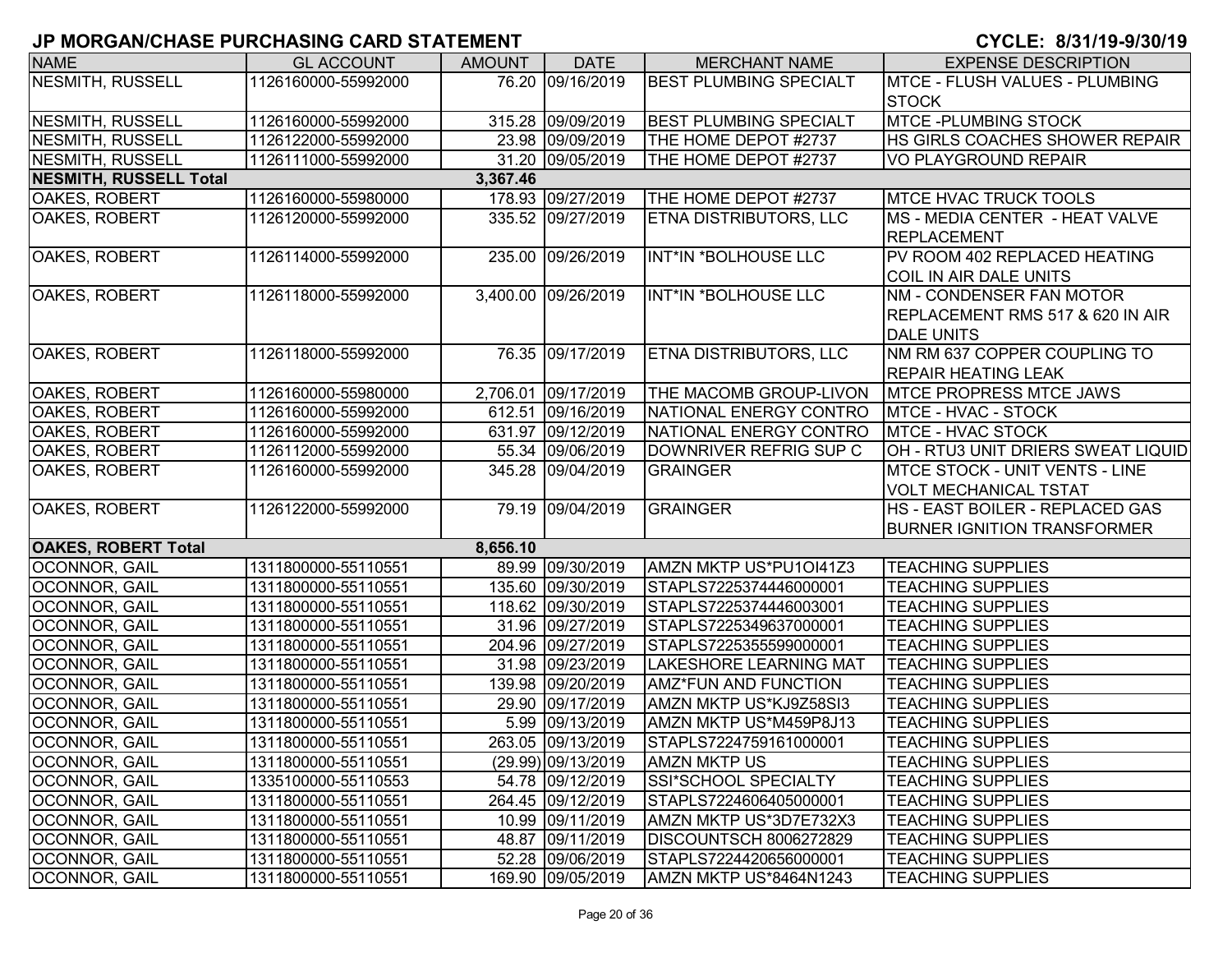| <b>NAME</b>                            | <b>GL ACCOUNT</b>   | AMOUNT | <b>DATE</b>         | <b>MERCHANT NAME</b>              | <b>EXPENSE DESCRIPTION</b>          |  |  |  |  |
|----------------------------------------|---------------------|--------|---------------------|-----------------------------------|-------------------------------------|--|--|--|--|
| OCONNOR, GAIL                          | 1311800000-55110551 |        | 9.96 09/02/2019     | STAPLS7223912742000002            | <b>TEACHING SUPPLIES</b>            |  |  |  |  |
| OCONNOR, GAIL                          | 1311800000-55110551 |        | 222.32 09/02/2019   | AMAZON.COM*HW4TV0WR3              | <b>TEACHING SUPPLIES</b>            |  |  |  |  |
| <b>OCONNOR, GAIL Total</b><br>1,855.59 |                     |        |                     |                                   |                                     |  |  |  |  |
| <b>OFILI, ALEXANDER</b>                | 2929611275-57920000 |        | 14.88 09/20/2019    | JIMMY JOHNS - 396                 | <b>THANK A TEACHER</b>              |  |  |  |  |
| OFILI, ALEXANDER                       | 1124111000-55990000 |        | 69.95 09/12/2019    | <b>AMERICAN FLAGPOLE &amp; FL</b> | <b>FOR BUILDING</b>                 |  |  |  |  |
| <b>OFILI, ALEXANDER Total</b>          |                     | 84.83  |                     |                                   |                                     |  |  |  |  |
| PATEL, SHAILEE                         | 1222600000-57410000 |        | 90.00 09/19/2019    | <b>MAASE</b>                      | <b>MAASE MEMBERSHIP</b>             |  |  |  |  |
| <b>PATEL, SHAILEE Total</b>            |                     | 90.00  |                     |                                   |                                     |  |  |  |  |
| PETERSON, SARAH                        | 1311800000-55110551 |        | 14.58 09/20/2019    | MICHAELS STORES 4744              | <b>ART SUPPLIES</b>                 |  |  |  |  |
| PETERSON, SARAH                        | 1311800000-55110551 |        | 8.00 09/20/2019     | <b>FIVE BELOW 591</b>             | <b>MARKERS</b>                      |  |  |  |  |
| PETERSON, SARAH                        | 1311800000-55110551 |        | 2.84 09/02/2019     | AMAZON.COM*MO6IL2DM2              | <b>BOOK</b>                         |  |  |  |  |
| PETERSON, SARAH                        | 1311800000-55110551 |        | 15.99 09/02/2019    | AMAZON.COM*MO6DW3622              | <b>ALL ABOUT ME POSTERS</b>         |  |  |  |  |
| <b>PETERSON, SARAH Total</b>           |                     | 41.41  |                     |                                   |                                     |  |  |  |  |
| POHLONSKI, EMILY                       | 1111322730-55110000 |        | 606.70 09/30/2019   | CAROLINA BIOLOGIC SUPP            | <b>SHEEP HEARTS</b>                 |  |  |  |  |
| POHLONSKI, EMILY                       | 1111322730-55110000 |        | 78.55 09/30/2019    | <b>BIO RAD LABORATORIES</b>       | <b>AGAROSE POWDER</b>               |  |  |  |  |
| POHLONSKI, EMILY                       | 1111322730-55110000 |        | 220.43 09/24/2019   | CAROLINA BIOLOGIC SUPP            | <b>PIG HEARTS</b>                   |  |  |  |  |
| POHLONSKI, EMILY                       | 2929622190-57920000 |        | 79.00 09/06/2019    | <b>FIRSTCAREPROVIDER.ORG</b>      | HOSA - STOP THE BLEED TRAINING      |  |  |  |  |
| <b>POHLONSKI, EMILY Total</b>          |                     | 984.68 |                     |                                   |                                     |  |  |  |  |
| <b>REICHLEY, CARRIE</b>                | 1111118000-55110702 |        | 579.86 09/30/2019   | <b>DBC*BLICK ART MATERIAL</b>     | <b>ART SUPPLIES-L. JONES</b>        |  |  |  |  |
| <b>REICHLEY, CARRIE</b>                | 1111118000-55110727 |        | 1,491.93 09/30/2019 | <b>PHYSICAL EDUCATION EQU</b>     | <b>PHYSICAL EDUCATION SUPPLIES-</b> |  |  |  |  |
|                                        |                     |        |                     |                                   | <b>FELCHER</b>                      |  |  |  |  |
| <b>REICHLEY, CARRIE</b>                | 2929618219-57920000 |        | 222.52 09/30/2019   | AMAZON.COM*CZ69T6RF3              | <b>BOOKS-K. RODRIGUEZ-GUIDED</b>    |  |  |  |  |
|                                        |                     |        |                     |                                   | <b>READING LIBRARY</b>              |  |  |  |  |
| <b>REICHLEY, CARRIE</b>                | 1111118000-55110729 |        | 99.95 09/27/2019    | LEARNING A-Z, LLC                 | SUBSCRIPTION "LEARNING A-Z"-J.      |  |  |  |  |
|                                        |                     |        |                     |                                   | <b>SAUER, READING SUPPORT</b>       |  |  |  |  |
| <b>REICHLEY, CARRIE</b>                | 1111118000-55110729 |        | 233.64 09/27/2019   | SCHOLASTIC, INC.                  | STORYWORKS-L. ERICKSON'S            |  |  |  |  |
|                                        |                     |        |                     |                                   | <b>CLASSROOM</b>                    |  |  |  |  |
| <b>REICHLEY, CARRIE</b>                | 1111118000-57910695 |        | 10.23 09/27/2019    | AMAZON.COM*MC5EZ1SA3              | C. GRIMM-NEF GRANT, "GOVERNING      |  |  |  |  |
|                                        |                     |        |                     |                                   | MEADOWS"                            |  |  |  |  |
| <b>REICHLEY, CARRIE</b>                | 1111118000-57910220 |        | 180.00 09/25/2019   | <b>HOWELL CONFERENCE AND</b>      | <b>DEPOSIT TO HOWELL NATURE</b>     |  |  |  |  |
|                                        |                     |        |                     |                                   | CENTER-FIELD TRIP C. KIDON          |  |  |  |  |
| <b>REICHLEY, CARRIE</b>                | 1111118000-54910000 |        | 40.00 09/25/2019    | <b>SAFEWAY SHREDDING</b>          | SHREDDING - ONE CONSOLE             |  |  |  |  |
| <b>REICHLEY, CARRIE</b>                | 2929618219-57920000 |        | 30.54 09/23/2019    | AMZN MKTP US*659X85IO3            | <b>BOOKS-K. RODRIGUEZ-GUIDED</b>    |  |  |  |  |
|                                        |                     |        |                     |                                   | <b>READING LIBRARY</b>              |  |  |  |  |
| <b>REICHLEY, CARRIE</b>                | 2929618219-57920000 |        | 35.02 09/23/2019    | AMZN MKTP US*A54441163            | BOOKS-K. RODRIGUEZ-GUIDED           |  |  |  |  |
|                                        |                     |        |                     |                                   | <b>READING LIBRARY</b>              |  |  |  |  |
| <b>REICHLEY, CARRIE</b>                | 2929618219-57920000 |        | 19.94 09/20/2019    | AMZN MKTP US*F650A5PJ3            | <b>BOOKS-K. RODRIGUEZ - GUIDED</b>  |  |  |  |  |
|                                        |                     |        |                     |                                   | <b>READING LIBRARY</b>              |  |  |  |  |
| <b>REICHLEY, CARRIE</b>                | 2929618219-57920000 |        | 29.94 09/20/2019    | AMZN MKTP US*NK2G58JA3            | <b>BOOKS-K. RODRIGUEZ - GUIDED</b>  |  |  |  |  |
|                                        |                     |        |                     |                                   | <b>READING LIBRARY</b>              |  |  |  |  |
| <b>REICHLEY, CARRIE</b>                | 2929618219-57920000 |        | 20.18 09/20/2019    | AMZN MKTP US*0T7NO12Y3            | <b>BOOKS-K. RODRIGUEZ - GUIDED</b>  |  |  |  |  |
|                                        |                     |        |                     |                                   | <b>READING LIBRARY</b>              |  |  |  |  |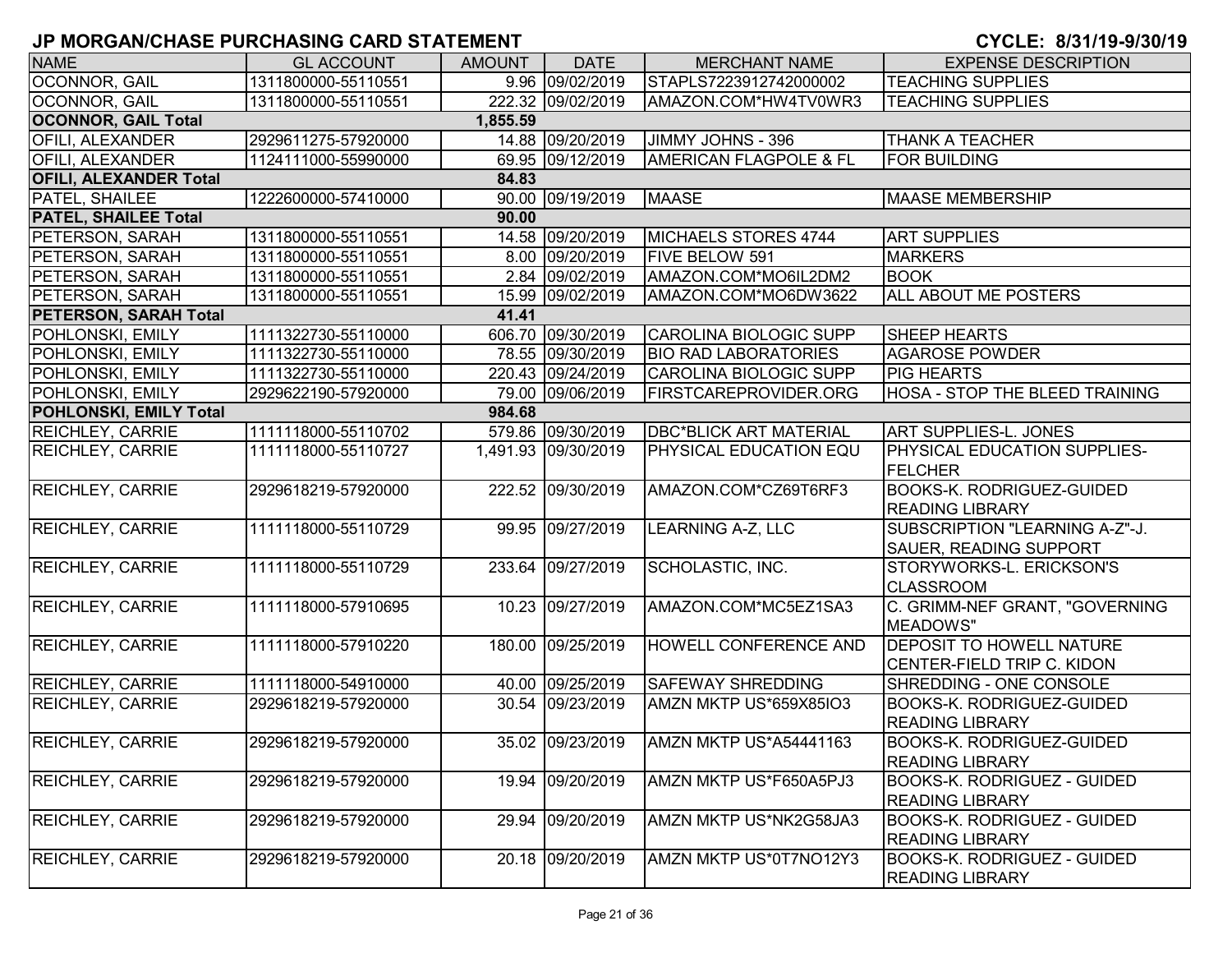| <b>NAME</b>                   | <b>GL ACCOUNT</b>   | <b>AMOUNT</b> | <b>DATE</b>         | <b>MERCHANT NAME</b>          | <b>EXPENSE DESCRIPTION</b>           |
|-------------------------------|---------------------|---------------|---------------------|-------------------------------|--------------------------------------|
| <b>REICHLEY, CARRIE</b>       | 2929618219-57920000 |               | 22.88 09/20/2019    | AMZN MKTP US*4D8V49PK3        | <b>BOOKS-K. RODRIGUEZ - GUIDED</b>   |
|                               |                     |               |                     |                               | <b>READING LIBRARY</b>               |
| <b>REICHLEY, CARRIE</b>       | 1111118000-55110708 |               | 126.47 09/20/2019   | <b>LAKESHORE LEARNING MAT</b> | <b>CLASSROOM SUPPLIES-HODGE</b>      |
| <b>REICHLEY, CARRIE</b>       | 2929618219-57920000 |               | 611.94 09/20/2019   | AMAZON.COM*1S0VH63F3          | <b>BOOKS-K. ARNOLD</b>               |
| <b>REICHLEY, CARRIE</b>       | 2929618219-57920000 | 11.34         | 09/20/2019          | AMZN MKTP US*0H4XQ3CO3        | <b>BOOKS-K. RODRIGUEZ - GUIDED</b>   |
|                               |                     |               |                     |                               | <b>READING LIBRARY</b>               |
| <b>REICHLEY, CARRIE</b>       | 2929618219-57920000 | 87.96         | 09/20/2019          | AMZN MKTP US*B48FS6PK3        | <b>BOOKS-K. RODRIGUEZ-GUIDED</b>     |
|                               |                     |               |                     |                               | <b>READING LIBRARY</b>               |
| <b>REICHLEY, CARRIE</b>       | 2929618219-57920000 |               | 86.51 09/20/2019    | AMZN MKTP US*4E8012RF3        | <b>BOOKS-K. RODRIGUEZ-GUIDED</b>     |
|                               |                     |               |                     |                               | <b>READING LIBRARY</b>               |
| <b>REICHLEY, CARRIE</b>       | 2929618219-57920000 | 16.25         | 09/20/2019          | AMZN MKTP US*8Q8EX9UB3        | <b>BOOKS-K. RODRIGUEZ-GUIDED</b>     |
|                               |                     |               |                     |                               | <b>READING LIBRARY</b>               |
| <b>REICHLEY, CARRIE</b>       | 2929618219-57920000 | 26.88         | 09/19/2019          | AMZN MKTP US*BL2B93W23        | <b>BOOKS-K. RODRIGUEZ - GUIDED</b>   |
|                               |                     |               |                     |                               | <b>READING LIBRARY</b>               |
| <b>REICHLEY, CARRIE</b>       | 2929618219-57920000 | 11.36         | 09/19/2019          | AMZN MKTP US*G888K65O3        | <b>BOOKS-K. RODRIGUEZ - GUIDED</b>   |
|                               |                     |               |                     |                               | <b>READING LIBRARY</b>               |
| <b>REICHLEY, CARRIE</b>       | 2929618219-57920000 | 133.19        | 09/19/2019          | AMZN MKTP US*HJ7ME7Z03        | <b>BOOKS-K. RODRIGUEZ - GUIDED</b>   |
|                               |                     |               |                     |                               | <b>READING LIBRARY</b>               |
| <b>REICHLEY, CARRIE</b>       | 2929618219-57920000 | 15.49         | 09/19/2019          | AMZN MKTP US*0A0FF1ER3        | <b>BOOKS-K. RODRIGUEZ - GUIDED</b>   |
|                               |                     |               |                     |                               | <b>READING LIBRARY</b>               |
| <b>REICHLEY, CARRIE</b>       | 2929618219-57920000 | 1,359.00      | 09/18/2019          | BARNES & NOBLE #2648          | <b>BOOKS FOR CLASSROOMS-BARANECK</b> |
|                               |                     |               |                     |                               |                                      |
| <b>REICHLEY, CARRIE</b>       | 1111118000-57910695 |               | 15.81 09/18/2019    | AMAZON.COM*K09UU9E93          | BOOKS-C. GRIMM'S NEF GRANT,          |
|                               |                     |               |                     |                               | "GOVERNING MEADOWS"                  |
| <b>REICHLEY, CARRIE</b>       | 1111118000-57910695 |               | $(0.24)$ 09/18/2019 | AMAZON.COM                    | PRICE ADJUSTMENT FOR BOOK, "BOY-     |
|                               |                     |               |                     |                               | CRAZY STACEY" - C. GRIMM'S NEF       |
|                               |                     |               |                     |                               | <b>GRANT, "GOVERNING MEADOWS"</b>    |
| <b>REICHLEY, CARRIE</b>       | 1122218000-56420000 |               | 1,986.00 09/18/2019 | AMZN MKTP US*DU6II9AU3        | PRINTER FOR MEDIA CENTER             |
| <b>REICHLEY, CARRIE</b>       | 1111118000-55110723 |               | 1,109.00 09/10/2019 | <b>REDFORD LOCK COMPANY I</b> | <b>BAND ROOM LOCKS FOR NEW</b>       |
|                               |                     |               |                     |                               | <b>STORAGE CABINETS</b>              |
| <b>REICHLEY, CARRIE</b>       | 1111118000-55110729 |               | 56.00 09/09/2019    | STAPLS7224521015000001        | 1-SUBJECT NOTEBOOKS FOR ELA          |
| <b>REICHLEY, CARRIE</b>       | 1111118000-54910000 |               | 40.00 09/02/2019    | <b>SAFEWAY SHREDDING</b>      | SHREDDING - ONE CONSOLE              |
| <b>REICHLEY, CARRIE</b>       | 1124118000-55910000 |               | 30.49 09/02/2019    | <b>SSI*SCHOOL SPECIALTY</b>   | <b>OFFICE SUPPLIES</b>               |
| <b>REICHLEY, CARRIE</b>       | 1111118000-55110708 |               | 88.92 09/02/2019    | SSI*SCHOOL SPECIALTY          | <b>CLASSROOM SUPPLIES-YUCHUCK</b>    |
| <b>REICHLEY, CARRIE Total</b> |                     | 8,829.00      |                     |                               |                                      |
| RODRIGUEZ, SANDRA             | 1111113000-55110708 |               | 495.00 09/30/2019   | SSI*SCHOOL SPECIALTY          | 3RD AND 4TH GRADE ASSIGNMENT         |
|                               |                     |               |                     |                               | <b>NOTEBOOKS</b>                     |
| RODRIGUEZ, SANDRA             | 1111113000-55110708 |               | 99.95 09/26/2019    | LEARNING A-Z, LLC             | KINDERGARTEN A-Z LEARNING -          |
|                               |                     |               |                     |                               | <b>STAMBOULIAN</b>                   |
| RODRIGUEZ, SANDRA             | 1111113000-55110708 |               | 52.94 09/26/2019    | SP * SITSPOTS                 | SPECIAL ED - STUDENTS - START UP     |
| RODRIGUEZ, SANDRA             | 1111113000-55110708 | 23.21         | 09/23/2019          | SSI*SCHOOL SPECIALTY          | KINDERGARTEN CONSTRUCTION            |
|                               |                     |               |                     |                               | <b>PAPER FOR CLASSROOM START UP</b>  |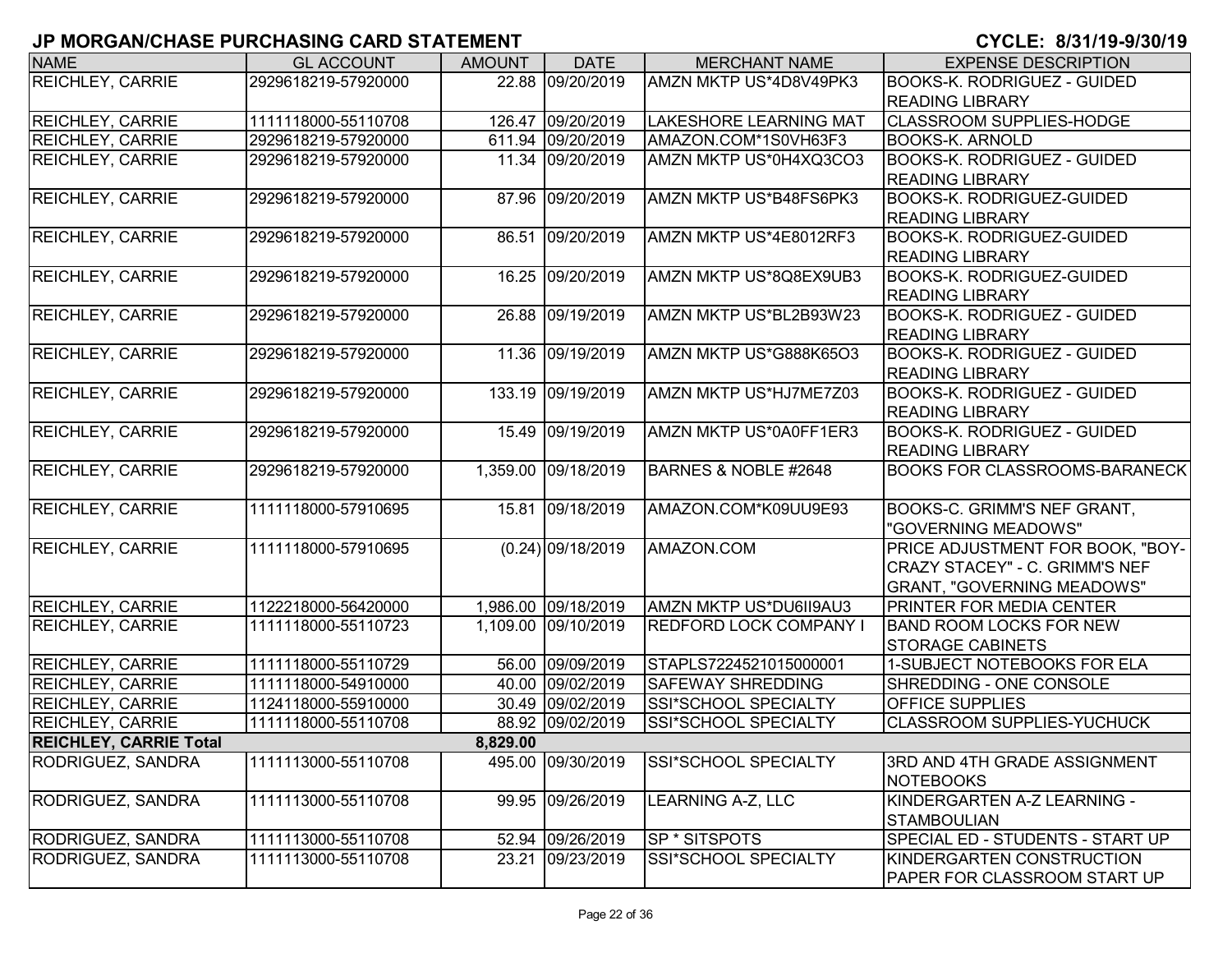| <b>NAME</b>                    | <b>GL ACCOUNT</b>   | <b>AMOUNT</b> | <b>DATE</b>         | <b>MERCHANT NAME</b>          | <b>EXPENSE DESCRIPTION</b>             |
|--------------------------------|---------------------|---------------|---------------------|-------------------------------|----------------------------------------|
| RODRIGUEZ, SANDRA              | 1111113000-55110708 |               | $(3.78)$ 09/17/2019 | <b>ARK THERAPEUTIC</b>        | <b>CREDIT FROM THE ARK THERAPEUTIC</b> |
|                                |                     |               |                     |                               | <b>SALES TAX</b>                       |
| RODRIGUEZ, SANDRA              | 1111113000-55110708 |               | 66.72 09/16/2019    | <b>ARK THERAPEUTIC</b>        | PENCIL TOP CHEWS FOR STUDENTS -        |
|                                |                     |               |                     |                               | <b>THERAPEUTIC</b>                     |
| RODRIGUEZ, SANDRA              | 1111113000-55110708 |               | 115.37 09/16/2019   | STAPLS7224864594000001        | KINDERGARTEN SUPPLIES FOR              |
|                                |                     |               |                     |                               | <b>CLASSROOM MCHECK AND OFFICE</b>     |
|                                |                     |               |                     |                               | SUPPLIES FOR CA-60'S                   |
| RODRIGUEZ, SANDRA              | 2929613275-57920000 |               | 31.77 09/11/2019    | <b>PRINTNOLOGY INC</b>        | T-SHIRTS - FOR STAFF - DENS -          |
|                                |                     |               |                     |                               | COLLABORATION START TO THE             |
|                                |                     |               |                     |                               | <b>SCHOOL YEAR</b>                     |
| RODRIGUEZ, SANDRA              | 1111113000-55110708 |               | 316.44 09/05/2019   | SSI*SCHOOL SPECIALTY          | WHITE BOARD FOR ROOM 319               |
| RODRIGUEZ, SANDRA              | 1111113000-55110708 |               | 117.00 09/05/2019   | SSI*SCHOOL SPECIALTY          | OFFICE SUPPLIERS STAMPS                |
| <b>RODRIGUEZ, SANDRA Total</b> |                     | 1,314.62      |                     |                               |                                        |
| <b>ROQUE, EMILY</b>            | 1311800000-55110551 |               | 19.89 09/30/2019    | AMZN MKTP US*PT8SZ4D23        | <b>CLASSROOM SUPPLIES</b>              |
| ROQUE, EMILY                   | 1311800000-55110551 |               | 54.90 09/18/2019    | AMZN MKTP US*V010P1HE3        | <b>CLASSROOM SUPPLIES</b>              |
| ROQUE, EMILY                   | 1311800000-55110551 |               | 14.99 09/04/2019    | AMZN MKTP US*4V6L26ND3        | <b>CLASSROOM SUPPLIES</b>              |
| <b>ROQUE, EMILY</b>            | 1311800000-55110551 |               | 17.36 09/02/2019    | MICHAELS STORES 3744          | <b>CLASSROOM SUPPLIES</b>              |
| <b>ROQUE, EMILY</b>            | 1311800000-55110551 |               | 14.47 09/02/2019    | <b>TEACHERS STORE LIVON</b>   | <b>CLASSROOM SET UP</b>                |
| <b>ROQUE, EMILY Total</b>      |                     | 121.61        |                     |                               |                                        |
| ROSS, NICOLE                   | 2929622129-57920000 |               | 85.57 09/25/2019    | <b>SP * VICTORY COMPANIES</b> | <b>ADDITIONAL YARD SIGNS</b>           |
| <b>ROSS, NICOLE</b>            | 1111322000-55110720 |               | 12.25 09/19/2019    | WALGREENS #4454               | <b>PRINTED PICTURES FOR HALL</b>       |
|                                |                     |               |                     |                               | <b>SHOWCASE</b>                        |
| <b>ROSS, NICOLE</b>            | 1111322000-55110720 |               | 116.92 09/16/2019   | AT HOME STORE 176             | PICTURES FOR DANCE ROOM                |
| <b>ROSS, NICOLE</b>            | 1111322000-55110720 |               | 41.83 09/16/2019    | THE HOME DEPOT #2737          | DOUBLE SIDED MIRROR FOR                |
|                                |                     |               |                     |                               | <b>CLASSROOM WINDOW ON DOOR</b>        |
| <b>ROSS, NICOLE</b>            | 2929622129-57920000 |               | 40.09 09/12/2019    | <b>CUSTOMINK GROUPS</b>       | <b>HIP HOP JERSEYS</b>                 |
| <b>ROSS, NICOLE</b>            | 2929622129-57920000 |               | 48.62 09/09/2019    | <b>INSTACART</b>              | <b>TO BE REIMBURSED</b>                |
| ROSS, NICOLE                   | 1111322000-55110720 |               | 45.18 09/04/2019    | JOANN STORES #1933            | <b>SUPPLIES</b>                        |
| <b>ROSS, NICOLE</b>            | 1111322000-55110720 |               | 15.79 09/02/2019    | FEDEX OFFICE 00000828         | <b>PROMOTION POSTERS</b>               |
| <b>ROSS, NICOLE</b>            | 2929622129-57920000 |               | 154.89 09/02/2019   | SP * VICTORY COMPANIES        | YARD SIGNS FOR NDC                     |
| <b>ROSS, NICOLE Total</b>      |                     | 561.14        |                     |                               |                                        |
| RUDY, MICHELLE                 | 1311800000-55110551 |               | 9.99 09/30/2019     | AMZN MKTP US*GJ2AM28H3        | TEACHING SUPPLIES - COLOR DOTS         |
|                                |                     |               |                     |                               | FOR CARPET TIME NAME LABELING          |
| <b>RUDY, MICHELLE</b>          | 1311800000-55110551 |               | 6.19 09/23/2019     | MICHAELS STORES 3744          | TEACHING SUPPLIES - FOAM BUCKET        |
|                                |                     |               |                     |                               | OF LETTERS AND ANIMALS SHAPES, 2       |
|                                |                     |               |                     |                               | STICKER BOOKS OF GOOGLY EYE            |
|                                |                     |               |                     |                               | <b>STICKERS</b>                        |
| <b>RUDY, MICHELLE</b>          | 1311800000-55110551 |               | 4.99 09/23/2019     | JOANN STORES #1933            | <b>TEACHING SUPPLIES - BULK FOAM</b>   |
|                                |                     |               |                     |                               | <b>SHAPES FOR PROJECTS, FREE</b>       |
|                                |                     |               |                     |                               | CHOICE CENTERS, AND FREE ART           |
|                                |                     |               |                     |                               | <b>PROJECTS</b>                        |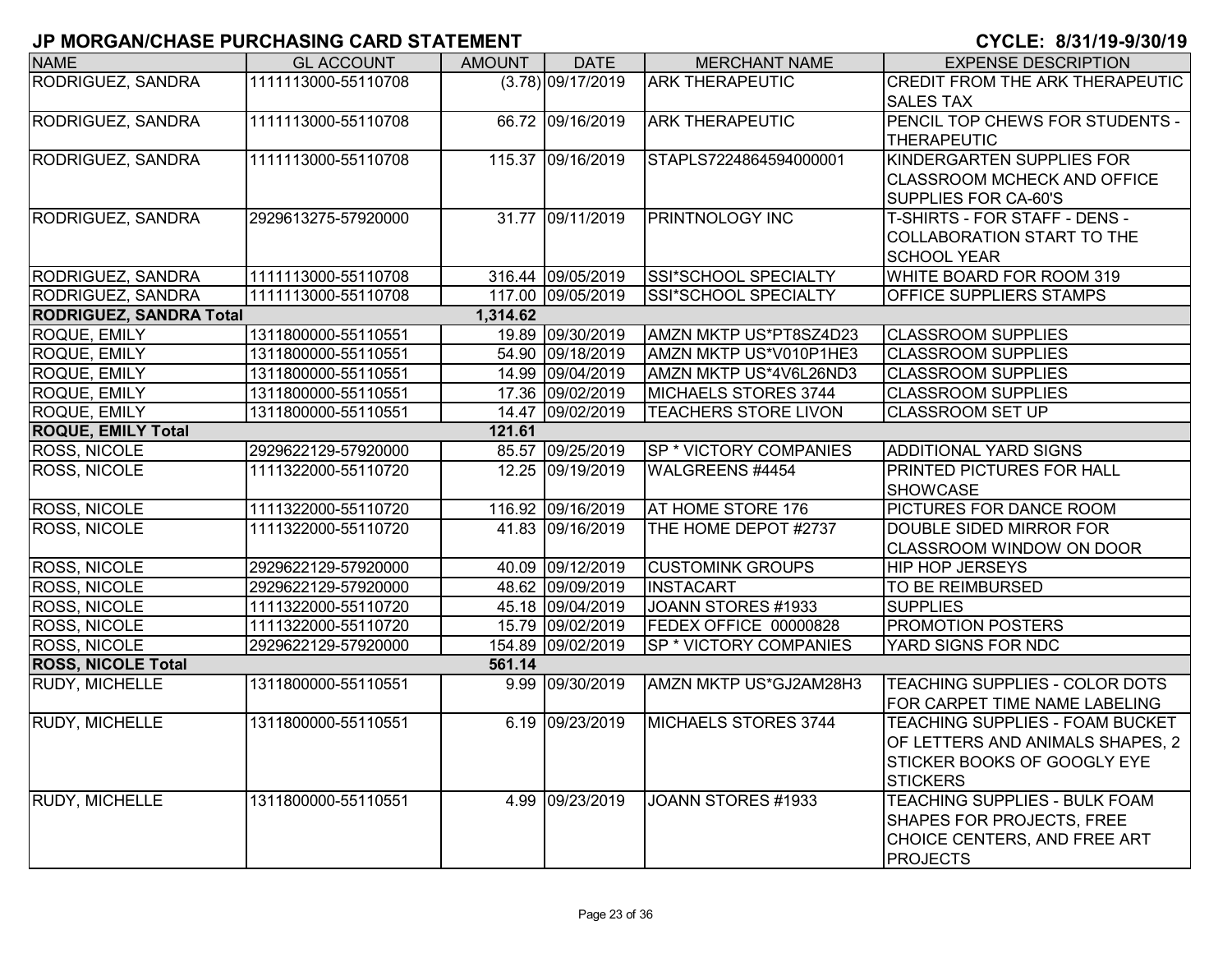| <b>NAME</b>                 | <b>GL ACCOUNT</b>   | <b>AMOUNT</b> | <b>DATE</b>       | <b>MERCHANT NAME</b>          | <b>EXPENSE DESCRIPTION</b>                        |
|-----------------------------|---------------------|---------------|-------------------|-------------------------------|---------------------------------------------------|
| <b>RUDY, MICHELLE</b>       | 1311800000-55110551 |               | 21.26 09/23/2019  | AMAZON.COM*DH8I73PS3          | TEACHING SUPPLIES - EASY GRIP                     |
|                             |                     |               |                   |                               | SHAPE STAMPERS SOLID AND                          |
|                             |                     |               |                   |                               | <b>OUTLINE</b>                                    |
| RUDY, MICHELLE              | 1311800000-55110551 |               | 11.76 09/17/2019  | WM SUPERCENTER #5893          | <b>TEACHING SUPPLIES - DOMINOES FOR</b>           |
|                             |                     |               |                   |                               | <b>GAMES, ACTIVITIES, MATH CENTERS</b>            |
|                             |                     |               |                   |                               |                                                   |
| <b>RUDY, MICHELLE Total</b> |                     | 54.19         |                   |                               |                                                   |
| RUTKOWSKI, MELANIE          | 1612500686-55110000 |               | 13.44 09/30/2019  | STAPLS7225425895000001        | <b>LABELS FOR ESL PARENT</b>                      |
|                             |                     |               |                   |                               | <b>COMMUNICATION MAILINGS</b>                     |
| RUTKOWSKI, MELANIE          | 1622100686-53220000 |               | 15.00 09/30/2019  | OAKLAND SCHOOLS-RC INT        | <b>TITLE III ADVISORY COMMITTEE-</b>              |
|                             |                     |               |                   |                               | <b>KELSEY GAYLORD</b>                             |
| RUTKOWSKI, MELANIE          | 1622100686-53220000 |               | 15.00 09/30/2019  | OAKLAND SCHOOLS-RC INT        | <b>TITLE III ADVISORY COMMITTEE-</b>              |
|                             |                     |               |                   |                               | <b>ROBERT BELTZ</b>                               |
| RUTKOWSKI, MELANIE          | 1622100686-53220000 |               | 15.00 09/30/2019  | OAKLAND SCHOOLS-RC INT        | TITLE III ADVISORY COMMITTEE-                     |
|                             |                     |               |                   |                               | <b>SHANNON HADLEY</b>                             |
| RUTKOWSKI, MELANIE          | 1722114000-53220611 |               | 510.00 09/30/2019 | OAKLAND SCHOOLS-RC INT        | <b>AVMR 1 REGISTRATION FOR</b>                    |
|                             |                     |               |                   |                               | STEPHANIE GIESE @ PV                              |
| RUTKOWSKI, MELANIE          | 1722100000-55910611 |               | 2.19 09/30/2019   | THE HOME DEPOT #2724          | <b>KEY FOR OFFICE FURNITURE</b>                   |
| RUTKOWSKI, MELANIE          | 1711115000-55110611 |               | 16.55 09/26/2019  | SSI*SCHOOL SPECIALTY          | <b>MATH INTERVENTION SUPPLIES</b>                 |
| <b>RUTKOWSKI, MELANIE</b>   | 1722122000-53220611 |               | 15.00 09/26/2019  | OAKLAND SCHOOLS-RC INT        | TBI IN THE SCHOOL SETTING                         |
|                             |                     |               |                   |                               | CONFERENCE- KATRINA LORENZ                        |
| RUTKOWSKI, MELANIE          | 1612500686-55110000 |               | 36.00 09/26/2019  | <b>LESSONPIX INC</b>          | SUPPLIES FOR ESL CLASSROOM                        |
| <b>RUTKOWSKI, MELANIE</b>   | 4445611000-56420000 |               | 313.86 09/26/2019 | SSI*SCHOOL SPECIALTY          | TABLE FOR MATH INTERVENTIONIST                    |
| <b>RUTKOWSKI, MELANIE</b>   | 1622100686-53220000 |               | 30.13 09/25/2019  | AMAZON.COM*JS09W7623          | <b>BOOK FOR TITLE III ADVISORY</b>                |
|                             |                     |               |                   |                               | <b>COUNCIL</b>                                    |
| RUTKOWSKI, MELANIE          | 1711111000-55110611 |               | 218.00 09/25/2019 | <b>WISCONSIN CENTER FOR E</b> | <b>WIDA KDG TESTING KIT FOR VILLAGE</b>           |
|                             |                     |               |                   |                               | <b>OAKS</b>                                       |
| RUTKOWSKI, MELANIE          | 1125200000-57912000 |               | 995.00 09/23/2019 | <b>BRITTONS BICYCLE SHOP</b>  | FRAUDULENT CHARGE, CREDIT                         |
|                             |                     |               |                   |                               | PENDING                                           |
| RUTKOWSKI, MELANIE          | 1100000000-11925000 |               | 235.00 09/23/2019 |                               | COLLEGEBOARD WORKSHOP CATHOLIC CENTRAL AP SPANISH |
|                             |                     |               |                   |                               | LANGUAGE AND CULTURE FOR J.                       |
|                             |                     |               |                   |                               | MANRIGUES PREPAY TO ACCOUNT                       |
|                             |                     |               |                   |                               | 1637100776-53220748                               |
| <b>RUTKOWSKI, MELANIE</b>   | 1711115000-55110611 |               | 29.39 09/23/2019  | SSI*SCHOOL SPECIALTY          | DF MATH INTERVENTION SUPPLIES                     |
| RUTKOWSKI, MELANIE          | 1711114000-55110611 |               | 16.96 09/18/2019  | ETAHAND2MIND                  | PV MATH INTERVENTION SUPPLIES                     |
| <b>RUTKOWSKI, MELANIE</b>   | 1711114000-55110611 |               | 51.47 09/17/2019  | SSI*SCHOOL SPECIALTY          | PV MATH INTERVENTION SUPPLIES                     |
| <b>RUTKOWSKI, MELANIE</b>   | 4445601000-56420000 |               | 52.99 09/16/2019  | AMZN MKTP US*V60KQ9023        | <b>WHITE BOARD FOR ADVA RINGLE'S</b>              |
|                             |                     |               |                   |                               | <b>NEW OFFICE</b>                                 |
| <b>RUTKOWSKI, MELANIE</b>   | 1711113000-55110611 |               | 2.50 09/16/2019   | ETAHAND2MIND                  | <b>NW MATH INTERVENTION SUPPLIES</b>              |
| <b>RUTKOWSKI, MELANIE</b>   | 1711111000-55110611 |               | 52.05 09/16/2019  | ETAHAND2MIND                  | VO MATH INTERVENTION SUPPLIES                     |
| <b>RUTKOWSKI, MELANIE</b>   | 1711112000-55110611 |               | 52.05 09/16/2019  | ETAHAND2MIND                  | OH MATH INTERVENTION SUPPLIES                     |
| <b>RUTKOWSKI, MELANIE</b>   | 1711114000-55110611 |               | 202.80 09/16/2019 | ETAHAND2MIND                  | PV MATH INTERVENTION SUPPLIES                     |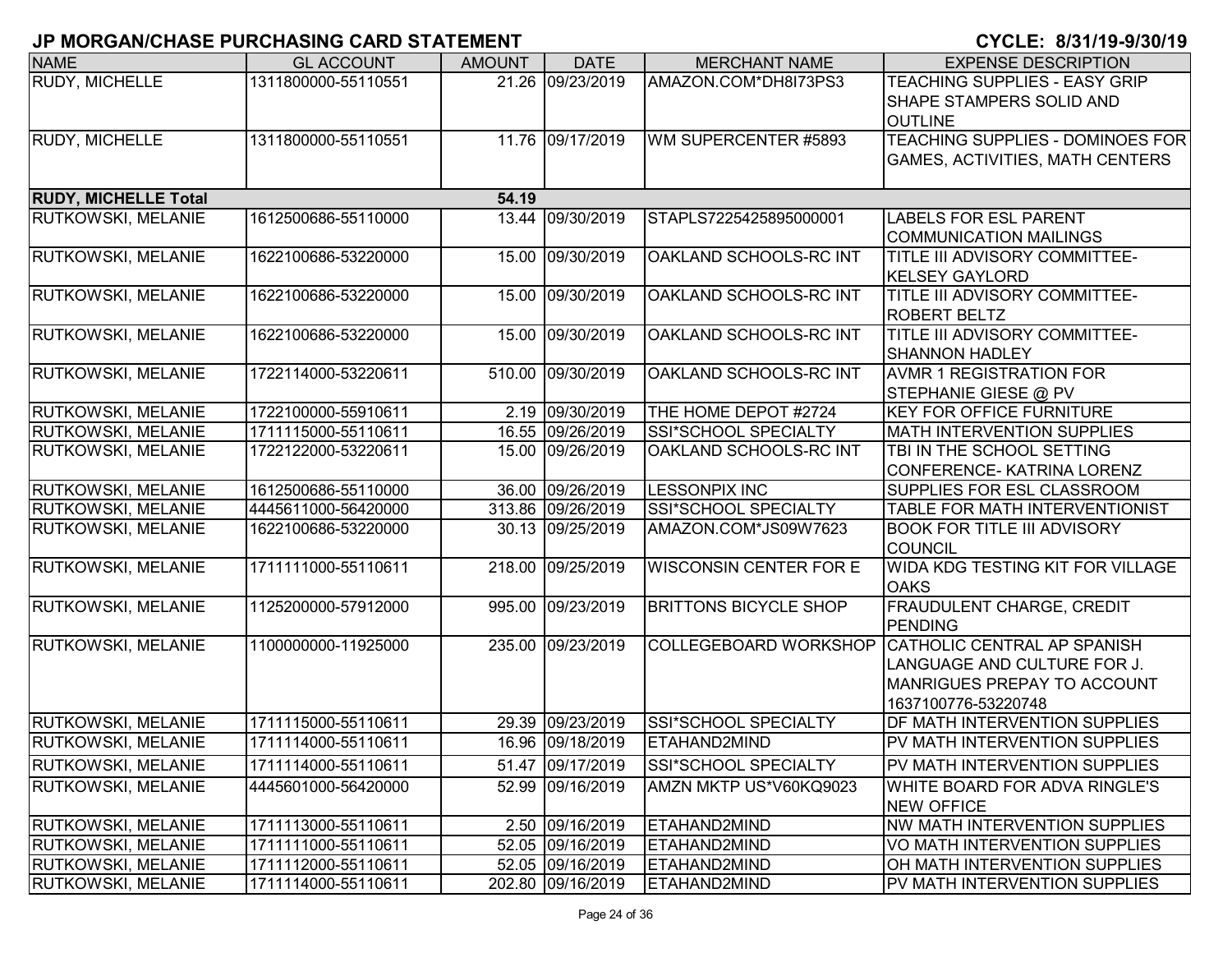| <b>NAME</b>                     | <b>GL ACCOUNT</b>   | <b>AMOUNT</b> | <b>DATE</b>          | <b>MERCHANT NAME</b>          | <b>EXPENSE DESCRIPTION</b>              |
|---------------------------------|---------------------|---------------|----------------------|-------------------------------|-----------------------------------------|
| <b>RUTKOWSKI, MELANIE</b>       | 1125200000-57912000 |               | 995.00 09/16/2019    | <b>BRITTONS BICYCLE SHOP</b>  | <b>FRAUDULENT CHARGE, CREDIT</b>        |
|                                 |                     |               |                      |                               | <b>PENDING</b>                          |
| <b>RUTKOWSKI, MELANIE</b>       | 1711115000-55110611 |               | 12.97 09/13/2019     | AMZN MKTP US*KW9AF12A3        | <b>TEACHING SUPPLIES FOR L.SEARS</b>    |
| <b>RUTKOWSKI, MELANIE</b>       | 1711113000-55110611 |               | 12.97 09/13/2019     | AMZN MKTP US*KW9AF12A3        | TEACHING SUPPLIES FOR K. MIS            |
| <b>RUTKOWSKI, MELANIE</b>       | 1711111000-55110611 |               | 12.97 09/13/2019     | AMZN MKTP US*KW9AF12A3        | TEACHING SUPPLIES FOR B.                |
|                                 |                     |               |                      |                               | <b>CUMMINGS</b>                         |
| <b>RUTKOWSKI, MELANIE</b>       | 1711114000-55110611 |               | 12.97 09/13/2019     | AMZN MKTP US*KW9AF12A3        | SUPPLIES FOR STEPHANIE GIESE            |
| <b>RUTKOWSKI, MELANIE</b>       | 1722111000-53220611 |               | 168.00 09/13/2019    | OAKLAND SCHOOLS-RC INT        | <b>MRIS CONFERENCE BRIEANNA</b>         |
|                                 |                     |               |                      |                               | <b>CUMMINGS</b>                         |
| RUTKOWSKI, MELANIE              | 1722122000-53220611 |               | 168.00 09/13/2019    | OAKLAND SCHOOLS-RC INT        | <b>MRIS CONFERENCE KATHLEEN MIS</b>     |
| RUTKOWSKI, MELANIE              | 1722115000-53220611 |               | 168.00 09/13/2019    | OAKLAND SCHOOLS-RC INT        | <b>MRIS CONFERENCE LISA SEARS</b>       |
| <b>RUTKOWSKI, MELANIE</b>       | 1722100000-57410611 |               | 468.00 09/13/2019    | MATHEMATICALLYMINDED          | <b>BMM MEMBERSHIP FOR LISA LAPORTE</b>  |
| <b>RUTKOWSKI, MELANIE</b>       | 1722100000-53220611 |               | 250.00 09/13/2019    | <b>MAS FPS</b>                | PROCEDURES FOR COMPLIANCE AND           |
|                                 |                     |               |                      |                               | AND COMMITMENT FOR JEFF                 |
|                                 |                     |               |                      |                               | <b>DINKELMANN AND MELANIE</b>           |
|                                 |                     |               |                      |                               | <b>RUTKOWOSKI</b>                       |
| <b>RUTKOWSKI, MELANIE</b>       | 1711115000-55110611 |               | 15.25 09/12/2019     | MATHEMATICALLY MINDED,        | MATH CARDS FOR INTERVENTIONISTS         |
|                                 |                     |               |                      |                               | AT DF                                   |
| <b>RUTKOWSKI, MELANIE</b>       | 1711114000-55110611 |               | 30.50 09/12/2019     | MATHEMATICALLY MINDED,        | MATH CARDS FOR INTERVENTIONISTS         |
|                                 |                     |               |                      |                               | <b>AT PV</b>                            |
| <b>RUTKOWSKI, MELANIE</b>       | 1711114000-55110611 |               | 55.68 09/12/2019     | AMZN MKTP US*JD3RG6C93        | MATH INTERVENTION @ PARKVIEW            |
| <b>RUTKOWSKI, MELANIE</b>       | 1711114000-55110611 |               | 36.37 09/12/2019     | AMZN MKTP US*015WN6TF3        | MATH INTERVENTION @ PARKVIEW            |
| <b>RUTKOWSKI, MELANIE</b>       | 1100000000-11925000 |               | 279.00 09/10/2019    | <b>BUREAU OF EDUCATION AN</b> | <b>INCREASING PERFORMANCE IN THE</b>    |
|                                 |                     |               |                      |                               | TARGET LANGUAGE TO STRENGTHEN           |
|                                 |                     |               |                      |                               | COMMUNICATIVE PROFICIENCY FO            |
|                                 |                     |               |                      |                               | R.ZWICK (DETROIT CATHOLIC               |
|                                 |                     |               |                      |                               | CENTRAL) PREPAY INTO 1637100776-        |
|                                 |                     |               |                      |                               | 53220748                                |
| <b>RUTKOWSKI, MELANIE</b>       | 1722118000-53220611 |               | (15.00) 09/09/2019   | OAKLAND SCHOOLS-RC INT        | <b>REFUND FOR CANCELLED OS</b>          |
|                                 |                     |               |                      |                               | <b>REGISTRATION MATT BURRY</b>          |
| <b>RUTKOWSKI, MELANIE</b>       | 1722118000-53220611 |               | 15.00 09/06/2019     | OAKLAND SCHOOLS-RC INT        | <b>REGISTRATION FOR ANDREA</b>          |
|                                 |                     |               |                      |                               | <b>ALSPAUGH FOR DISC IN LITERACY</b>    |
|                                 |                     |               |                      |                               | <b>NETWORK MEETING</b>                  |
| <b>RUTKOWSKI, MELANIE</b>       | 1711322000-55210611 |               | 61.32 09/04/2019     | AMZN MKTP US*MO2EB42T2        | <b>BOOKS FOR HIGH SCHOOL</b>            |
| <b>RUTKOWSKI, MELANIE</b>       | 1722100000-53220611 |               | (250.00) 09/04/2019  | PAYPAL *MEMSPA                | CANCELLED CONFERENCE STEP IN &          |
|                                 |                     |               |                      |                               | <b>STEP UP FOR ADVA RINGLE</b>          |
| <b>RUTKOWSKI, MELANIE</b>       | 1711322000-55210611 |               | 86.40 09/03/2019     | AMZN MKTP US*A751C1CD3        | <b>BOOKS FOR HIGH SCHOOL</b>            |
| <b>RUTKOWSKI, MELANIE Total</b> |                     | 5,473.78      |                      |                               |                                         |
| SATTERFIELD, EMILY              | 1311800000-55110551 |               | 43.57 09/18/2019     | <b>TARGET</b><br>00014654     | <b>CLASS SUPPLIES</b>                   |
| SATTERFIELD, EMILY              | 1311800000-55110551 |               | $(19.74)$ 09/03/2019 | MICHAELS STORES 3744          | <b>REFUND - RETURNED ITEMS - CREDIT</b> |
|                                 |                     |               |                      |                               | <b>BACK</b>                             |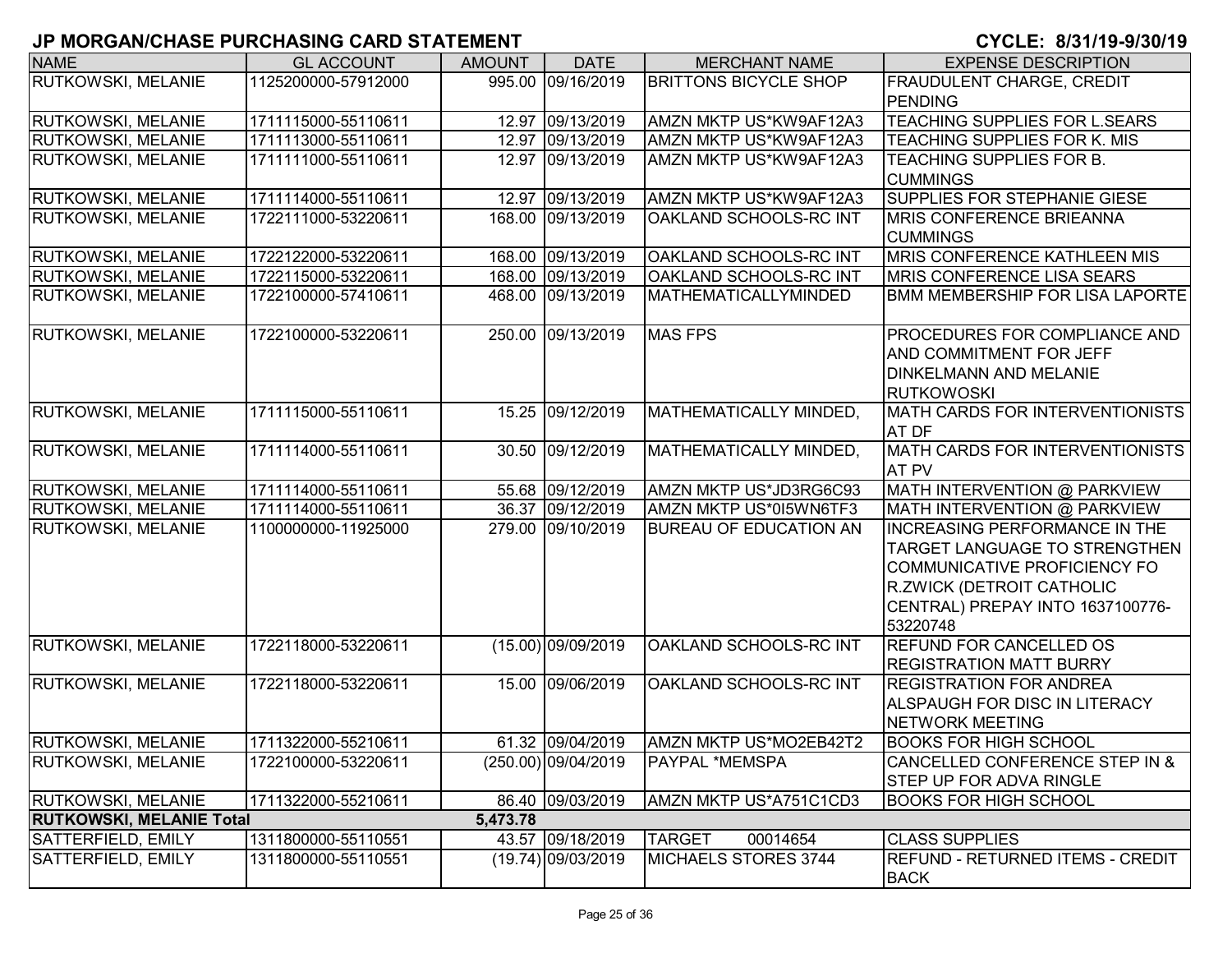# **JP MORGAN/CHASE PURCHASING CARD STATEMENT CYCLE: 8/31/19-9/30/1**

|  |  |  |  | CYCLE: 8/31/19-9/30/19 |  |
|--|--|--|--|------------------------|--|
|--|--|--|--|------------------------|--|

| <b>NAME</b>                              | <b>GL ACCOUNT</b>   | <b>AMOUNT</b> | <b>DATE</b>         | <b>MERCHANT NAME</b>          | <b>EXPENSE DESCRIPTION</b>                                       |  |  |  |
|------------------------------------------|---------------------|---------------|---------------------|-------------------------------|------------------------------------------------------------------|--|--|--|
| <b>SATTERFIELD, EMILY Total</b><br>23.83 |                     |               |                     |                               |                                                                  |  |  |  |
| <b>SCHOPIERAY, KRISTEN</b>               | 1128300000-55910000 |               | 143.27 09/30/2019   | STAPLS7225461734000001        | <b>OFFICE SUPPLIES</b>                                           |  |  |  |
| <b>SCHOPIERAY, KRISTEN Total</b>         |                     | 143.27        |                     |                               |                                                                  |  |  |  |
| <b>SCHULZ, STEPHANIE</b>                 | 1311800000-55110551 |               | 8.38 09/23/2019     | <b>TARGET</b><br>00006114     | <b>CEREAL FOR PROJECTS</b>                                       |  |  |  |
| <b>SCHULZ, STEPHANIE Total</b>           |                     | 8.38          |                     |                               |                                                                  |  |  |  |
| <b>SCHURIG, CLAIRE</b>                   | 2929622122-57920000 |               | 9.00 09/26/2019     | <b>EAST LANSING PARKING</b>   | <b>PARKING FOR MSU CHORAL</b>                                    |  |  |  |
|                                          |                     |               |                     |                               | <b>LEADERSHIP DAY</b>                                            |  |  |  |
| <b>SCHURIG, CLAIRE</b>                   | 1111322724-55110000 |               | 36.84 09/24/2019    | <b>J.W. PEPPER</b>            | <b>MUSIC FOR WINTER CONCERT</b>                                  |  |  |  |
| <b>SCHURIG, CLAIRE</b>                   | 1111322724-55110000 |               | 6.00 09/19/2019     | <b>FORMAL FASHIONS</b>        | UNIFORMS FOR CHOIR                                               |  |  |  |
| <b>SCHURIG, CLAIRE</b>                   | 2929622122-57920000 |               | 299.85 09/19/2019   | AMZN MKTP US*KO53B84D3        | NECKLACES FOR NOVI SINGERS, THEY                                 |  |  |  |
|                                          |                     |               |                     |                               | <b>PAID FOR THEM</b>                                             |  |  |  |
| <b>SCHURIG, CLAIRE</b>                   | 1111322724-55110000 |               | 365.04 09/18/2019   | <b>FORMAL FASHIONS</b>        | UNIFORMS FOR CHOIR                                               |  |  |  |
| <b>SCHURIG, CLAIRE</b>                   | 2929622122-57920000 |               | 94.72 09/12/2019    | <b>CUSTOMINK GROUPS</b>       | <b>T-SHIRTS FOR CHOIR</b>                                        |  |  |  |
| <b>SCHURIG, CLAIRE</b>                   | 2929622122-57920000 |               | 49.46 09/12/2019    | <b>CUSTOMINK LLC</b>          | <b>T-SHIRTS FOR CHOIR</b>                                        |  |  |  |
| <b>SCHURIG, CLAIRE Total</b>             |                     | 860.91        |                     |                               |                                                                  |  |  |  |
| <b>SCHYPINSKI, RACHEL</b>                | 2929622186-57920000 |               | 154.08 09/30/2019   | SAMSCLUB.COM                  | ICE CREAM FOR SENIOR TAILGATE                                    |  |  |  |
| <b>SCHYPINSKI, RACHEL</b>                | 2929622186-57920000 |               | 100.00 09/30/2019   | <b>THE LIBRARY PUB</b>        | <b>GIFT CARD FOR HOST FAMILY</b>                                 |  |  |  |
| <b>SCHYPINSKI, RACHEL</b>                | 2929622186-57920000 |               | 100.00 09/30/2019   | <b>SHIRO RESTAURANT</b>       | <b>GIFT CARD FOR HOST FAMILY</b>                                 |  |  |  |
| <b>SCHYPINSKI, RACHEL</b>                | 2929622186-57920000 |               | 100.00 09/30/2019   | <b>BD'S MONGOLIAN GRILL -</b> | <b>GIFT CARD FOR HOST FAMILY</b>                                 |  |  |  |
| <b>SCHYPINSKI, RACHEL</b>                | 2929622186-57920000 |               | 410.00 09/30/2019   | <b>PRIMOS PIZZA</b>           | <b>BREAD STICKS FOR HOMECOMING</b>                               |  |  |  |
|                                          |                     |               |                     |                               | <b>DANCE</b>                                                     |  |  |  |
| <b>SCHYPINSKI, RACHEL</b>                | 2929622186-57920000 |               | 100.00 09/27/2019   | <b>CHOPPED OLIVE MODERN M</b> | <b>GIFT CARD FOR HOST FAMILY</b>                                 |  |  |  |
| <b>SCHYPINSKI, RACHEL</b>                | 2929622186-57920000 |               | 113.00 09/27/2019   | LITTLE CAESARS #0057          | PIZZA FOR STUDENTS AT FLOAT                                      |  |  |  |
|                                          |                     |               |                     |                               | <b>BUILDING</b>                                                  |  |  |  |
| <b>SCHYPINSKI, RACHEL</b>                | 2929622186-57920000 |               | 1,301.42 09/27/2019 | COTTAGE INN PIZZA - NO        | <b>PIZZA FOR SENIOR TAILGATE</b>                                 |  |  |  |
| <b>SCHYPINSKI, RACHEL</b>                | 2929622186-57920000 |               | 676.95 09/26/2019   | SAMS CLUB #6657               | <b>SNACKS FOR HOMECOMING AND</b>                                 |  |  |  |
|                                          |                     |               |                     |                               | <b>CANDY FOR PARADE</b>                                          |  |  |  |
| <b>SCHYPINSKI, RACHEL</b>                | 2929622186-57920000 |               | 14.92 09/23/2019    | SAMSCLUB.COM                  | <b>KLAA BREAKFAST</b>                                            |  |  |  |
| <b>SCHYPINSKI, RACHEL</b>                | 2929622186-57920000 |               | 197.81 09/23/2019   | <b>THE FLOWER ALLEY</b>       | <b>HOMECOMING COURT</b>                                          |  |  |  |
| <b>SCHYPINSKI, RACHEL</b>                | 2929622186-57920000 |               | 123.10 09/18/2019   | PANERA BREAD #608009          | <b>KLAA BREAKFAST</b>                                            |  |  |  |
| <b>SCHYPINSKI, RACHEL</b>                | 2929622186-57920000 |               | 200.00 09/17/2019   | SQ *SQ *KNOCKERBALLMIC        | HOMECOMING PEP ASSEMBLY                                          |  |  |  |
| <b>SCHYPINSKI, RACHEL</b>                | 2929622186-57920000 |               | 57.48 09/17/2019    | JOANN STORES #2405            | <b>HOMECOMING SASHES</b>                                         |  |  |  |
| <b>SCHYPINSKI, RACHEL</b>                | 2929622186-57920000 |               | 390.00 09/02/2019   | <b>PARTY PARADISE</b>         | HOMECOMING DECORATION                                            |  |  |  |
| <b>SCHYPINSKI, RACHEL Total</b>          |                     | 4,038.76      |                     |                               |                                                                  |  |  |  |
| SHAFER, RACHELLE                         | 1111112000-55110708 |               |                     |                               | 24.95 09/27/2019 SUPER TEACHER WORKSHEE J.UKROP CLASSROOM BUDGET |  |  |  |
| SHAFER, RACHELLE                         | 1111112000-57910747 |               | 479.96 09/26/2019   | AMZN MKTP US*TE2FT6TQ3        | KINDERGARTEN MATH                                                |  |  |  |
| <b>SHAFER, RACHELLE</b>                  | 1111112000-57910747 |               | 719.96 09/26/2019   | SP * KIDCARPET.COM            | <b>FIRST GRADE CARPETS</b>                                       |  |  |  |
| <b>SHAFER, RACHELLE</b>                  | 1111112000-55110708 |               | 37.80 09/25/2019    | SSI*SCHOOL SPECIALTY          | J UKROP CLASSROOM BUDGET                                         |  |  |  |
| <b>SHAFER, RACHELLE</b>                  | 1111112000-55110708 |               | 1,304.00 09/20/2019 | <b>VERITIV-EAST</b>           | <b>COPIER PAPER</b>                                              |  |  |  |
| <b>SHAFER, RACHELLE</b>                  | 1111112000-55110708 |               | 30.69 09/17/2019    | DOLLAR TREE, INC.             | C MASSEY CLASSROOM BUDGET                                        |  |  |  |
| <b>SHAFER, RACHELLE</b>                  | 1111112000-55110708 |               | 26.00 09/16/2019    | AMZN MKTP US*JR8WP72C3        | KWALKER, TITLE ONE TEACHER,                                      |  |  |  |
|                                          |                     |               |                     |                               | <b>MICROPHONE</b>                                                |  |  |  |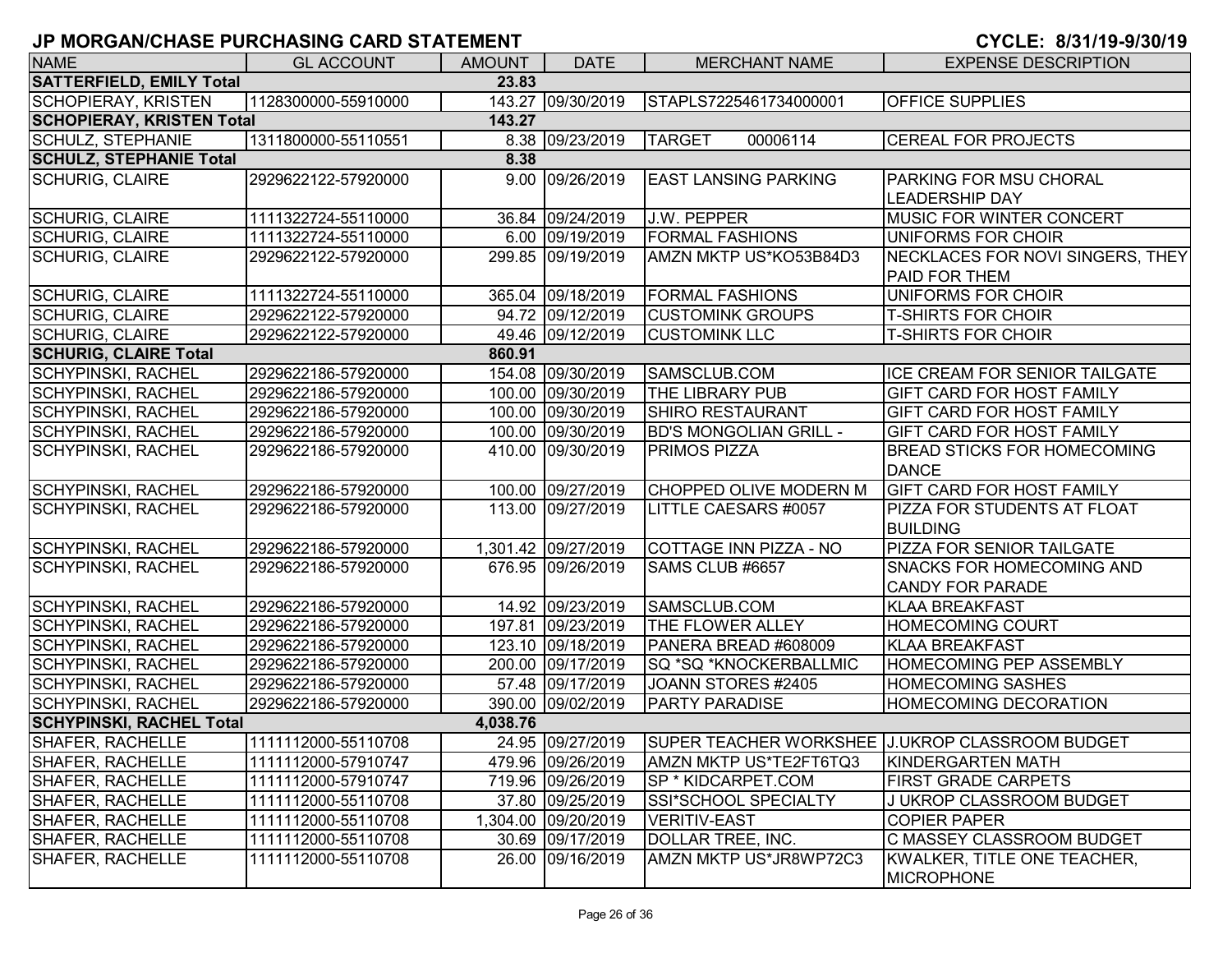#### **9**

| <b>NAME</b>                     | <b>GL ACCOUNT</b>   | <b>AMOUNT</b> | <b>DATE</b>         | <b>MERCHANT NAME</b>          | <b>EXPENSE DESCRIPTION</b>                           |
|---------------------------------|---------------------|---------------|---------------------|-------------------------------|------------------------------------------------------|
| SHAFER, RACHELLE                | 1124112000-55990000 |               | 18.78 09/16/2019    | AMZN MKTP US*NP8NU1OF3        | DOORBELL FOR MEDIA CENTER                            |
| <b>SHAFER, RACHELLE</b>         | 1111112000-57910695 |               | 707.58 09/16/2019   | AMZN MKTP US*PC7L07AG3        | <b>PEPPER SHAKERS-NEF GRANT</b>                      |
| <b>SHAFER, RACHELLE</b>         | 1111112000-55110708 |               | 45.09 09/12/2019    | <b>SSI*SCHOOL SPECIALTY</b>   | K MASSEY CLASSROOM BUDGET                            |
| <b>SHAFER, RACHELLE</b>         | 1111112000-55110702 |               | 274.33 09/11/2019   | <b>MOLLY HAWKINS HOUSE IN</b> | <b>ART TEACHER'S BUDGET</b>                          |
| <b>SHAFER, RACHELLE</b>         | 1100000000-11920000 |               | 20.00 09/11/2019    | <b>MI CORPORATIONS DIV</b>    | <b>PTO LARA FEE</b>                                  |
| <b>SHAFER, RACHELLE</b>         | 2929612275-57920000 |               | 43.85 09/09/2019    |                               | MEADOWBROOK ART CENTER STUDENT ARTWORK IN THE OFFICE |
| SHAFER, RACHELLE                | 2929612275-57920000 |               | 1,626.50 09/06/2019 | <b>MSU PAYMENTS</b>           | ITEAM BUILDING ACTIVITY FOR STAFF                    |
| <b>SHAFER, RACHELLE</b>         | 1111112000-55110723 |               | 28.98 09/05/2019    | AMZN MKTP US*8064C8LA3        | <b>MUSIC TEACHER BUDGET</b>                          |
| <b>SHAFER, RACHELLE Total</b>   |                     | 5,388.47      |                     |                               |                                                      |
| SHIELDS, SEBRINA                | 1212226194-55110000 |               | 177.00 09/30/2019   | <b>DOLLAR TREE</b>            | <b>MICROBUSINESS SUPPLIES - NEF</b>                  |
| SHIELDS, SEBRINA                | 1212226194-55110000 |               | 265.31 09/30/2019   | JOANN STORES #733             | <b>MICROBUSINESS SUPPLIES - NEF</b>                  |
| SHIELDS, SEBRINA                | 1212226194-55110000 |               | 122.23 09/30/2019   | <b>STAPLES</b><br>00112136    | <b>MICROBUSINESS SUPPLIES - NEF</b>                  |
| <b>SHIELDS, SEBRINA</b>         | 1212226194-55110000 |               | 53.59 09/24/2019    | JOANN STORES #733             | <b>MICROBUSINESS SUPPLIES - NEF</b>                  |
| <b>SHIELDS, SEBRINA</b>         | 1212226194-55110000 |               | 40.38 09/24/2019    | JOANN STORES #733             | <b>MICROBUSINESS SUPPLIES - NEF</b>                  |
| SHIELDS, SEBRINA                | 1212226194-55110000 |               | 294.38 09/19/2019   | MICHAELS STORES 3744          | <b>MICROBUSINESS SUPPLIES - NEF</b>                  |
| <b>SHIELDS, SEBRINA</b>         | 1212226194-55110000 |               | 3.48 09/18/2019     | PARTY CITY 476                | <b>MICROBUSINESS SUPPLIES</b>                        |
| SHIELDS, SEBRINA                | 1212226194-55110000 |               | 18.47 09/18/2019    | <b>RITE AID STORE - 4301</b>  | <b>MICROBUSINESS SUPPLIES - NEF</b>                  |
| SHIELDS, SEBRINA                | 1212226194-55110000 |               | 81.20 09/17/2019    |                               | FARMINGTONPETSUPPPLUS# MICROBUSINESS SUPPLIES - NEF  |
| SHIELDS, SEBRINA                | 1212226194-55110000 |               | 59.14 09/17/2019    | JOANN STORES #733             | <b>SUPPLIES FOR MICROBUSINESS</b>                    |
| SHIELDS, SEBRINA                | 1212226194-55110000 |               | 63.00 09/17/2019    | <b>DOLLAR TREE</b>            | SUPPLIES FOR MICROBUSINESS - NEF                     |
| SHIELDS, SEBRINA                | 2929601736-57920000 |               | 56.72 09/02/2019    | <b>BENITOS PIZZA-NOVI</b>     | <b>WORKING LUNCH FOR NATC STAFF</b>                  |
| <b>SHIELDS, SEBRINA Total</b>   |                     | 1,234.90      |                     |                               |                                                      |
| SOUTHWORTH, ANGELA              | 2929620410-57920000 |               | 165.00 09/25/2019   | <b>SCRIPPS SPELLING BEE</b>   | <b>SPELLING BEE ENROLLMENT FEE</b>                   |
| SOUTHWORTH, ANGELA              | 2929620275-57920000 |               | 23.30 09/18/2019    | AMZN MKTP US*HK0LM7HS3        | <b>SCANNER FOR E-HALLPASS</b>                        |
| SOUTHWORTH, ANGELA              | 2929620256-57920000 |               | 79.95 09/18/2019    | AMZN MKTP US*QQ3LZ2IV3        | <b>NOVI POWER SUPPLIES</b>                           |
| SOUTHWORTH, ANGELA              | 2929620275-57920000 |               | 9.99 09/02/2019     | APL* ITUNES.COM/BILL          | <b>APPLE MUSIC - PASSING TIME</b>                    |
| <b>SOUTHWORTH, ANGELA Total</b> |                     | 278.24        |                     |                               |                                                      |
| <b>SOVEL, SHEILA</b>            | 2929641355-57920000 |               | 2.00 09/25/2019     |                               | TEACHERSPAYTEACHERS.CO CLASSROOM TEACHING MATERIAL   |
| SOVEL, SHEILA                   | 2929641355-57920000 |               | 8.46 09/25/2019     | PARTY CITY 4124               | <b>CLASSROOM SUPPLIES</b>                            |
| SOVEL, SHEILA                   | 2929641355-57920000 |               | 24.98 09/23/2019    | AMZN MKTP US*FH39F8SN3        | <b>CLASSROOM TEACHING SUPPLIES</b>                   |
| SOVEL, SHEILA                   | 2929641355-57920000 |               | 22.24 09/20/2019    | JOANN STORES #1933            | <b>CLASSROOM SUPPLIES</b>                            |
| SOVEL, SHEILA                   | 2929641355-57920000 |               | 17.85 09/19/2019    | MICHAELS STORES 2071          | <b>CLASSROOM SUPPLIES</b>                            |
| SOVEL, SHEILA                   | 2929641355-57920000 |               | 4.00 09/16/2019     | TEACHERSPAYTEACHERS.CO        | <b>CLASSROOM TEACHING MATERIALS</b>                  |
| <b>SOVEL, SHEILA</b>            | 1311800000-55110551 |               | 25.42 09/09/2019    | <b>ZULILY</b>                 | <b>CLASSROOM TOYS AND TEACHING</b>                   |
|                                 |                     |               |                     |                               | <b>SUPPLIES</b>                                      |
| SOVEL, SHEILA                   | 1311800000-55110551 |               | 33.69 09/06/2019    | <b>ZULILY</b>                 | <b>CLASSROOM TEACHING SUPPLIES</b>                   |
| <b>SOVEL, SHEILA</b>            | 2929641355-57920000 |               | 11.07 09/04/2019    | AMAZON.COM*MO96H8KZ1          | <b>CLASSROOM TEACHING SUPPPLIES</b>                  |
| <b>SOVEL, SHEILA</b>            | 1311800000-55110551 |               | 9.99 09/02/2019     | AMZN MKTP US*MO2XR41O0        | <b>CLASSROOM TEACHING SUPPLIES</b>                   |
| <b>SOVEL, SHEILA Total</b>      |                     | 159.70        |                     |                               |                                                      |
| STEEH, ROBERT                   | 1111324511-53220000 |               | 13.47 09/10/2019    | <b>ANNA'S HOUSE KALAMAZOO</b> | <b>BREAKFAST AT WORKFORCE</b><br><b>CONFERENCE</b>   |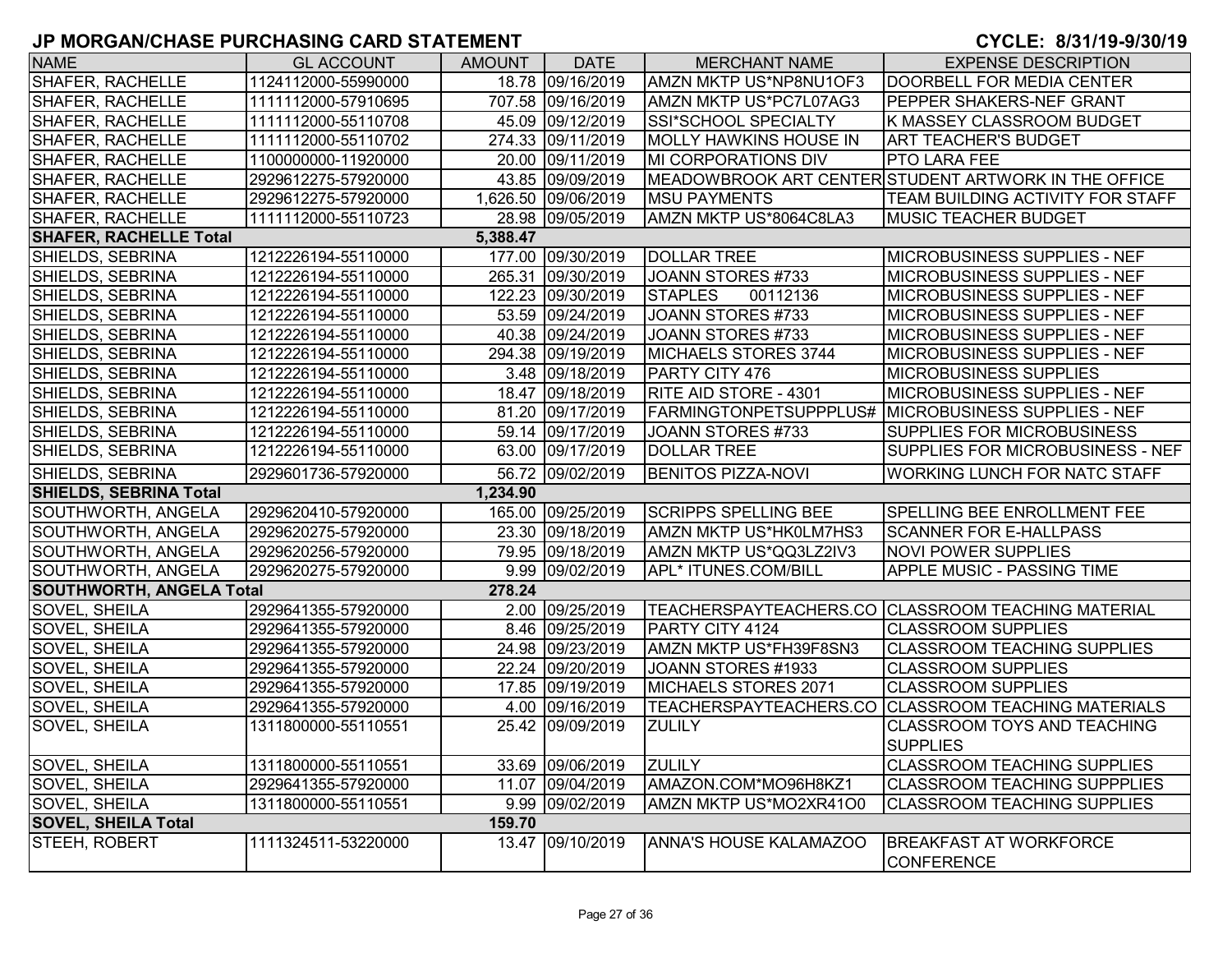| <b>NAME</b>                        | <b>GL ACCOUNT</b>   | <b>AMOUNT</b> | <b>DATE</b>         | <b>MERCHANT NAME</b>          | <b>EXPENSE DESCRIPTION</b>          |
|------------------------------------|---------------------|---------------|---------------------|-------------------------------|-------------------------------------|
| <b>STEEH, ROBERT</b>               | 1111324511-53220000 |               | 135.45 09/10/2019   | <b>MARRIOTT</b>               | HOTEL FOR MI WORKFORCE              |
|                                    |                     |               |                     |                               | <b>CONFERENCE</b>                   |
| STEEH, ROBERT                      | 1122700331-53220000 |               | 365.00 09/06/2019   | <b>MACAE</b>                  | <b>REGISTRATION FOR MACAE</b>       |
|                                    |                     |               |                     |                               | <b>CONFERENCE</b>                   |
| <b>STEEH, ROBERT Total</b>         |                     | 513.92        |                     |                               |                                     |
| <b>STRICKER, CHRISTINE</b>         | 1331100000-55990000 |               | 43.82 09/24/2019    | <b>LAMINEX</b>                | PARTS TO REPAIR THE LAMINATOR       |
| <b>STRICKER, CHRISTINE Total</b>   |                     | 43.82         |                     |                               |                                     |
| THEOPHELIS, ANASTASIA              | 1212252191-55110021 |               | 73.00 09/23/2019    | <b>PRO ED INC</b>             | DAYC-2 - DEVELOPMENTAL              |
|                                    |                     |               |                     |                               | ASSESSMENT PROTOCOLS FOR BIRTH-     |
|                                    |                     |               |                     |                               | <b>PRESCHOOL EVALUATIONS</b>        |
| THEOPHELIS, ANASTASIA              | 1221600000-53450000 |               | 546.00 09/20/2019   | <b>WPS</b>                    | ABAS-3 SCHOOL ONLINE KIT - SSW      |
|                                    |                     |               |                     |                               | <b>TESTING PROTOCOLS</b>            |
| THEOPHELIS, ANASTASIA              | 1221400000-55110021 |               | 825.00 09/16/2019   | <b>AWL*PEARSON EDUCATION</b>  | <b>PSYCHOLOGIST EVALUATION</b>      |
|                                    |                     |               |                     |                               | <b>MATERIALS - WISC</b>             |
| <b>THEOPHELIS, ANASTASIA Total</b> |                     | 1,444.00      |                     |                               |                                     |
| TIMMER, SANDRA                     | 2929625301-57920000 |               | 55.22 09/09/2019    | <b>BENITOS PIZZA-NOVI</b>     | LUNCH FOR STAFF FOR ESL             |
|                                    |                     |               |                     |                               | <b>REGISTRATION DAY</b>             |
| <b>TIMMER, SANDRA Total</b>        |                     | 55.22         |                     |                               |                                     |
| <b>TURNER, NANCY</b>               | 1126160000-55980000 |               | 53.97 09/30/2019    | <b>MENARDS WIXOM MI</b>       | <b>MTCE TOOLS</b>                   |
| TURNER, NANCY                      | 1126122000-54110000 |               | 318.00 09/27/2019   | INT*IN *SERVICEPRO PLU        | HS DRAIN CLEANING - UNISEX          |
|                                    |                     |               |                     |                               | <b>BATHROOM</b>                     |
| <b>TURNER, NANCY</b>               | 1126114000-54110000 |               | 910.00 09/27/2019   | INT*IN *SERVICEPRO PLU        | PV - DRAIN CLEANING - NORTH END     |
|                                    |                     |               |                     |                               | <b>BOYS RESTROOM</b>                |
| TURNER, NANCY                      | 1126118000-54110000 |               | 548.00 09/27/2019   | INT*IN *SERVICEPRO PLU        | NM6 DRAIN CLEANING RESTROOM 6TH     |
|                                    |                     |               |                     |                               | <b>GRADE WING</b>                   |
| <b>TURNER, NANCY</b>               | 1126160000-53840000 |               | 1,440.22 09/26/2019 | <b>ARCH ENVIRONMENTAL GRO</b> | <b>DISTRICT MEDICAL DISPOSAL</b>    |
| <b>TURNER, NANCY</b>               | 1126160000-55710000 |               | 365.79 09/25/2019   | CORRIGAN OIL #2 - BRI         | MTCE - ETHANOL GAS 175.70 GROSS     |
| TURNER, NANCY                      | 1126122000-54120000 |               | 1,058.74 09/25/2019 | INT*IN *AQUATIC SOURCE        | HS STENNER TUBE REPAIR              |
| TURNER, NANCY                      | 1126122000-54120000 | 667.50        | 09/25/2019          | <b>BASS</b>                   | HS COMMUNICATION REPAIR TO          |
|                                    |                     |               |                     |                               | <b>CHILLER</b>                      |
| <b>TURNER, NANCY</b>               | 1126160000-57410000 |               | 1,875.00 09/23/2019 | <b>ARCH ENVIRONMENTAL GRO</b> | MTCE - AHERA COMPLIANCE THRU        |
|                                    |                     |               |                     |                               | 12/31/2019                          |
| <b>TURNER, NANCY</b>               | 1126100000-54910829 |               | 3,161.65 09/23/2019 | <b>ARCH ENVIRONMENTAL GRO</b> | <b>DISTRICT STORMWATER MGT</b>      |
| TURNER, NANCY                      | 1126160000-55992000 |               | 397.16 09/23/2019   | STAPLS7225182455000001        | <b>ENVIRON CLEAN - BATTERIES</b>    |
| TURNER, NANCY                      | 1126170000-54910000 |               | 453.75 09/20/2019   | <b>ARCH ENVIRONMENTAL GRO</b> | TRANS - UST CONSULTING SERVICES     |
| TURNER, NANCY                      | 1126160000-55992000 |               | 56.23 09/19/2019    | STAPLS7224979679000001        | <b>MTCE - BATTERIES FOR ENVIRON</b> |
|                                    |                     |               |                     |                               | <b>CLEAN</b>                        |
| TURNER, NANCY                      | 1126160000-55910000 |               | 34.82 09/19/2019    | STAPLS7224979679000001        | <b>MTCE - OFFICE SUPPLIES</b>       |
| TURNER, NANCY                      | 1126122000-54110000 |               | 1,930.00 09/19/2019 | INT*IN *SERVICEPRO PLU        | HS VACTOR TRUCK - CLEANED OUT       |
|                                    |                     |               |                     |                               | <b>NEAR WASHING MACHINE</b>         |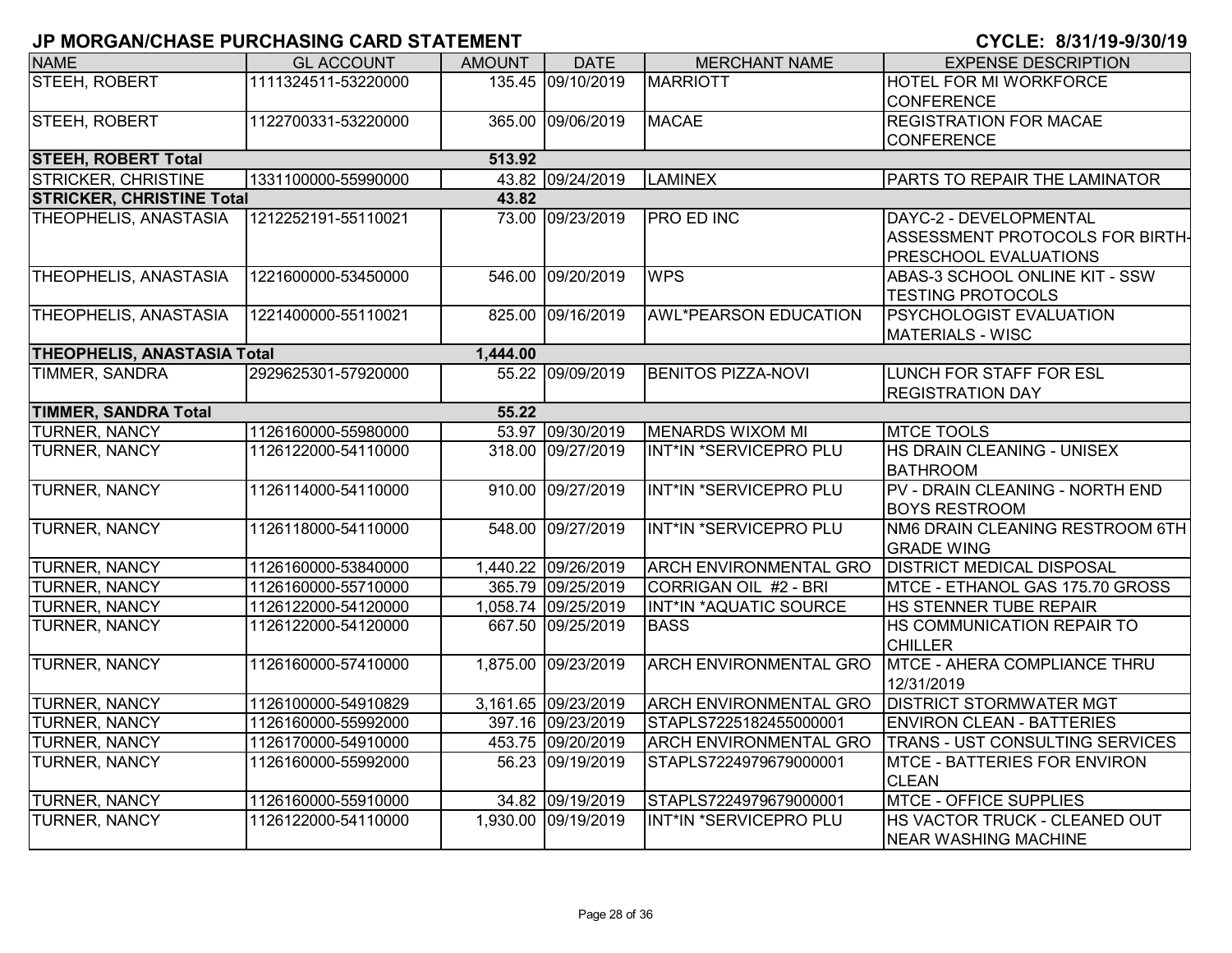| <b>NAME</b>          | <b>GL ACCOUNT</b>   | <b>AMOUNT</b> | <b>DATE</b>         | <b>MERCHANT NAME</b>              | <b>EXPENSE DESCRIPTION</b>                        |
|----------------------|---------------------|---------------|---------------------|-----------------------------------|---------------------------------------------------|
| <b>TURNER, NANCY</b> | 1126122000-54110000 |               | 1,749.75 09/19/2019 | INT*IN *SERVICEPRO PLU            | HS VACTOR TRUCK - EXTERIOR                        |
|                      |                     |               |                     |                                   | <b>INTERCEPTOR NORTH EJECTION</b>                 |
|                      |                     |               |                     |                                   | <b>MANHOLE</b>                                    |
| <b>TURNER, NANCY</b> | 1126122000-54110000 |               | 1,740.00 09/19/2019 | INT*IN *SERVICEPRO PLU            | HS VACTOR TRUCK - SNAKE DRAINS -                  |
|                      |                     |               |                     |                                   | <b>KITCHEN</b>                                    |
| TURNER, NANCY        | 4126111951-54110000 |               | 1,321.50 09/19/2019 | <b>PENCHURA</b>                   | VO - PLAYGROUND REPAIR SINKING                    |
|                      |                     |               |                     |                                   | FUND PG 53                                        |
| TURNER, NANCY        | 1126115000-54120000 |               | 1,710.00 09/18/2019 | <b>URBAN'S PARTITION &amp; RE</b> | DF - REPAIR TO OPERABLE WALL RM                   |
|                      |                     |               |                     |                                   | 328A - WO 22917                                   |
| TURNER, NANCY        | 1126160000-55710000 |               | 367.19 09/18/2019   | CORRIGAN OIL #2 - BRI             | MTCE - ETHANOL 175 GROSS                          |
| <b>TURNER, NANCY</b> | 1126160000-55730000 |               | 25.32 09/18/2019    | NAPA AUTO M-2                     | <b>MTCE FUSE STOCK FOR VEHICLE</b>                |
|                      |                     |               | 148.04 09/18/2019   | NATIONAL TIME                     | <b>MAINTENANCE</b><br>HS BATTERY REPLACEMENT FIRE |
| TURNER, NANCY        | 1126122000-54120000 |               |                     |                                   | <b>ALARM</b>                                      |
| TURNER, NANCY        | 1126103000-54120000 | 219.00        | 09/18/2019          | <b>NATIONAL TIME</b>              | <b>ITC BATTERY REPLACEMENT FIRE</b>               |
|                      |                     |               |                     |                                   | <b>ALARM</b>                                      |
| TURNER, NANCY        | 1126114000-54120000 |               | 347.00 09/18/2019   | <b>NATIONAL TIME</b>              | PV BATTERY REPLACEMENT FIRE                       |
|                      |                     |               |                     |                                   | <b>ALARM</b>                                      |
| TURNER, NANCY        | 1126118000-54120000 |               | 548.10 09/18/2019   | <b>NATIONAL TIME</b>              | NM5 BATTERY REPLACEMENT FIRE                      |
|                      |                     |               |                     |                                   | <b>ALARM</b>                                      |
| TURNER, NANCY        | 1128200000-53610000 |               | 115.00 09/18/2019   | <b>ARC LAKESIDE BLUEPRINT</b>     | <b>BOND BOARDS</b>                                |
| TURNER, NANCY        | 1126113000-54110000 |               | 700.00 09/18/2019   | HOH WATER TECHNOLOGY              | <b>NW WATER TREATMENT</b>                         |
| TURNER, NANCY        | 1126114000-54110000 |               | 300.00 09/18/2019   | HOH WATER TECHNOLOGY              | PV WATER TREATMENT                                |
| TURNER, NANCY        | 1126152000-54110000 |               | 600.00 09/18/2019   | HOH WATER TECHNOLOGY              | <b>ECEC WATER TREATMENT</b>                       |
| TURNER, NANCY        | 4126122951-54110000 |               | 3,392.74 09/18/2019 | <b>LYON MECHANICAL</b>            | HS - REPAIR TO AIR HANDLER SUPPLY                 |
|                      |                     |               |                     |                                   | <b>DUCT (SINKING FUND PAG 2)</b>                  |
| TURNER, NANCY        | 1126120000-54120000 | 380.00        | 09/11/2019          | <b>BASS</b>                       | <b>MS - TEMPERATURE CONTROL -</b>                 |
|                      |                     |               |                     |                                   | <b>REPAIR RM 328 &amp; 426</b>                    |
| TURNER, NANCY        | 1128200000-53610000 |               | 365.00 09/10/2019   | <b>ARC LAKESIDE BLUEPRINT</b>     | <b>MTCE - 14 BOND BOARDS</b>                      |
| TURNER, NANCY        | 1126122000-54110000 |               | 150.00 09/10/2019   | INT*IN *SERVICEPRO PLU            | ROUTINE GREASE TRAP SERVICE - HS                  |
| TURNER, NANCY        | 1126118000-54110000 | 410.00        | 09/10/2019          | INT*IN *SERVICEPRO PLU            | ROUTINE GREASE TRAP SERVICE - NM                  |
|                      |                     |               |                     |                                   |                                                   |
| TURNER, NANCY        | 1126115000-54110000 |               | 135.00 09/10/2019   | INT*IN *SERVICEPRO PLU            | ROUTINE GREASE TRAP SERVICE - DF                  |
| <b>TURNER, NANCY</b> | 1126113000-54110000 | 135.00        | 09/10/2019          | INT*IN *SERVICEPRO PLU            | ROUTINE GREASE TRAP SERVICE - NW                  |
|                      |                     |               |                     |                                   |                                                   |
| <b>TURNER, NANCY</b> | 1126112000-54110000 |               | 135.00 09/10/2019   | INT*IN *SERVICEPRO PLU            | ROUTINE GREASE TRAP SERVICE - OH                  |
| <b>TURNER, NANCY</b> | 1126114000-54110000 |               | 135.00 09/10/2019   | INT*IN *SERVICEPRO PLU            | ROUTINE GREASE TRAP SERVICE - PV                  |
| <b>TURNER, NANCY</b> | 1126111000-54110000 |               | 205.00 09/10/2019   | INT*IN *SERVICEPRO PLU            | ROUTINE GREASE TRAP SERVICE - VO                  |
| <b>TURNER, NANCY</b> | 1126111000-54110000 |               | 320.00 09/10/2019   | INT*IN *SERVICEPRO PLU            | SNAKING ON EXIT LINE - VO                         |
| <b>TURNER, NANCY</b> | 1126114000-54110000 |               | 15.00 09/10/2019    | INT*IN *SERVICEPRO PLU            | ROUTINE GREASE TRAP SERVICE - PV                  |
| <b>TURNER, NANCY</b> | 1126122000-54110000 |               | 236.00 09/10/2019   | INT*IN *SECURE DOORS L            | HS REPAIRED MAIN HALLWAY DOOR                     |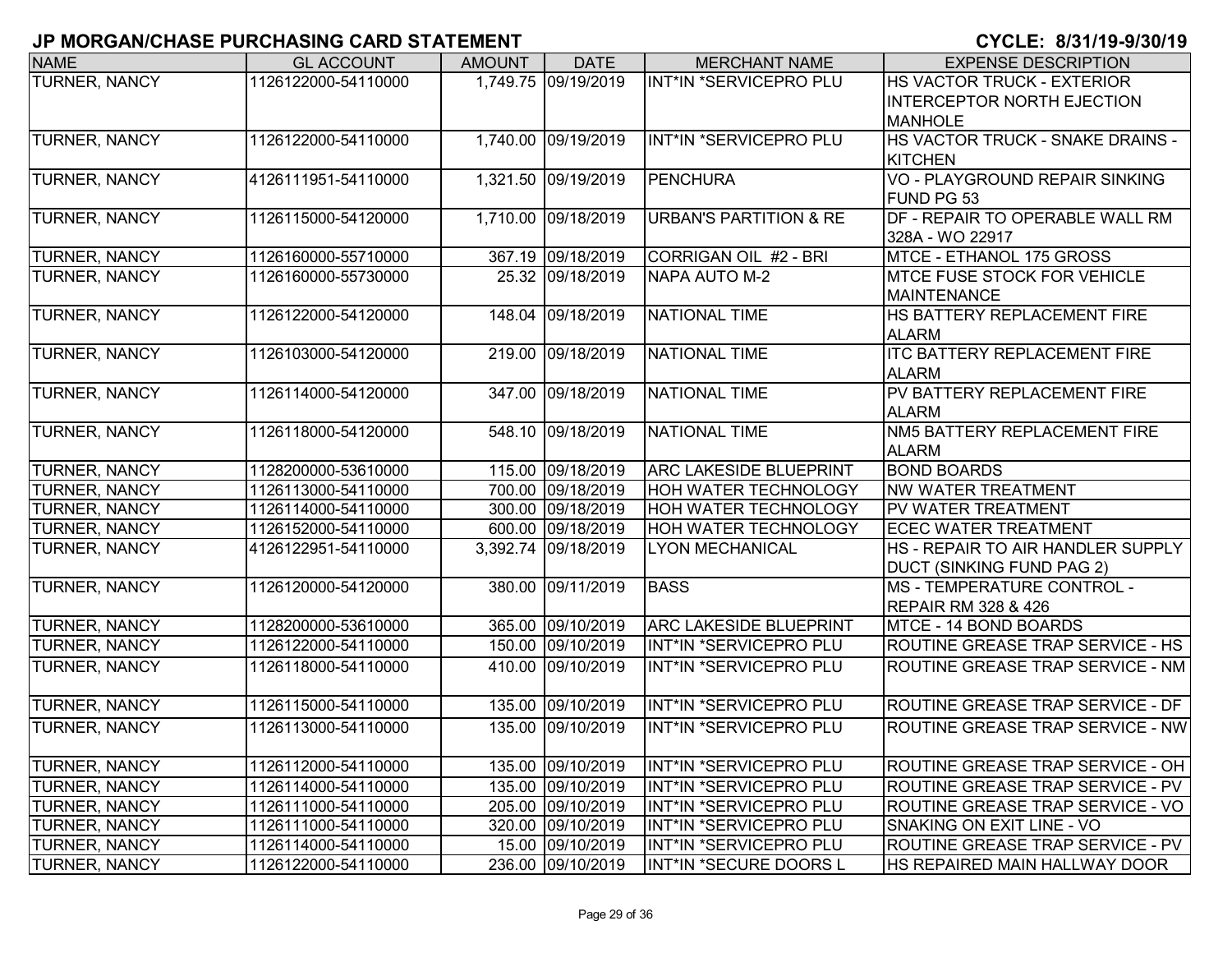| <b>NAME</b>          | <b>GL ACCOUNT</b>   | <b>AMOUNT</b> | <b>DATE</b>         | <b>MERCHANT NAME</b>              | <b>EXPENSE DESCRIPTION</b>             |
|----------------------|---------------------|---------------|---------------------|-----------------------------------|----------------------------------------|
| TURNER, NANCY        | 4126170951-54110000 |               | 2,495.00 09/10/2019 | INT*IN *SECURE DOORS L            | TRANSPR - REPAIRED AND INSTALLED       |
|                      |                     |               |                     |                                   | <b>OPERATOR FOR LIFTMASTER</b>         |
|                      |                     |               |                     |                                   | (SINKING FUND PG 34)                   |
| <b>TURNER, NANCY</b> | 1126103000-54120000 |               | 802.50 09/09/2019   | <b>URBAN'S PARTITION &amp; RE</b> | <b>ITC REPAIR MOVEABLE WALL ROOM</b>   |
|                      |                     |               |                     |                                   | 109/111                                |
| <b>TURNER, NANCY</b> | 1126122000-55990000 |               | 218.56 09/09/2019   | <b>LEONARDS SYSRUPS</b>           | HS - POOL CO2                          |
| TURNER, NANCY        | 1126170000-54110000 |               | 93.00 09/09/2019    | INT*IN *SECURE DOORS L            | <b>TRANSPORTATION - REPAIRED NORTH</b> |
|                      |                     |               |                     |                                   | <b>WEST BAY DOOR</b>                   |
| <b>TURNER, NANCY</b> | 1126120000-54110000 |               | 402.00 09/09/2019   | INT*IN *SECURE DOORS L            | <b>MS - REPAIRED GIRLS LOCKER ROOM</b> |
|                      |                     |               |                     |                                   | <b>GATE</b>                            |
| <b>TURNER, NANCY</b> | 1126105000-54110000 |               | 40.62 09/09/2019    | <b>PREMIER PEST MANAG</b>         | PEST MGT AND FLY CONTROL - NATC        |
| <b>TURNER, NANCY</b> | 1126115000-54110000 |               | 37.62 09/09/2019    | <b>PREMIER PEST MANAG</b>         | PEST MGT AND FLY CONTROL - DF          |
| <b>TURNER, NANCY</b> | 1126152000-54110000 |               | 46.62 09/09/2019    | PREMIER PEST MANAG                | PEST MGT AND FLY CONTROL - ECEC        |
| TURNER, NANCY        | 1126101000-54110000 |               | 52.62 09/09/2019    | <b>PREMIER PEST MANAG</b>         | PEST MGT AND FLY CONTROL - ESB         |
| <b>TURNER, NANCY</b> | 1126103000-54110000 |               | 37.62 09/09/2019    | <b>PREMIER PEST MANAG</b>         | PEST MGT AND FLY CONTROL - ITC         |
| TURNER, NANCY        | 1126122000-54110000 |               | 42.62 09/09/2019    | <b>PREMIER PEST MANAG</b>         | PEST MGT AND FLY CONTROL - HS          |
| TURNER, NANCY        | 1126118000-54110000 |               | 75.18 09/09/2019    | <b>PREMIER PEST MANAG</b>         | PEST MGT AND FLY CONTROL - NM5         |
|                      |                     |               |                     |                                   | AN NM6                                 |
| TURNER, NANCY        | 1126114000-54110000 |               | 37.62 09/09/2019    | <b>PREMIER PEST MANAG</b>         | PEST MGT AND FLY CONTROL - PV          |
| TURNER, NANCY        | 1126120000-54110000 |               | 46.62 09/09/2019    | <b>PREMIER PEST MANAG</b>         | PEST MGT AND FLY CONTROL - MS          |
| TURNER, NANCY        | 1126113000-54110000 |               | 37.62 09/09/2019    | <b>PREMIER PEST MANAG</b>         | PEST MGT AND FLY CONTROL - NW          |
| <b>TURNER, NANCY</b> | 1126112000-54110000 |               | 37.62 09/09/2019    | <b>PREMIER PEST MANAG</b>         | PEST MGT AND FLY CONTROL - OH          |
| <b>TURNER, NANCY</b> | 1126111000-54110000 |               | 44.62 09/09/2019    | <b>PREMIER PEST MANAG</b>         | PEST MGT AND FLY CONTROL - VO          |
| <b>TURNER, NANCY</b> | 1126152000-55992000 |               | 59.66 09/09/2019    | PENCHURA                          | <b>ECEC PLAYGROUND REPAIR</b>          |
| TURNER, NANCY        | 1126101000-54110000 |               | 172.00 09/09/2019   | <b>DETROIT ELEVATOR COMPA</b>     | <b>ESB - ROUTINE ELEVATOR</b>          |
|                      |                     |               |                     |                                   | <b>MAINTENANCE</b>                     |
| <b>TURNER, NANCY</b> | 1126160000-55710000 |               | 256.93 09/09/2019   | CORRIGAN OIL #2 - BRI             | MTCE - ETHANOL 122.80 GROSS            |
| <b>TURNER, NANCY</b> | 4126122951-54110000 |               | 6,080.72 09/05/2019 | INT*IN *AQUATIC SOURCE            | HS POOL - LABOR TO INSTALL AND         |
|                      |                     |               |                     |                                   | <b>REPLACE FILTRATION SYSTEM AND</b>   |
|                      |                     |               |                     |                                   | STENNER PUMP (SINKING FUND PG 57)      |
|                      |                     |               |                     |                                   |                                        |
| <b>TURNER, NANCY</b> | 1126122000-55990000 |               | 490.00 09/05/2019   | INT*IN *AQUATIC SOURCE            | HS POOL - BULK CHLORINE                |
| <b>TURNER, NANCY</b> | 1126101000-54110000 |               | 1,218.67 09/04/2019 | <b>NATIONAL TIME</b>              | FIRE ALARM INSPECTION - ESB            |
| TURNER, NANCY        | 1126105000-54110000 |               | 1,218.67 09/04/2019 | <b>NATIONAL TIME</b>              | FIRE ALARM INSPECTION - NATC           |
| <b>TURNER, NANCY</b> | 1126152000-54110000 |               | 1,218.67 09/04/2019 | <b>NATIONAL TIME</b>              | <b>FIRE ALARM INSPECTION - ECEC</b>    |
| <b>TURNER, NANCY</b> | 1126122000-54110000 |               | 1,218.67 09/04/2019 | NATIONAL TIME                     | <b>FIRE ALARM INSPECTION - HS</b>      |
| <b>TURNER, NANCY</b> | 1126120000-54110000 |               | 1,218.67 09/04/2019 | <b>NATIONAL TIME</b>              | FIRE ALARM INSPECTION - MS             |
| <b>TURNER, NANCY</b> | 1126118000-54110000 |               | 2,437.36 09/04/2019 | <b>NATIONAL TIME</b>              | FIRE ALARM INSPECTION - NM 5TH         |
|                      |                     |               |                     |                                   | AND 6TH                                |
| <b>TURNER, NANCY</b> | 1126114000-54110000 |               | 1,218.67 09/04/2019 | <b>NATIONAL TIME</b>              | <b>FIRE ALARM INSPECTION - PV</b>      |
| TURNER, NANCY        | 1126112000-54110000 |               | 1,218.67 09/04/2019 | <b>NATIONAL TIME</b>              | FIRE ALARM INSPECTION - OH             |
| <b>TURNER, NANCY</b> | 1126111000-54110000 |               | 1,218.67 09/04/2019 | NATIONAL TIME                     | FIRE ALARM INSPECTION - VO             |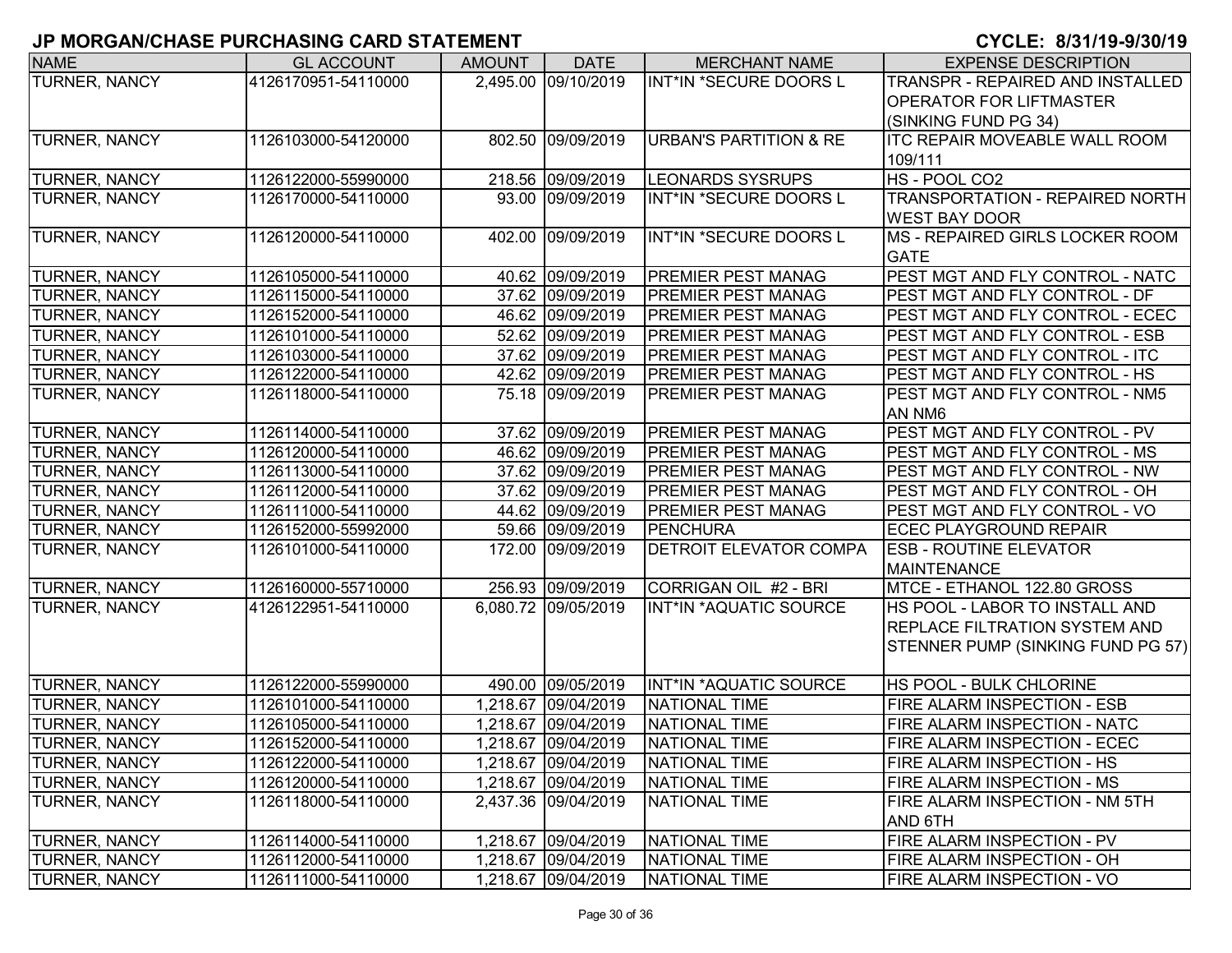| <b>NAME</b>                     | <b>GL ACCOUNT</b>   | <b>AMOUNT</b> | <b>DATE</b>         | <b>MERCHANT NAME</b>              | <b>EXPENSE DESCRIPTION</b>                             |
|---------------------------------|---------------------|---------------|---------------------|-----------------------------------|--------------------------------------------------------|
| TURNER, NANCY                   | 1126115000-54110000 |               | 1,218.67 09/04/2019 | NATIONAL TIME                     | FIRE ALARM INSPECTION - DF                             |
| TURNER, NANCY                   | 1126113000-54110000 |               | 1,218.67 09/04/2019 | <b>NATIONAL TIME</b>              | FIRE ALARM INSPECTION - NW                             |
| <b>TURNER, NANCY</b>            | 1126160000-53450000 |               | 110.00 09/04/2019   | <b>ARC LAKESIDE BLUEPRINT</b>     | <b>MTCE SKYSITE FEE</b>                                |
| <b>TURNER, NANCY</b>            | 1126170000-54910000 |               | 1,838.59 09/02/2019 | <b>ARCH ENVIRONMENTAL GRO</b>     | <b>DISTRICT PERFORM TESTING OF</b>                     |
|                                 |                     |               |                     |                                   | <b>SPILL CONTAINMENT SUMP</b>                          |
| <b>TURNER, NANCY</b>            | 1126170000-54110000 |               | 453.23 09/02/2019   | <b>ARCH ENVIRONMENTAL GRO</b>     | <b>TRANSPR - UST CLASS A/B OPERATOR</b>                |
|                                 |                     |               |                     |                                   | <b>CONSULTING</b>                                      |
| <b>TURNER, NANCY</b>            | 1126100000-54910829 |               | 3,535.65 09/02/2019 | <b>ARCH ENVIRONMENTAL GRO</b>     | <b>DISTRICT STORM WATER MGT</b>                        |
| TURNER, NANCY                   | 1126160000-55730000 |               | 142.05 09/02/2019   | NAPA AUTO M-2                     | <b>MTCE - TRUCK 2 ENGINE OIL AND</b>                   |
|                                 |                     |               |                     |                                   | <b>TRANSMISSION CHANGE</b>                             |
| <b>TURNER, NANCY</b>            | 1126160000-55990000 |               | 66.94 09/02/2019    | <b>QUALITY FIRST AID &amp; SA</b> | <b>MTCE FIRST AID SUPPLIES</b>                         |
| <b>TURNER, NANCY</b>            | 1126160000-55710000 |               | 401.71 09/02/2019   | CORRIGAN OIL #2 - BRI             | MTCE ETHANOL 187.40 GROSS                              |
| <b>TURNER, NANCY</b>            | 1126160000-55710000 |               | 340.92 09/02/2019   | CORRIGAN OIL #2 - BRI             | MTCE - ETHANOL 160 GROSS                               |
| <b>TURNER, NANCY</b>            | 1126101000-54110000 |               | 1,858.00 09/02/2019 | <b>COMMERICAL GLASS, LLC</b>      | <b>ESB CUSTOM DOOR LITE KITS</b>                       |
| <b>TURNER, NANCY Total</b>      |                     | 64,153.99     |                     |                                   |                                                        |
| <b>VALENTINE, CYNTHIA</b>       | 1127170000-55910000 |               | 22.00 09/26/2019    | <b>BOOKS ARE FUN</b>              | 2 PLANNERS FOR OFFICE STAFF                            |
| <b>VALENTINE, CYNTHIA</b>       | 1127170000-55910000 |               | 146.77 09/25/2019   | STAPLS7225232304000001            | <b>OFFICE SUPPLIES</b>                                 |
| <b>VALENTINE, CYNTHIA</b>       | 1127170000-55910000 |               | 4.19 09/18/2019     | STAPLS7224551255000004            | <b>OFFICE SUPPLIES</b>                                 |
| <b>VALENTINE, CYNTHIA</b>       | 1127170000-55910000 |               | 6.29 09/18/2019     | STAPLS7224551255000007            | <b>OFFICE SUPPLIES</b>                                 |
| <b>VALENTINE, CYNTHIA</b>       | 1127170000-55910000 |               | 6.49 09/18/2019     | STAPLS7224551255000009            | <b>OFFICE SUPPLIES</b>                                 |
| <b>VALENTINE, CYNTHIA</b>       | 1127170000-55910000 |               | 4.19 09/18/2019     | STAPLS7224551255000011            | <b>OFFICE SUPPLIES</b>                                 |
| <b>VALENTINE, CYNTHIA</b>       | 1127170000-55910000 |               | 4.19 09/18/2019     | STAPLS7224551255000012            | <b>OFFICE SUPPLIES</b>                                 |
| <b>VALENTINE, CYNTHIA</b>       | 1127170000-55910000 |               | 4.19 09/18/2019     | STAPLS7224551255000013            | <b>OFFICE SUPPLIES</b>                                 |
| <b>VALENTINE, CYNTHIA</b>       | 1127170000-55910000 |               | 7.59 09/18/2019     | STAPLS7224551255000014            | <b>OFFICE SUPPLIES</b>                                 |
| VALENTINE, CYNTHIA              | 1127170000-55910000 |               | 6.39 09/18/2019     | STAPLS7224551255000015            | OFFICE SUPPLIES                                        |
| VALENTINE, CYNTHIA              | 1127170000-55910000 |               | 7.99 09/16/2019     | STAPLS7224551255000003            | OFFICE SUPPLIES                                        |
| VALENTINE, CYNTHIA              | 1127170000-55910000 |               | 6.99 09/16/2019     | STAPLS7224551255000005            | <b>OFFICE SUPPLIES</b>                                 |
| <b>VALENTINE, CYNTHIA</b>       | 1127170000-55910000 |               | 6.79 09/16/2019     | STAPLS7224551255000006            | OFFICE SUPPLIES                                        |
| <b>VALENTINE, CYNTHIA</b>       | 1127170000-55910000 |               | 5.99 09/16/2019     | STAPLS7224551255000008            | OFFICE SUPPLIES                                        |
| <b>VALENTINE, CYNTHIA</b>       | 1127170000-55910000 |               | 5.59 09/16/2019     | STAPLS7224551255000010            | <b>OFFICE SUPPLIES</b>                                 |
| <b>VALENTINE, CYNTHIA</b>       | 1127170000-55910000 |               | 14.59 09/16/2019    | STAPLS7224551255000016            | <b>OFFIE SUPPLIES</b>                                  |
| <b>VALENTINE, CYNTHIA</b>       | 1127170000-55910000 |               | 2.02 09/11/2019     | STAPLS7224551255000002            | OFFICE SUPPLIES                                        |
| <b>VALENTINE, CYNTHIA</b>       | 1127170000-57910000 |               | 69.75 09/10/2019    | FIREHOUSE SUBS #1558              | <b>BUS INSPECTIONS-WORKING LUNCH</b>                   |
| <b>VALENTINE, CYNTHIA</b>       | 1127170000-57910000 |               | 77.50 09/09/2019    | OLGA S # 609-INT                  | <b>BUS INSPECTIONS-WORKING LUNCH</b>                   |
| <b>VALENTINE, CYNTHIA</b>       | 1127170000-55910000 |               | 196.90 09/09/2019   | STAPLS7224551255000001            | <b>OFFICE SUPPLIES</b>                                 |
| <b>VALENTINE, CYNTHIA</b>       | 1127170000-57910000 |               | 70.87 09/09/2019    | BURGER 21 NOVI                    | <b>BUS INSPECTIONS-WORKING LUNCH</b>                   |
| <b>VALENTINE, CYNTHIA</b>       | 1127170000-57910000 |               | 55.60 09/04/2019    | <b>FAMOUS DAVES</b>               | <b>BUS INSPECTIONS-WORKING LUNCH</b>                   |
| <b>VALENTINE, CYNTHIA Total</b> |                     | 732.87        |                     |                                   |                                                        |
| VANEIZENGA, JAMES               | 1111322725-55110000 |               | 104.58 09/26/2019   | <b>LUCK'S MUSIC LIBRARY</b>       | <b>BACK ORDERED MUSIC FOR FALL</b><br><b>CONCERT</b>   |
| VANEIZENGA, JAMES               | 1111322725-55110000 |               | 307.36 09/20/2019   | <b>LUCK'S MUSIC LIBRARY</b>       | <b>SCORE AND PARTS FOR BEETHOVEN</b><br>SYMPHONY NO. 7 |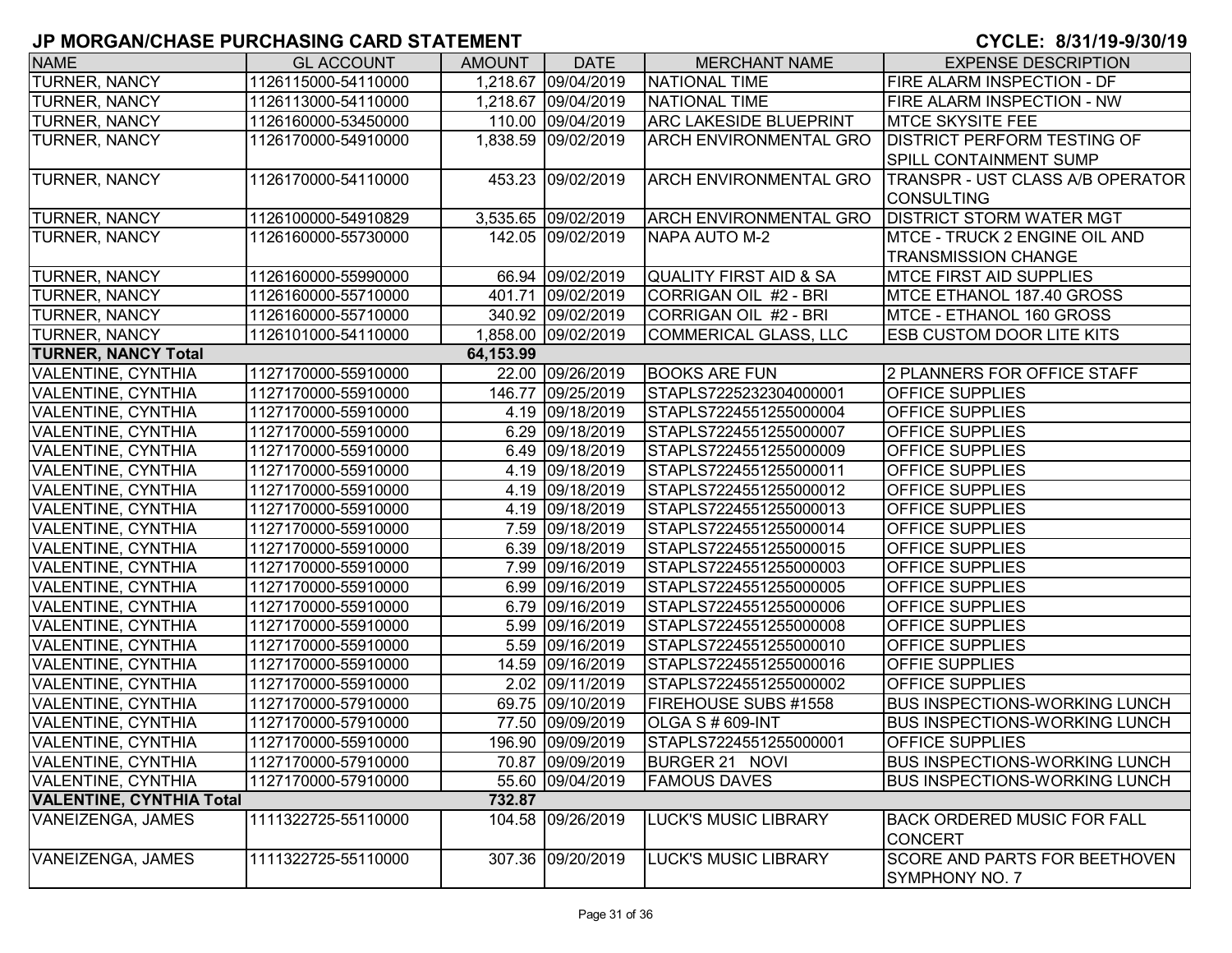| <b>NAME</b>                    | <b>GL ACCOUNT</b>   | <b>AMOUNT</b> | <b>DATE</b>         | <b>MERCHANT NAME</b>          | <b>EXPENSE DESCRIPTION</b>             |
|--------------------------------|---------------------|---------------|---------------------|-------------------------------|----------------------------------------|
| VANEIZENGA, JAMES              | 1111322725-55110000 |               | 406.63 09/18/2019   | <b>LUCK'S MUSIC LIBRARY</b>   | <b>MUSIC FOR FALL CONCERT</b>          |
| <b>VANEIZENGA, JAMES Total</b> |                     | 818.57        |                     |                               |                                        |
| <b>VUICHARD, TATIANA</b>       | 1331100000-55910000 |               | (30.96) 09/27/2019  | STAPLS7225013523001001        | <b>CE OFFICE SUPPLY CREDIT</b>         |
| <b>VUICHARD, TATIANA</b>       | 1331100000-55910000 |               | (113.55) 09/27/2019 | STAPLS7225013523003001        | <b>CE OFFICE SUPPLY CREDIT</b>         |
| <b>VUICHARD, TATIANA</b>       | 1331100000-57910000 |               | 86.36 09/23/2019    | SAMSCLUB #6657                | <b>ECEC OFFICE FALL SUPPLIES</b>       |
| <b>VUICHARD, TATIANA</b>       | 1331100000-55910000 |               | 30.96 09/20/2019    | STAPLS7225013523002001        | COMMUNITY ED OFFICE SUPPLIES           |
| <b>VUICHARD, TATIANA</b>       | 1331100000-55910000 |               | 322.84 09/19/2019   | STAPLS7225013523000001        | COMMUNITY ED OFFICE SUPPLIES           |
| <b>VUICHARD, TATIANA</b>       | 1331100000-55990000 |               | 40.01 09/18/2019    | <b>CROWN AWARDS INC</b>       | TROPHIES FOR ENRICHMENT CHESS          |
|                                |                     |               |                     |                               | <b>CLUB CLASS</b>                      |
| <b>VUICHARD, TATIANA</b>       | 2332100000-55990503 |               | 300.00 09/16/2019   | <b>TEAM SPORTS</b>            | <b>AQUATIC POOL SUPPLIES</b>           |
| <b>VUICHARD, TATIANA</b>       | 2331100000-53840000 |               | 65.00 09/16/2019    | <b>SAFEWAY SHREDDING</b>      | ECEC SHREDDING OFFICE SERVICE          |
| VUICHARD, TATIANA              | 1331100000-55910000 |               | 70.55 09/13/2019    | STAPLS7224762897000001        | COMMUNITY ED OFFICE SUPPLIES           |
| VUICHARD, TATIANA              | 1331100000-55910000 |               | 30.96 09/13/2019    | STAPLS7224762897000002        | COMMUNITY ED OFFICE SUPPLIES           |
| <b>VUICHARD, TATIANA</b>       | 1331100000-55910000 |               | 67.67 09/12/2019    | WAYFAIR*WAYFAIR               | <b>BOOK SHELVES FOR COMMUNITY ED</b>   |
|                                |                     |               |                     |                               | <b>OFFICE</b>                          |
| <b>VUICHARD, TATIANA</b>       | 2929641351-57920000 |               | 23.99 09/11/2019    | DAIRY QUEEN #41332 QPS        | TO BE REIMBURSED                       |
| <b>VUICHARD, TATIANA</b>       | 1331100000-53610000 |               | 5,985.20 09/10/2019 | HEARST NEWSPAPERS-ADV         | COMMUNITY EDUCATION 2019 FALL          |
|                                |                     |               |                     |                               | <b>BROCHURE</b>                        |
| <b>VUICHARD, TATIANA</b>       | 1331100000-53220000 |               | 182.52 09/09/2019   | <b>CRYSTAL MTN LODGING</b>    | MACAE FALL CONFERENCE FOR              |
|                                |                     |               |                     |                               | KAYLEY DAHRING LODGING DEPOSIT         |
| <b>VUICHARD, TATIANA</b>       | 1331100000-53220000 |               | 182.52 09/09/2019   | <b>CRYSTAL MTN LODGING</b>    | <b>MACAE FALL CONFERENCE FOR</b>       |
|                                |                     |               |                     |                               | <b>SARAH SAVELA LODGING DEPOSIT</b>    |
| <b>VUICHARD, TATIANA</b>       | 1331100000-53220000 |               | 829.00 09/09/2019   | <b>MACAE</b>                  | MACAE FALL CONFERENCE                  |
|                                |                     |               |                     |                               | <b>REGISTRATION FEE AND MEMBERSHIP</b> |
|                                |                     |               |                     |                               | FEE                                    |
| <b>VUICHARD, TATIANA</b>       | 1331100000-57910000 |               | 40.82 09/04/2019    | <b>MICHIGAN NOTARY SERVIC</b> | NOTARY STAMP FOR TATIANA               |
|                                |                     |               |                     |                               | <b>VUICHARD</b>                        |
| <b>VUICHARD, TATIANA Total</b> |                     | 8,113.89      |                     |                               |                                        |
| <b>WARECK, MICHELE</b>         | 1111322000-55110708 |               | 253.59 09/27/2019   | AMZN MKTP US*WY4LJ0713        | <b>CLASSROOM SUPPLIES</b>              |
| <b>WARECK, MICHELE</b>         | 1111322000-55110716 |               | 24.84 09/27/2019    | <b>WENSCO SIGN SUPPLY</b>     | DRAFTING CLASSROOM SUPPLIES            |
| <b>WARECK, MICHELE</b>         | 1124122000-55910000 |               | 33.06 09/26/2019    | SAMS CLUB #6657               | <b>ATTENDANCE OFFICE SUPPLIES FOR</b>  |
|                                |                     |               |                     |                               | <b>STUDENT HEALTH</b>                  |
| <b>WARECK, MICHELE</b>         | 2929622175-57920000 |               | 85.00 09/25/2019    | TIM HORTONS #915674           | <b>GIFT CARDS FOR STUDENT</b>          |
|                                |                     |               |                     |                               | <b>VOLUNTEERS IN BOOK DEPOSITORY</b>   |
|                                |                     |               |                     |                               | <b>DURING REGISTRATION</b>             |
| <b>WARECK, MICHELE</b>         | 1111322730-55110000 |               | 144.00 09/25/2019   | <b>FLINN SCIENTIFIC INC</b>   | <b>SCIENCE CLASSROOM SUPPLIES</b>      |
| <b>WARECK, MICHELE</b>         | 1111322000-55110716 |               | 34.90 09/25/2019    | <b>WENSCO SIGN SUPPLY</b>     | DRAFTING CLASSROOM SUPPLIES            |
| <b>WARECK, MICHELE</b>         | 1124122000-57410000 |               | 650.00 09/24/2019   | <b>MASSP</b>                  | <b>PROFESSIONAL MASSP MEMBERSHIP</b>   |
|                                |                     |               |                     |                               | <b>DUES FOR NICOLE CARTER</b>          |
| <b>WARECK, MICHELE</b>         | 1124122000-57410000 |               | 650.00 09/24/2019   | <b>MASSP MEMBERSHIP</b>       | <b>ADMINISTRATION MASSP YEARLY</b>     |
|                                |                     |               |                     |                               | <b>DUES. PAYMENT FOR KATY</b>          |
|                                |                     |               |                     |                               | <b>IDINKELMANN</b>                     |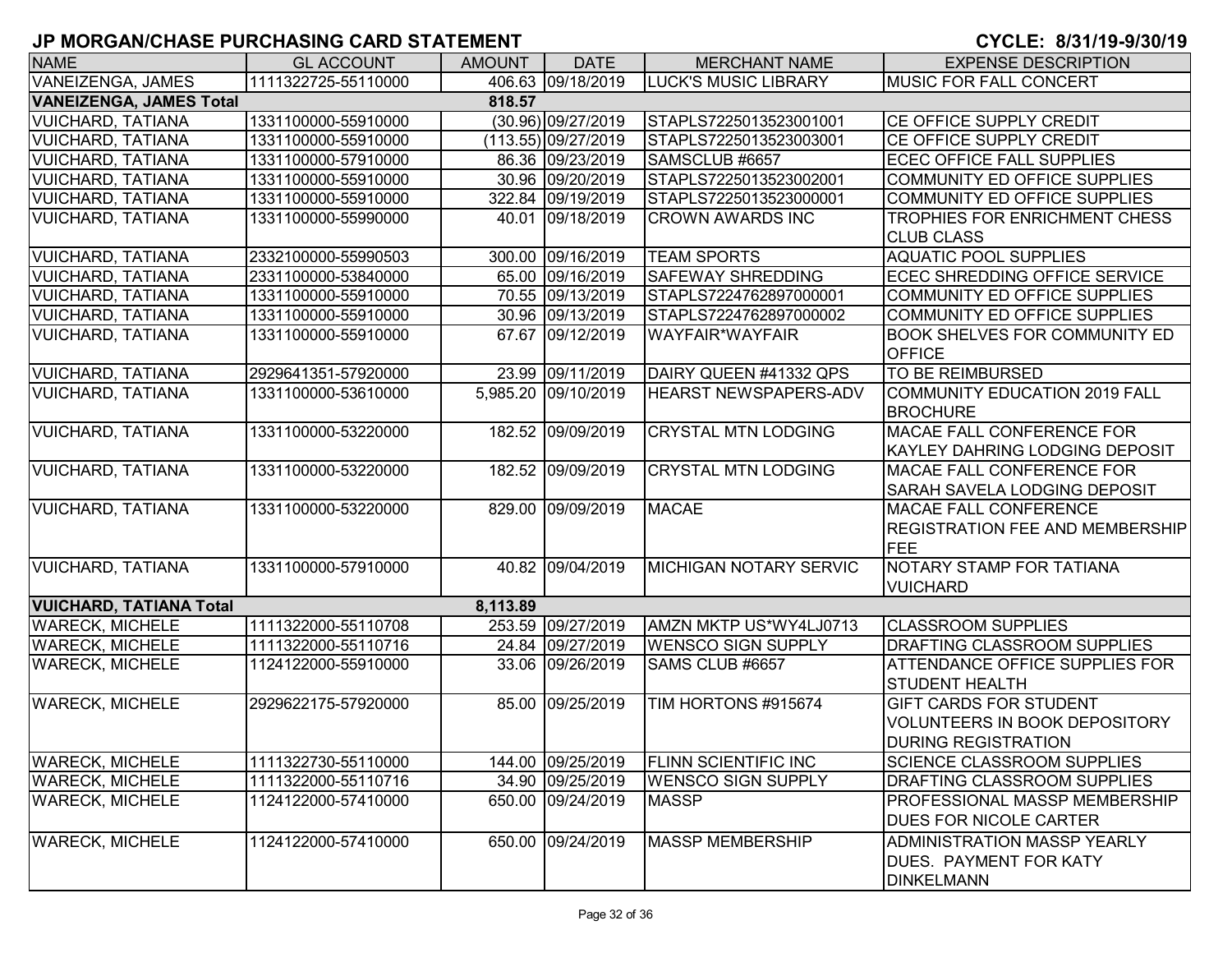| <b>NAME</b>            | <b>GL ACCOUNT</b>   | <b>AMOUNT</b> | <b>DATE</b>         | <b>MERCHANT NAME</b>          | <b>EXPENSE DESCRIPTION</b>                             |
|------------------------|---------------------|---------------|---------------------|-------------------------------|--------------------------------------------------------|
| <b>WARECK, MICHELE</b> | 1124122000-57410000 |               | 650.00 09/24/2019   | <b>MASSP MEMBERSHIP</b>       | <b>MASSP ADMINISTRATION</b>                            |
|                        |                     |               |                     |                               | PROFESSIONAL YEARLY DUES FOR                           |
|                        |                     |               |                     |                               | DR. MELISSA EADES-JORDAN                               |
| <b>WARECK, MICHELE</b> | 1124122000-57410000 |               | 650.00 09/24/2019   | <b>MASSP MEMBERSHIP</b>       | <b>ADMINISTRATION MASSP YEARLY</b>                     |
|                        |                     |               |                     |                               | DUES FOR RONALD KANE                                   |
| <b>WARECK, MICHELE</b> | 2929622175-57920000 |               | 20.00 09/24/2019    | PANERA BREAD #600750 P        | <b>GIFT CARDS FOR STUDENT</b>                          |
|                        |                     |               |                     |                               | <b>VOLUNTEER ORGANIZERS FOR</b>                        |
|                        |                     |               |                     |                               | <b>WORKING BOOK DEPOSITORY FOR</b>                     |
|                        |                     |               |                     |                               | <b>REGISTRATION</b>                                    |
| <b>WARECK, MICHELE</b> | 2929622175-57920000 |               | 85.00 09/24/2019    | DAIRY QUEEN #11820 QPS        | <b>GIFT CARDS FOR STUDENT</b>                          |
|                        |                     |               |                     |                               | <b>VOLUNTEERS IN THE BOOK</b>                          |
|                        |                     |               |                     |                               | DEPOSITORY DURING REGISTRATION                         |
| <b>WARECK, MICHELE</b> | 2929622186-57920000 |               | 18.98 09/24/2019    | SAMS CLUB #6657               | CAKE FOR HOMECOMING COURT                              |
|                        |                     |               |                     |                               | <b>CELEBRATION</b>                                     |
| <b>WARECK, MICHELE</b> | 1111322000-55110716 |               | 459.02 09/24/2019   | <b>WENSCO SIGN SUPPLY</b>     | DRAFTING CLASSROOM SUPPLIES                            |
| <b>WARECK, MICHELE</b> | 1111322000-55110716 |               | 92.39 09/23/2019    | <b>GRAPHTEC AMERICA INC</b>   | <b>CUTTING BLADES FOR DRAFTING</b>                     |
|                        |                     |               |                     |                               | <b>CLASSES</b>                                         |
| <b>WARECK, MICHELE</b> | 1111322349-55110000 |               | 1,559.25 09/20/2019 | <b>TCD*CENGAGE LEARNING</b>   | <b>RED CARPET EVENTS MANUAL</b>                        |
|                        |                     |               |                     |                               | SIMULATION KEY FOR CENTURY 21                          |
| <b>WARECK, MICHELE</b> | 1111322730-55110000 |               | 18.25 09/19/2019    | STAPLS7223660075000004        | <b>ACCOUNTING</b><br><b>SCIENCE CLASSROOM SUPPLIES</b> |
| <b>WARECK, MICHELE</b> | 1111322000-54910708 |               | 370.00 09/18/2019   | <b>SAFEWAY SHREDDING</b>      | PAPER SHREDDING SERVICES FOR                           |
|                        |                     |               |                     |                               | <b>NOVI HIGH SCHOOL</b>                                |
| <b>WARECK, MICHELE</b> | 2929622275-57920000 |               | 93.79 09/18/2019    | <b>TARGET</b><br>00008961     | GIFT CARDS FOR PAY-IT-FORWARD                          |
| <b>WARECK, MICHELE</b> | 1111322000-55110707 |               | 2,750.00 09/16/2019 | PEARDECK.COM                  | SUBSCRIPTION FOR COMPUTER                              |
|                        |                     |               |                     |                               | AIDED TEACHING CURRICULUM TOOLS                        |
| <b>WARECK, MICHELE</b> | 2929622181-57920000 |               | 90.00 09/16/2019    | <b>PAYPAL *MATHEMATICS</b>    | PAYMENT FOR MATHEMATICS                                |
|                        |                     |               |                     |                               | <b>COMPETITION LEAGUE FOR NOVI</b>                     |
|                        |                     |               |                     |                               | <b>HIGH SCHOOL MATH CLUB</b>                           |
| <b>WARECK, MICHELE</b> | 1124922000-55999000 |               | 139.60 09/16/2019   | AMAZON.COM*9X6AM6SZ3          | <b>GRADUATION HONOR</b>                                |
|                        |                     |               |                     |                               | <b>AWARDS/CERTIFICATES</b>                             |
| <b>WARECK, MICHELE</b> | 1111322349-55110000 |               | 182.60 09/16/2019   | <b>TCD*CENGAGE LEARNING</b>   | <b>CLASSROOM INSTRUCTION</b>                           |
|                        |                     |               |                     |                               | <b>MATERIALS FOR CTE</b>                               |
| <b>WARECK, MICHELE</b> | 2929622152-57920000 |               | 169.99 09/13/2019   | AMAZON.COM*275GB1Y73          | <b>GRAPHICS CLUB EQUIPMENT</b>                         |
| <b>WARECK, MICHELE</b> | 2929622152-57920000 |               | 146.45 09/13/2019   | OFFICEMAX/DEPOT 6614          | <b>GRAPHICS CLUB EQUIPMENT</b>                         |
| <b>WARECK, MICHELE</b> | 2929622123-57920000 |               | 119.97 09/13/2019   | AMZN MKTP US*XG3BN19V3        | <b>CHAIRS FOR SPECIAL NEEDS</b>                        |
|                        |                     |               |                     |                               | <b>STUDENTS</b>                                        |
| <b>WARECK, MICHELE</b> | 1111322000-55110726 |               | 948.15 09/13/2019   | <b>VERITIV-EAST</b>           | COLORED COPY PAPER FOR NOVI                            |
|                        |                     |               |                     |                               | <b>HIGH SCHOOL COPY MACHINES</b>                       |
| <b>WARECK, MICHELE</b> | 1111322000-55110702 |               | 1,710.00 09/11/2019 | <b>WEST MICHIGAN CLAY/POT</b> | <b>CLAY FOR ART CLASSES</b>                            |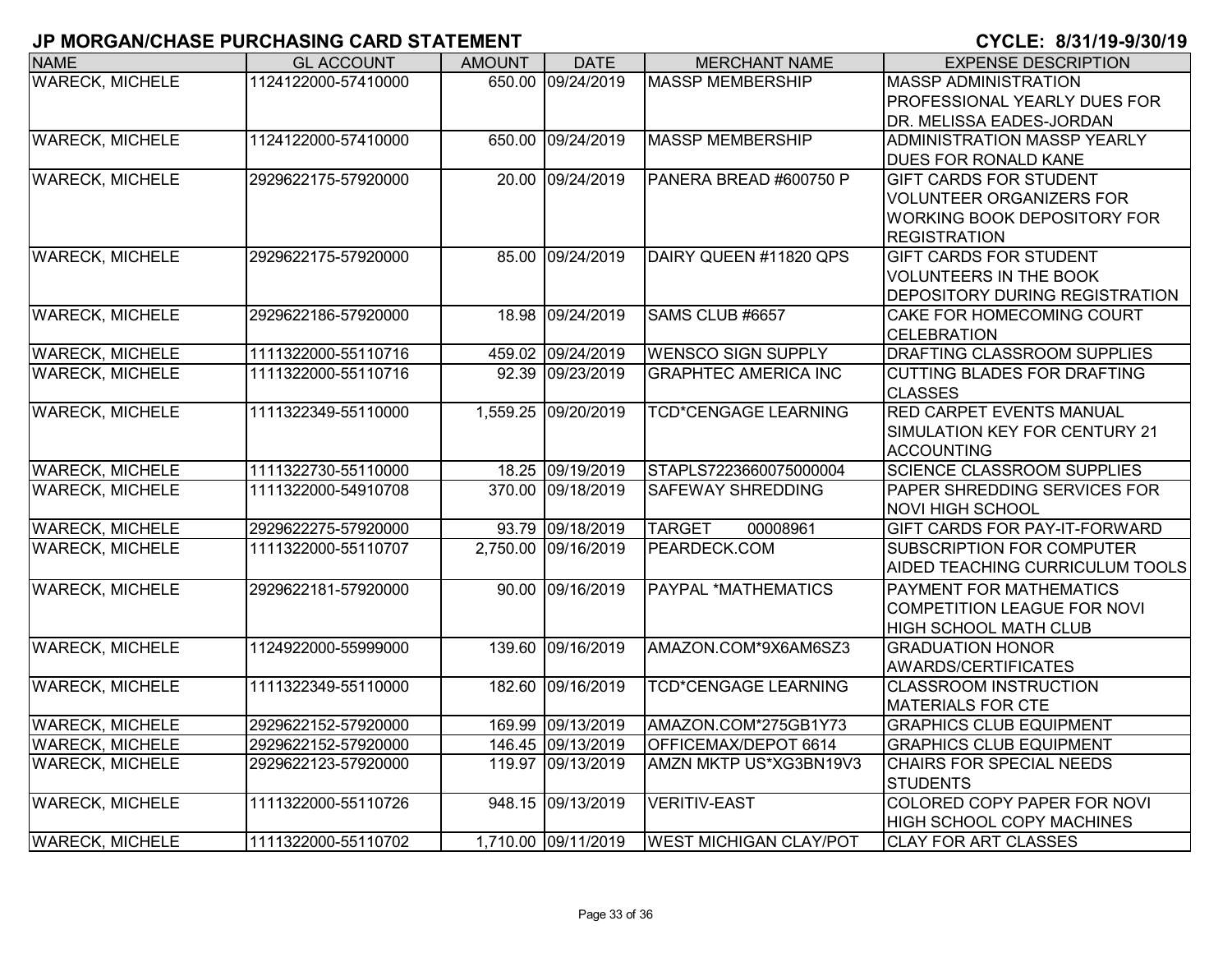| <b>NAME</b>                   | <b>GL ACCOUNT</b>   | <b>AMOUNT</b> | <b>DATE</b>         | <b>MERCHANT NAME</b>          | <b>EXPENSE DESCRIPTION</b>            |
|-------------------------------|---------------------|---------------|---------------------|-------------------------------|---------------------------------------|
| <b>WARECK, MICHELE</b>        | 2929622224-57920000 |               | 120.00 09/11/2019   | <b>SIGNS BY TOMORROW</b>      | NOVI HIGH SCHOOL LOGO PLAQUE          |
|                               |                     |               |                     |                               | FOR POLICE LIAISONS OFFICE.           |
|                               |                     |               |                     |                               | DONATION FROM CLASS OF 2019           |
| <b>WARECK, MICHELE</b>        | 1111322000-53220000 |               | 25.00 09/11/2019    | OAKLAND SCHOOLS-RC INT        | <b>CAREER DEVELOPMENT</b>             |
|                               |                     |               |                     |                               | CONFERENCE REGISTRATION FEE           |
| <b>WARECK, MICHELE</b>        | 1111322000-55110708 | 219.33        | 09/10/2019          | AMAZON.COM*JK5J37CV3          | <b>BOOKS FOR COUNSELORS/TEACHERS</b>  |
| <b>WARECK, MICHELE</b>        | 1124122000-55910000 |               | 62.70 09/10/2019    | AMAZON.COM*ZF37P7AZ3          | <b>SUBSTITUTE OFFICE SUPPLIES</b>     |
|                               | 1111322000-54910000 |               | 531.17 09/10/2019   |                               | <b>RECYCLING AND GARBAGE</b>          |
| <b>WARECK, MICHELE</b>        |                     |               |                     | <b>WASTE MGMT WM EZPAY</b>    | <b>PAYMENTS</b>                       |
| <b>WARECK, MICHELE</b>        | 2929622176-57920000 |               | 21.77 09/10/2019    | AMZN MKTP US*QZ23T54L3        | CALENDAR FOR SECURITY OFFICE          |
| <b>WARECK, MICHELE</b>        | 1111322000-55110710 |               | 0.80 09/09/2019     | STAPLS7223719901000003        | ADDITIONAL ENGLISH CLASSROOM          |
|                               |                     |               |                     |                               | <b>SUPPLIES</b>                       |
| <b>WARECK, MICHELE</b>        | 1111322000-53220000 | 700.00        | 09/09/2019          | <b>MASSP</b>                  | STUDENT MENTAL HEALTH SUMMIT          |
|                               |                     |               |                     |                               | <b>CONFERENCE FEE</b>                 |
| <b>WARECK, MICHELE</b>        | 1111322724-55110000 |               | 30.45 09/06/2019    | MUSICAL RESOURCES OF T        | <b>VOCAL MUSIC CONCERT MUSIC</b>      |
| <b>WARECK, MICHELE</b>        | 1111322000-57410000 |               | 349.00 09/05/2019   | INT*IN *FISLERDATA, LL        | ANNUAL SUBSCRIPTION DUES FOR          |
|                               |                     |               |                     |                               | PARENT - TEACHER APPOINTMENT          |
|                               |                     |               |                     |                               | <b>SCHEDULER</b>                      |
| <b>WARECK, MICHELE</b>        | 1111322000-55210799 |               | 8,308.18 09/05/2019 | <b>SUPERIOR TEXT LLC</b>      | HISTORY CLASSROOM TEXTBOOKS           |
| <b>WARECK, MICHELE</b>        | 1124122000-55990000 |               | 41.74 09/03/2019    | WAL-MART #2700                | <b>SUBSTITUTE OFFICE SUPPLIES</b>     |
| <b>WARECK, MICHELE</b>        | 1124122000-55910000 |               | 227.36 09/02/2019   | STAPLS7224245277000002        | <b>OFFICE SUPPLIES</b>                |
| <b>WARECK, MICHELE</b>        | 1124122000-55910000 |               | 44.99 09/02/2019    | STAPLS7224245277000001        | PRINCIPAL OFFICE SUPPLIES             |
| <b>WARECK, MICHELE Total</b>  |                     | 22,831.32     |                     |                               |                                       |
| <b>WATSON, MICHAELA</b>       | 2929641355-57920000 |               | 14.67 09/30/2019    | KROGER #671                   | <b>CLASSROOM MATERIALS</b>            |
| <b>WATSON, MICHAELA</b>       | 2929641355-57920000 |               | 16.00 09/30/2019    | <b>DOLLAR TREE</b>            | PRESCHOOL MATERIALS                   |
| <b>WATSON, MICHAELA Total</b> |                     | 30.67         |                     |                               |                                       |
| <b>WEBBER, RONALD</b>         | 1722100000-57910611 |               | 4.10 09/12/2019     | <b>RPS ANN ARBOR METERQ02</b> | <b>PARKING FOR UNIVERSITY OF</b>      |
|                               |                     |               |                     |                               | MICHIGAN MEETING - DR. RJ WEBBER      |
| <b>WEBBER, RONALD Total</b>   |                     | 4.10          |                     |                               |                                       |
| <b>WESNER, KIMBERLY</b>       | 1122220000-55990000 | 5.54          | 09/30/2019          | AMAZON.COM*7L65G4D23          | POSTER HANGING MATERIAL FOR           |
|                               |                     |               |                     |                               | <b>COLLABORATION ROOM POSTERS</b>     |
| <b>WESNER, KIMBERLY</b>       | 1122220000-55310000 |               | 157.94 09/30/2019   | SCHOLASTIC, INC.              | <b>BOOKS FOR MEDIA CENTER</b>         |
| <b>WESNER, KIMBERLY</b>       | 1122220000-55310000 |               | 86.74 09/27/2019    | AMAZON.COM*R971984W3          | <b>BOOKS FOR MEDIA CENTER</b>         |
| <b>WESNER, KIMBERLY</b>       | 1122220000-55990000 |               | (131.80) 09/27/2019 | <b>AMZN MKTP US</b>           | <b>CREDIT FOR WRONG DISPLAY</b>       |
|                               |                     |               |                     |                               | <b>STANDS</b>                         |
| <b>WESNER, KIMBERLY</b>       | 1122220000-55310000 |               | 76.79 09/27/2019    | FOLLETT SCHOOL SOLUTIO        | <b>BOOKS FOR MEDIA CENTER</b>         |
| <b>WESNER, KIMBERLY</b>       | 1122220000-55990000 |               | 131.95 09/27/2019   | <b>TEACHER'S DISCOVERY</b>    | <b>SUPPLIES FOR MEDIA CENTER</b>      |
| <b>WESNER, KIMBERLY</b>       | 1122220000-55990000 |               | 149.95 09/26/2019   | AMZN MKTP US*WN02G7OA3        | <b>DISPLAY STANDS- CORRECT SIZE</b>   |
| <b>WESNER, KIMBERLY</b>       | 1122220000-55310000 |               | $(0.56)$ 09/26/2019 | AMZN MKTP US                  | <b>PRE-BOOK ORDER PRICE DROP FROM</b> |
|                               |                     |               |                     |                               | <b>AMAZON</b>                         |
| <b>WESNER, KIMBERLY</b>       | 1122220000-55310000 |               | 21.58 09/23/2019    | AMAZON.COM*LC32F5P03          | <b>BOOKS FOR THE MEDIA CENTER</b>     |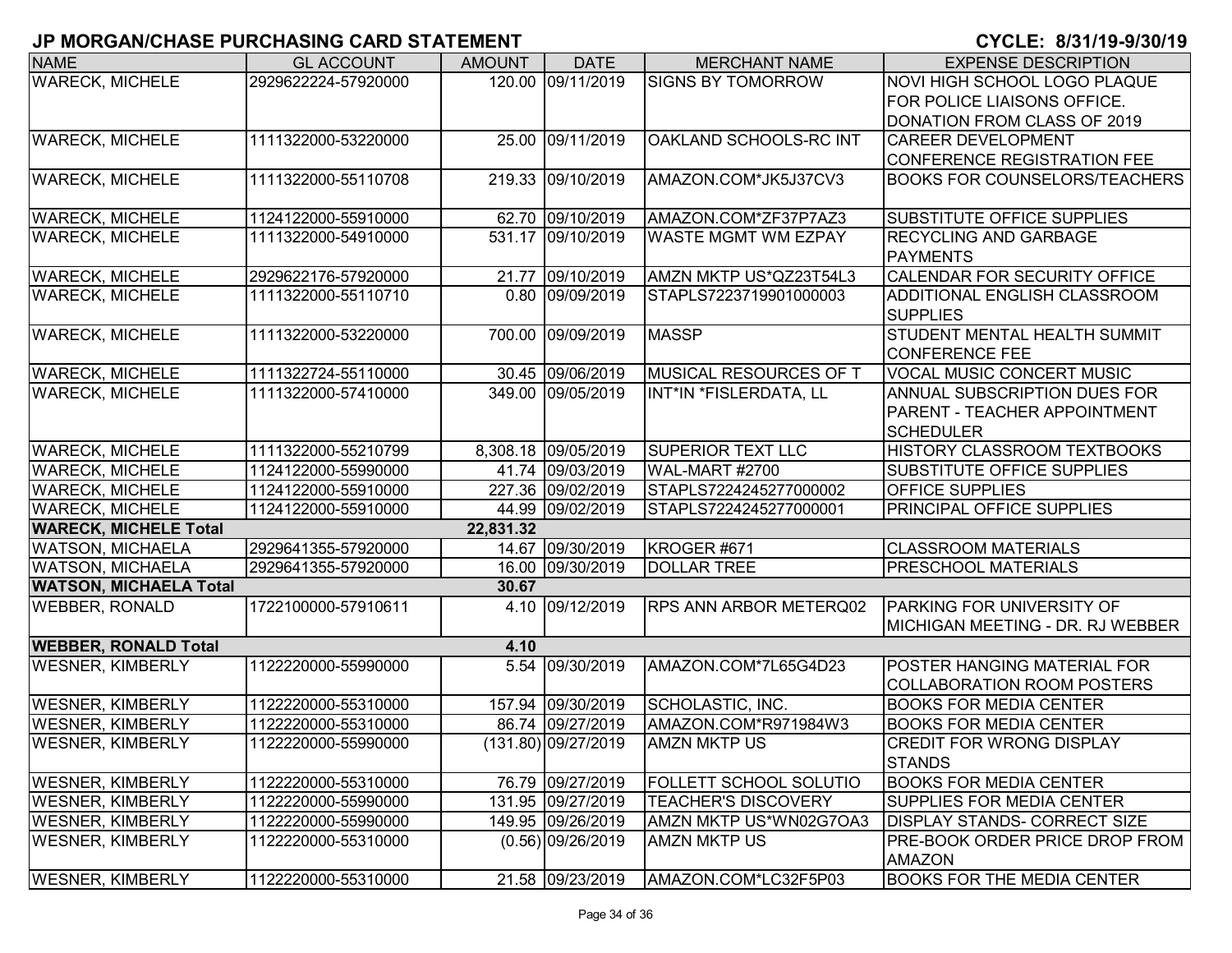| <b>NAME</b>                    | <b>GL ACCOUNT</b>   | <b>AMOUNT</b> | <b>DATE</b>         | <b>MERCHANT NAME</b>          | <b>EXPENSE DESCRIPTION</b>        |
|--------------------------------|---------------------|---------------|---------------------|-------------------------------|-----------------------------------|
| <b>WESNER, KIMBERLY</b>        | 1122220000-55990000 |               | 131.80 09/23/2019   | AMZN MKTP US*2G2XE7DA3        | <b>DISPLAY STANDS-WRONG SIZE,</b> |
|                                |                     |               |                     |                               | <b>RETURN CREDIT BELOW</b>        |
| <b>WESNER, KIMBERLY</b>        | 1122220000-55310000 |               | 27.98 09/23/2019    | AMZN MKTP US*OD1EK37E3        | <b>BOOKS/MATERIALS FOR MEDIA</b>  |
|                                |                     |               |                     |                               | <b>CENTER</b>                     |
| <b>WESNER, KIMBERLY</b>        | 2929620262-57920000 |               | 270.00 09/20/2019   | <b>PAYPAL *MICHIGANASS</b>    | ANNUAL MAME CONFERENCE FOR        |
|                                |                     |               |                     |                               | <b>MEDIA SPECIALISTS</b>          |
| <b>WESNER, KIMBERLY</b>        | 1122220000-55310000 |               | 50.42 09/13/2019    | AMZN MKTP US*SY4Z32Cl3        | <b>BOOKS FOR THE MEDIA CENTER</b> |
| <b>WESNER, KIMBERLY</b>        | 1122220000-55310000 |               | 1,442.70 09/04/2019 | <b>JUNIOR LIBRARY GUILD</b>   | YEARLY SUBSCRIPTION               |
| <b>WESNER, KIMBERLY Total</b>  |                     | 2,421.03      |                     |                               |                                   |
| <b>WILLIAMS, LAKEISA</b>       | 1111111000-55110708 |               | (83.00) 09/30/2019  | STAPLS7223876451002001        | <b>TEACHERS SUPPLIES</b>          |
| <b>WILLIAMS, LAKEISA</b>       | 1111111000-55110708 |               | 124.34 09/30/2019   | STAPLS7225213218000001        | <b>TEACHERS SUPPLIES</b>          |
| <b>WILLIAMS, LAKEISA</b>       | 1111111000-55110708 |               | 336.50 09/27/2019   | <b>FOLLETT SCHOOL SOLUTIO</b> | <b>TEACHERS SUPPLIES</b>          |
| <b>WILLIAMS, LAKEISA</b>       | 1111111000-55110708 |               | 14.56 09/26/2019    | SSI*SCHOOL SPECIALTY          | <b>TEACHERS SUPPLIES</b>          |
| <b>WILLIAMS, LAKEISA</b>       | 1111111000-55110708 |               | 629.85 09/23/2019   | SSI*SCHOOL SPECIALTY          | <b>TEACHERS SUPPLIES</b>          |
| <b>WILLIAMS, LAKEISA</b>       | 1111111000-55110708 |               | (158.12) 09/20/2019 | STAPLS7223876451001001        | <b>TEACHER SUPPLIES</b>           |
| <b>WILLIAMS, LAKEISA</b>       | 1111111000-55110708 |               | 143.12 09/20/2019   | STAPLS7225076689000001        | <b>TEACHERS SUPPLIES</b>          |
| <b>WILLIAMS, LAKEISA</b>       | 1111111000-55110708 |               | 122.88 09/20/2019   | <b>SCHOOL OUTFITTERS</b>      | <b>TEACHERS SUPPLIES</b>          |
| <b>WILLIAMS, LAKEISA</b>       | 1111111000-55110708 |               | 91.93 09/19/2019    | STAPLS7224928583000001        | <b>TEACHERS SUPPLIES</b>          |
| <b>WILLIAMS, LAKEISA</b>       | 1111111000-55110708 |               | 135.93 09/17/2019   | SSI*SCHOOL SPECIALTY          | <b>STAFF SUPPLIES</b>             |
| <b>WILLIAMS, LAKEISA</b>       | 1111111000-55110708 |               | 132.96 09/17/2019   | SSI*SCHOOL SPECIALTY          | <b>STAFF SUPPLIES</b>             |
| <b>WILLIAMS, LAKEISA</b>       | 1111111000-55110708 |               | 58.25 09/16/2019    | STAPLS7223957744000002        | <b>STAFF SUPPLIES</b>             |
| <b>WILLIAMS, LAKEISA</b>       | 4445611000-56420000 |               | 2,602.30 09/13/2019 | OFFICEFURNITURE.COM           | <b>BOND PURCHASE</b>              |
| <b>WILLIAMS, LAKEISA</b>       | 1111111000-57910695 |               | 31.98 09/12/2019    | AMZN MKTP US*UA2L93MZ3        | <b>GRANT PURCHASE</b>             |
| <b>WILLIAMS, LAKEISA</b>       | 1111111000-55110708 |               | 22.58 09/12/2019    | STAPLS7223957744000001        | <b>STAFF SUPPLIES</b>             |
| <b>WILLIAMS, LAKEISA</b>       | 1111111000-55110708 |               | 9.12 09/12/2019     | STAPLS7224538759000001        | <b>STAFF SUPPLIES</b>             |
| <b>WILLIAMS, LAKEISA</b>       | 1111111000-57910695 |               | 26.60 09/11/2019    | AMZN MKTP US*012OP9UF3        | <b>GRANT PURCHASE</b>             |
| <b>WILLIAMS, LAKEISA</b>       | 1111111000-55110708 |               | 139.03 09/11/2019   | SSI*SCHOOL SPECIALTY          | <b>STAFF SUPPLIES</b>             |
| <b>WILLIAMS, LAKEISA</b>       | 1111111000-55110708 |               | 149.72 09/11/2019   | SSI*SCHOOL SPECIALTY          | <b>STAFF SUPPLIES</b>             |
| <b>WILLIAMS, LAKEISA</b>       | 1111111000-57910695 |               | 205.30 09/11/2019   | AMZN MKTP US*NG36T1LJ3        | <b>GRANT PURCHASE</b>             |
| <b>WILLIAMS, LAKEISA</b>       | 1111111000-55110708 |               | 229.00 09/09/2019   | <b>NU WAVE AQUARIUMS LTD</b>  | <b>STAFF SUPPLIES</b>             |
| <b>WILLIAMS, LAKEISA</b>       | 1111111000-55110708 |               | 1,708.36 09/09/2019 | <b>VERITIV-MIDWEST</b>        | <b>STAFF SUPPLIES</b>             |
| <b>WILLIAMS, LAKEISA</b>       | 1111111000-55110708 |               | 1,384.50 09/06/2019 | ROCHESTER 100, INC            | <b>STAFF SUPPLIES</b>             |
| <b>WILLIAMS, LAKEISA</b>       | 1111111000-55110708 |               | 208.05 09/06/2019   | INT*IN *NATIONAL SCHOO        | <b>STAFF SUPPLIES</b>             |
| <b>WILLIAMS, LAKEISA</b>       | 1111111000-55110708 |               | 1,170.00 09/05/2019 | <b>PAPER EXPRESS INC</b>      | <b>STAFF SUPPLIES</b>             |
| <b>WILLIAMS, LAKEISA</b>       | 1111111000-55110708 |               | 183.30 09/05/2019   | SSI*SCHOOL SPECIALTY          | <b>STAFF SUPPLIES</b>             |
| <b>WILLIAMS, LAKEISA</b>       | 1111111000-55110708 |               | 275.16 09/02/2019   | SSI*SCHOOL SPECIALTY          | <b>STAFF SUPPLIES</b>             |
| <b>WILLIAMS, LAKEISA</b>       | 1111111000-55110708 |               | 68.50 09/02/2019    | SSI*SCHOOL SPECIALTY          | <b>STAFF SUPPLIES</b>             |
| <b>WILLIAMS, LAKEISA</b>       | 1111111000-55110708 |               | 149.18 09/02/2019   | SSI*SCHOOL SPECIALTY          | <b>STAFF SUPPLIES</b>             |
| <b>WILLIAMS, LAKEISA</b>       | 1111111000-55110708 |               | 149.98 09/02/2019   | SSI*SCHOOL SPECIALTY          | <b>STAFF SUPPLIES</b>             |
| <b>WILLIAMS, LAKEISA Total</b> |                     | 10,261.86     |                     |                               |                                   |
| <b>WILSON, KAREN</b>           | 1311800000-55110551 |               | 58.15 09/25/2019    | OTC BRANDS, INC.              | <b>CLASS MATERIALS</b>            |
| <b>WILSON, KAREN</b>           | 1311800000-55110551 |               | 8.99 09/25/2019     | AMZN MKTP US*B81KL2MT3        | <b>CLASS MATERIALS</b>            |